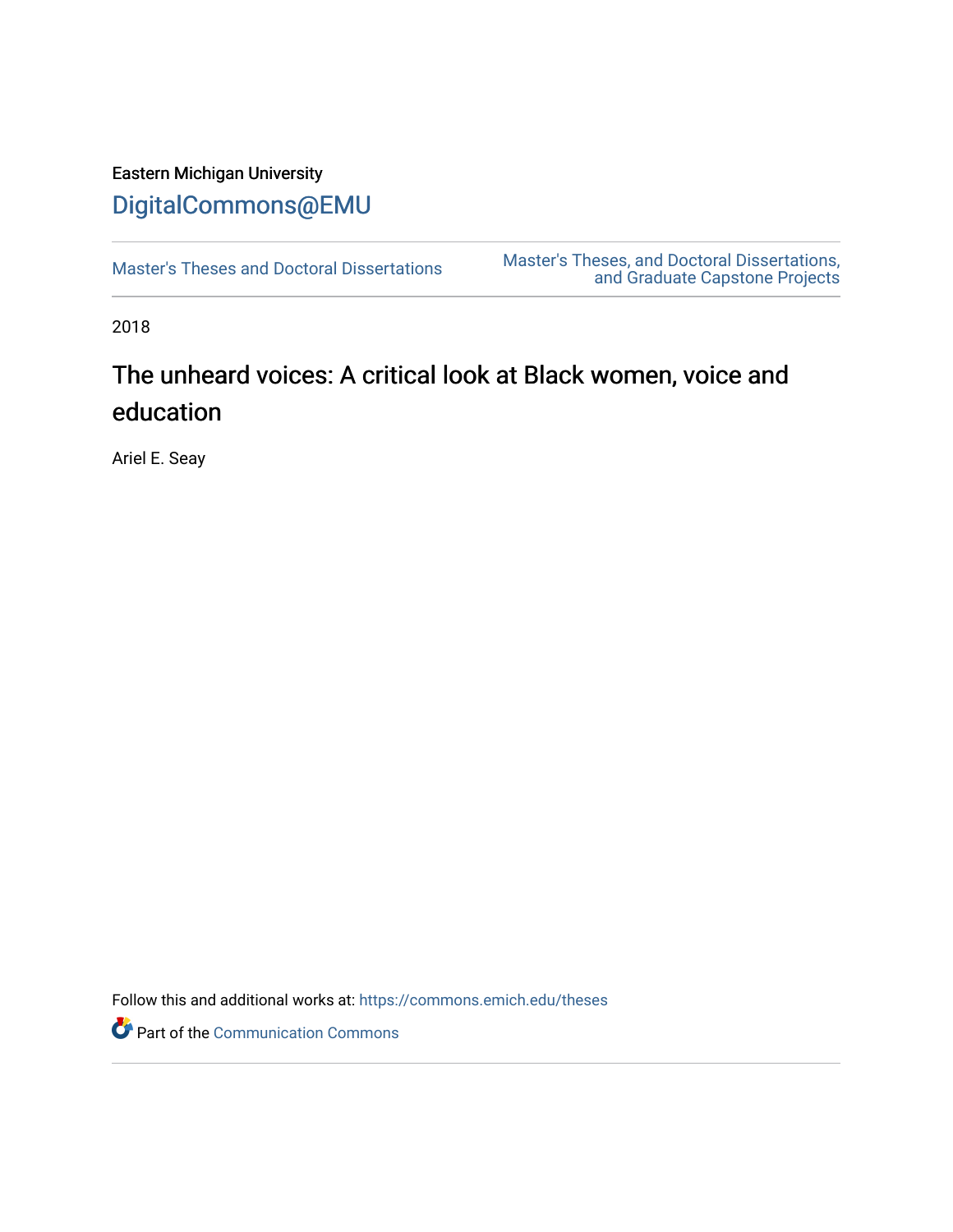The Unheard Voices: A Critical Look at Black Women, Voice and Education

by

Ariel E. Seay

# Thesis

Submitted to the Department of Communication Media Arts

Eastern Michigan University

in partial fulfillment of the requirements

for the degree of

# MASTER OF ARTS

in

Communication

Thesis Committee:

Keon Pettiway, Ph.D., Chair

Nick Romerhausen, Ph.D.

Ray Quiel, Ph.D.

Doris Fields, Ph.D.

March 15, 2018

Ypsilanti, Michigan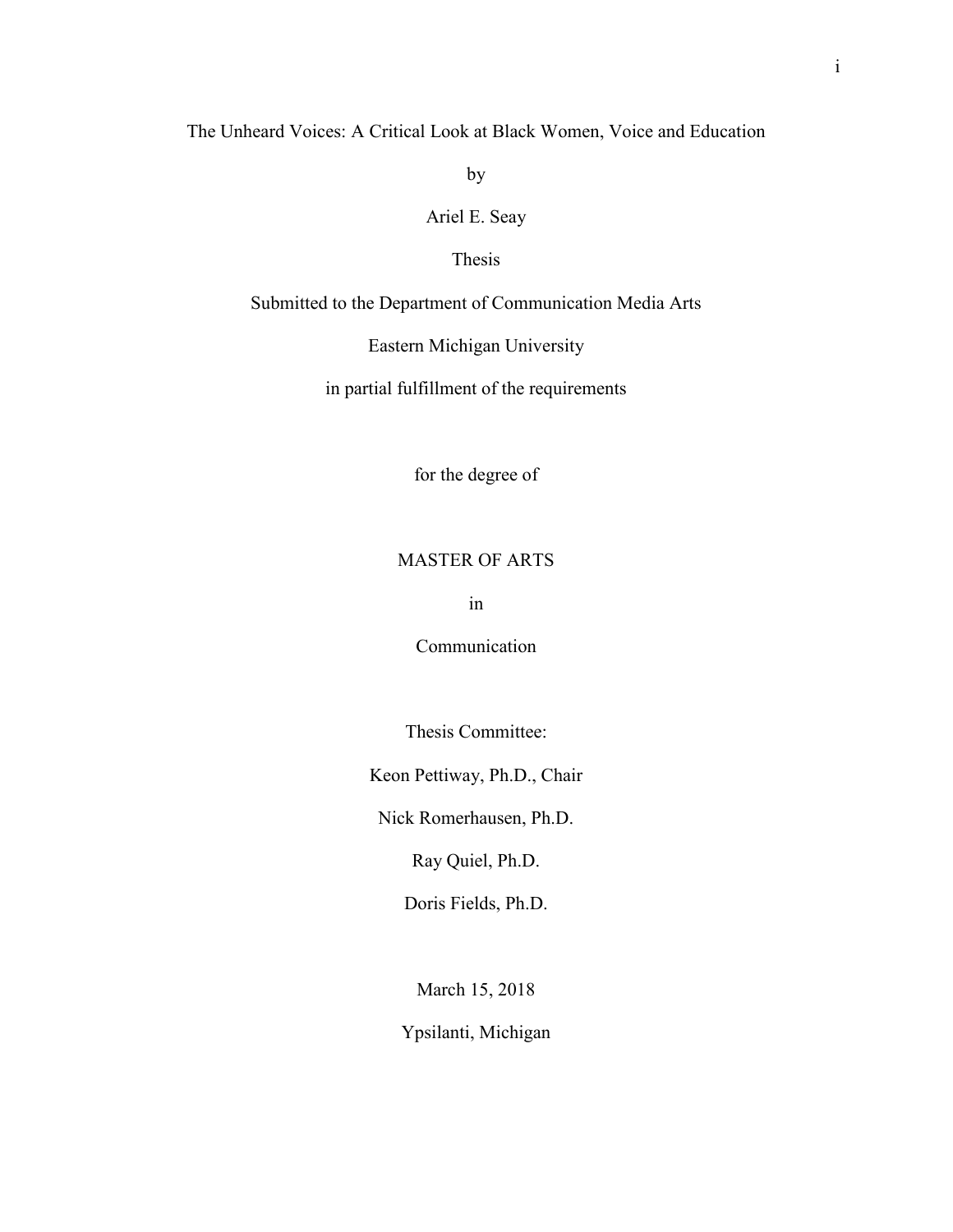#### Abstract

According to the National Center for Education Statistics (2017), Black women are among the most educated women in the United States. However, these dominant narratives about the educational achievements of Black women could be considered "rosy portrayals". The purpose of this study is to understand, locate, and acknowledge the experiences and conditions of African American women in higher educational institutions through a thematic analysis and a curated Twitter chat. Dolores Delgado Bernal's (1998) concept of "cultural intuition" was used to build a framework. The following research questions are addressed: What methods are useful for understanding the collective experiences of Black women in higher education when gaining a doctoral degree? What are the collective experiences of Black women in higher education when gaining a doctoral degree? In what ways do the collective experiences of Black women challenge dominant narratives about higher education as a democratic public sphere? Therefore, this study found that African American women are continuing to fight for equality inside of educational institutions, and they are continuing to create organizations to teach each other the standard educational curriculum.

*Keywords: African American women, race, higher education, critical race methodology*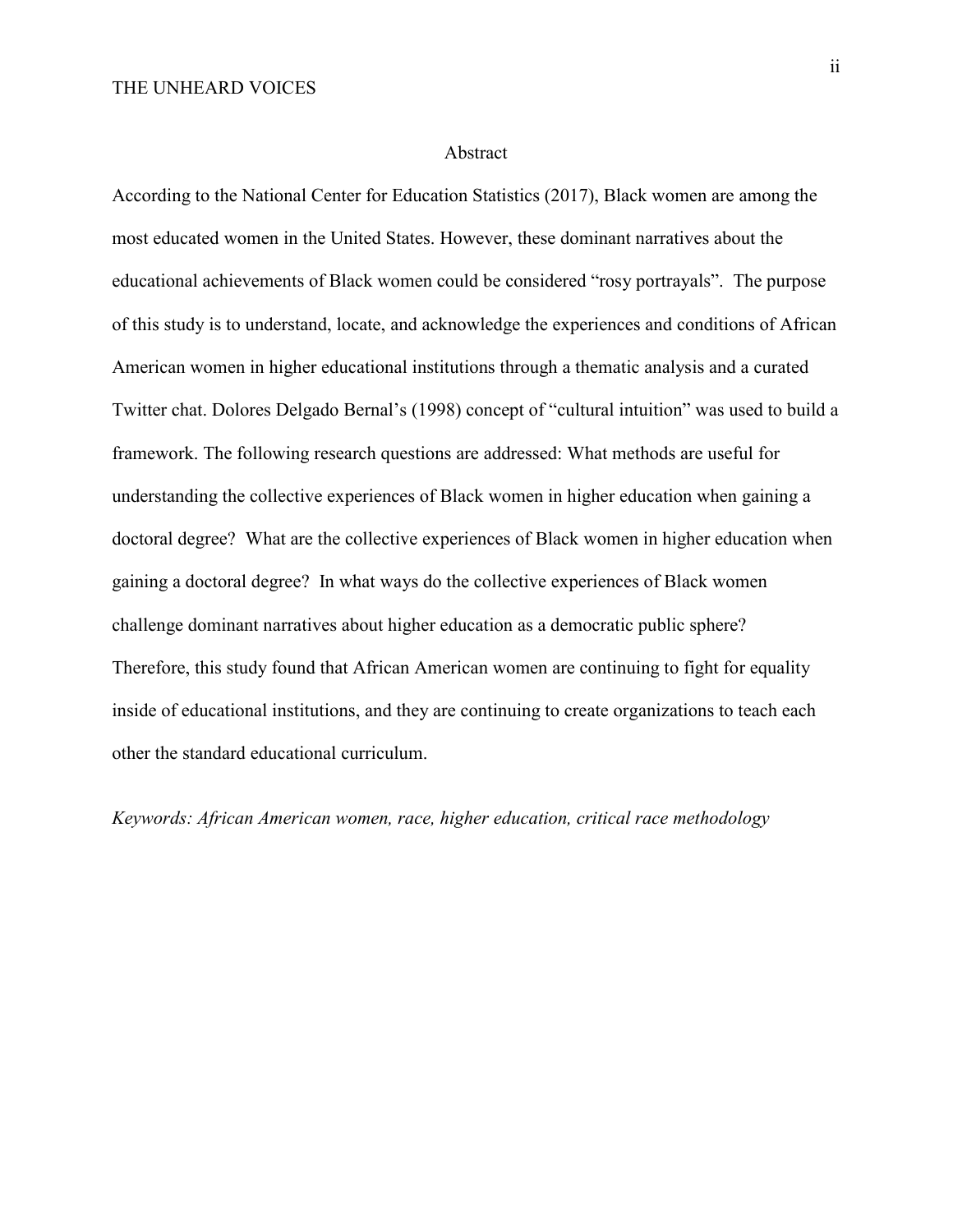# Table of Contents

| How would you advise younger black women on persisting past racial $\&$ gender |  |
|--------------------------------------------------------------------------------|--|
|                                                                                |  |
|                                                                                |  |
|                                                                                |  |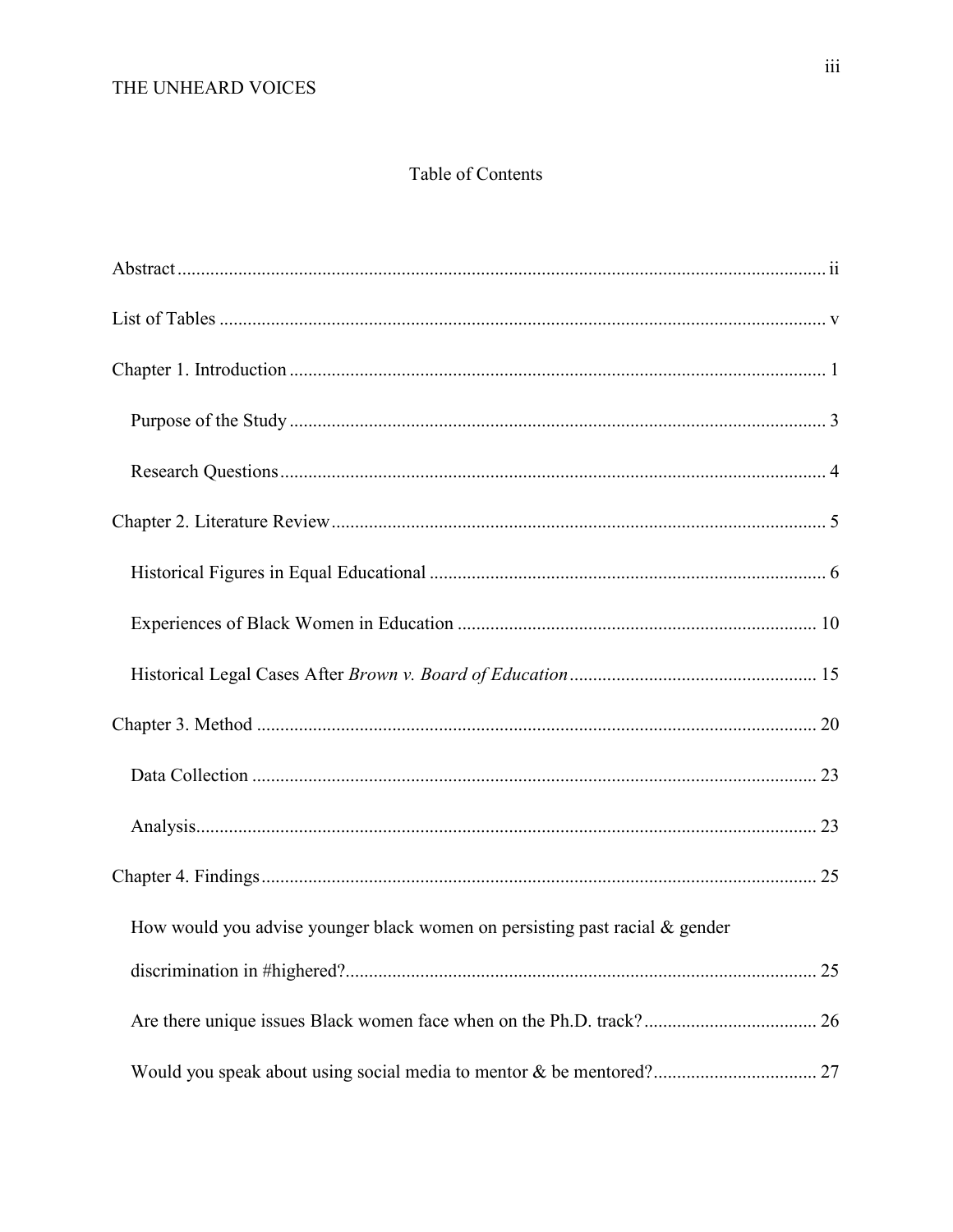| What are some of the personal/professional sacrifices that are made to earn a Ph.D.? 27 |  |
|-----------------------------------------------------------------------------------------|--|
|                                                                                         |  |
|                                                                                         |  |
|                                                                                         |  |
|                                                                                         |  |
|                                                                                         |  |
|                                                                                         |  |
|                                                                                         |  |
|                                                                                         |  |
|                                                                                         |  |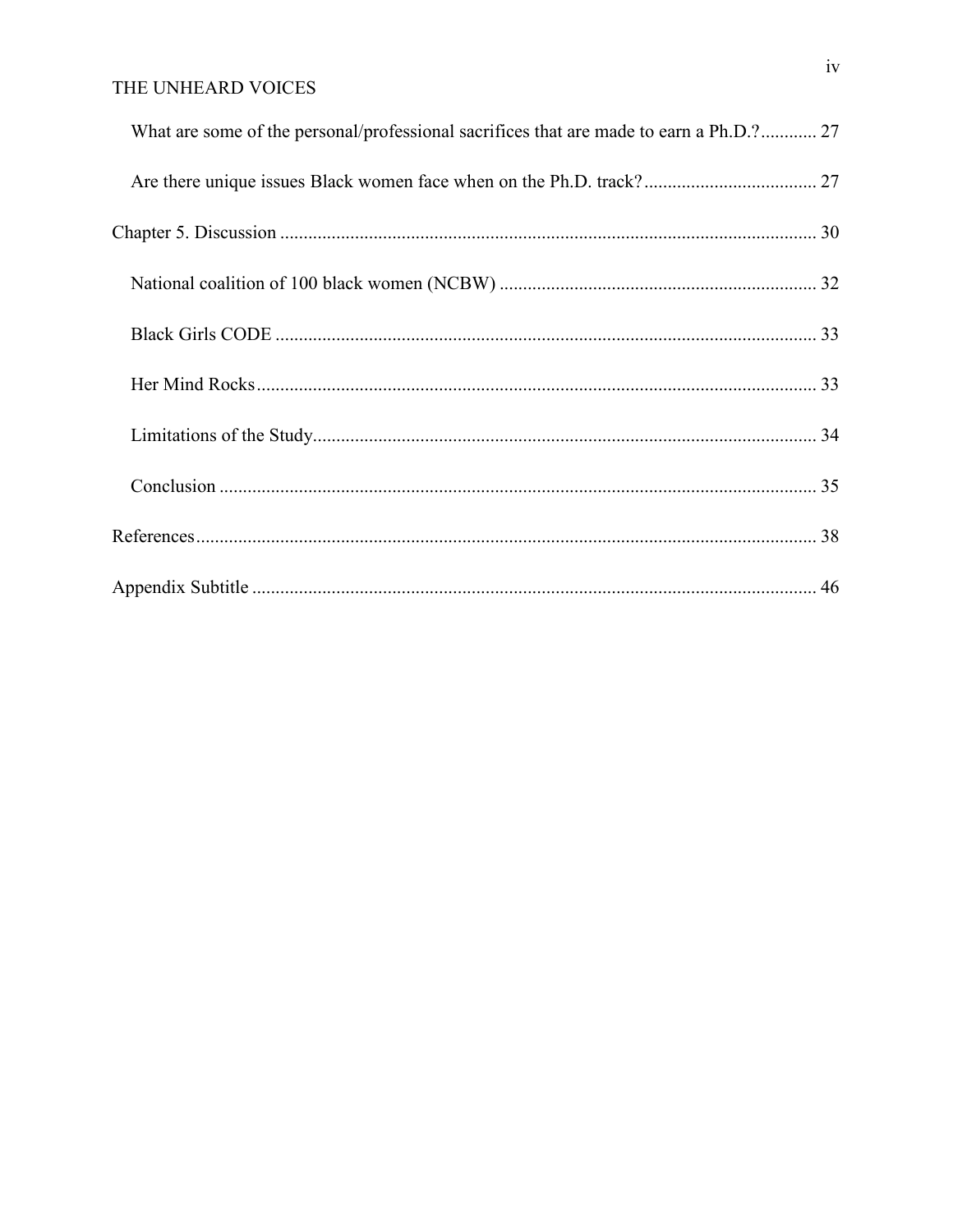# **List of Tables**

| Table                                                                                       | Page |
|---------------------------------------------------------------------------------------------|------|
| 1. Representative Tweets of The Themes Discipline and Need for A Strong Support             |      |
|                                                                                             |      |
| 2. Representative Tweets of the Themes Lack of Organizational Spaces, Training, and Lack of |      |
|                                                                                             |      |
| 3. Percentage of Personal, Professional, and Overall Responsive Tweets Within Each          |      |
|                                                                                             |      |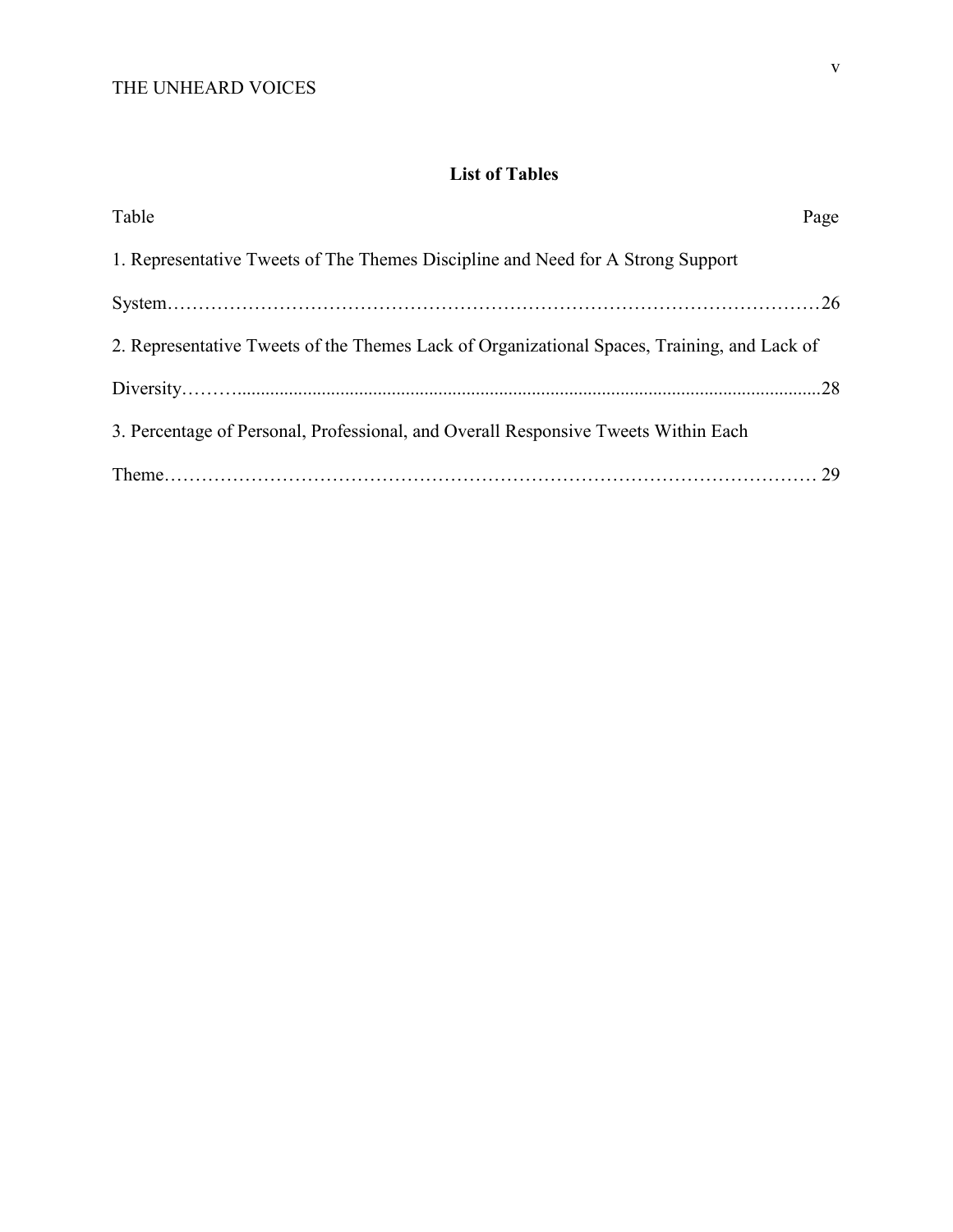#### **Chapter 1. Introduction**

Over the years, the enrollment of women, specifically Black women, in post-secondary institutions has steadily risen. According to the National Center for Education Statistics (2017), "between 2009 and 2010, black women earned 68 percent of all associate degrees awarded to black students, as well as 66 percent of bachelor's degrees, 71 percent of master's degrees, and 65 percent of all doctorates awarded to black students" (National Center for Education Statistics, 2017, para. 2). While those statistics might indicate that Black women are among the most educated in the United States, there is still reason to question the perception of Black women and their positive experiences and positive educational advancements when attending higher educational institutions.

There has been an understanding that higher educational institutions are considered a democratic public sphere. As Ambrozas (1998) states, "The university is a special kind of public, one which remains privileged with respect to both knowledge and power" (p. 10). Or as it was stated by Hooley (2008), "Schools and classrooms are theorized as democratic public spheres where participants pursue understanding of serious issues for equity and the public good" (p. 37). It is important for students to maintain this democratic sphere that is seen as a privilege. When conducting an experimental study, Holley and Steiner (2013) found "the majority reported that being in a safe classroom changed both what and how much they learned" (p. 49). It is somewhat clear that the identity of an educational institution is a place where students can safely express their thoughts and concerns. Therefore, the concept of a democratic public sphere has created constant conversation.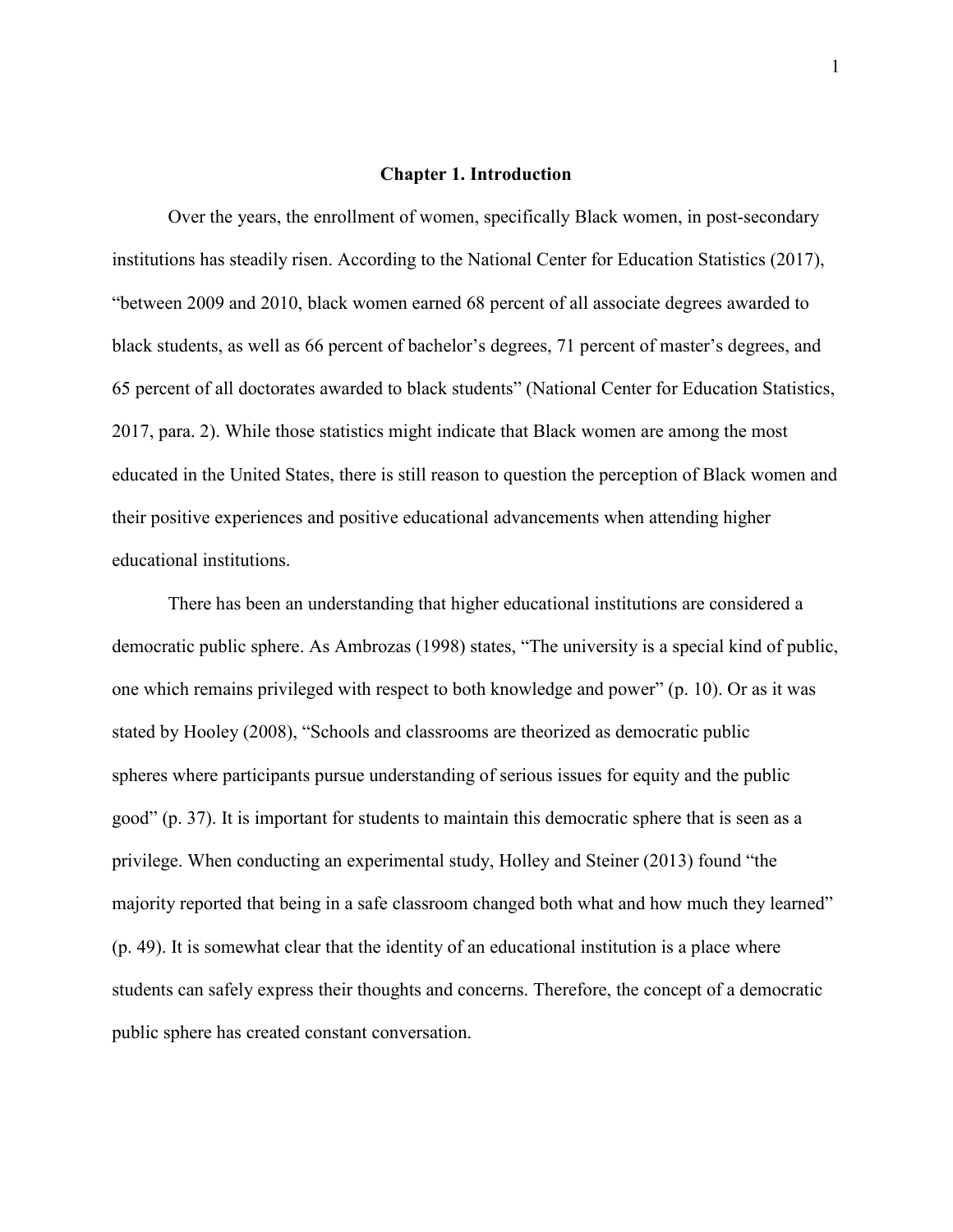According to Squires (2002), "A public sphere refers to a set of physical and mediate spaces where people can gather and share, information, debate opinions, tease out their political interest, and social needs with other opinions" (p. 448). With that being said, the idea of counter public spheres are worth mentioning. One in fact would be the black feminist public sphere, it is also explained that "this sphere as 'coalitions' of overlapping subcommunities which share common interest in combating gender oppression, but which are differentiated not only by class and race positions but often by institutional locations" (p. 450). This sphere has emerged into higher educational institutions; however, dominate powers have used the idea of public sphere to silence certain individuals. It is also mentioned that "race is no longer salient, they are still articulating a vision of what Black people should and should not do with their personal, political and economic lives" (p. 454). With this idea arising it gives reason to believe that it is becoming even harder for an African American female to find her voice.

On the contrary, research has been conducted to prove that the idea of a safe, democratic public sphere is a myth, especially regarding exclusionary politics of race and gender in higher education. For example, Giroux (2002) states, "It appears that a story in which students give up their voices to promote a corporate ideology is viewed in the public media less as a threat to democratic norms" (p. 56). What Giroux is trying to shine light on is the fact that certain educational institutions do not value student's voices, enough to see them as a potential threat if provoked. It is also important to note that other researchers see the decline of a democratic public sphere within educational institutions. This decline mentioned can negatively impact the selfworth of a Black women. In a study conducted by Allen (1992), he suggests, "As stated in response to a 1988 study about the rise in African American women in higher education, we must challenge and question these "rosy portrayals" (p. 29). For instance, Royster and Kirsch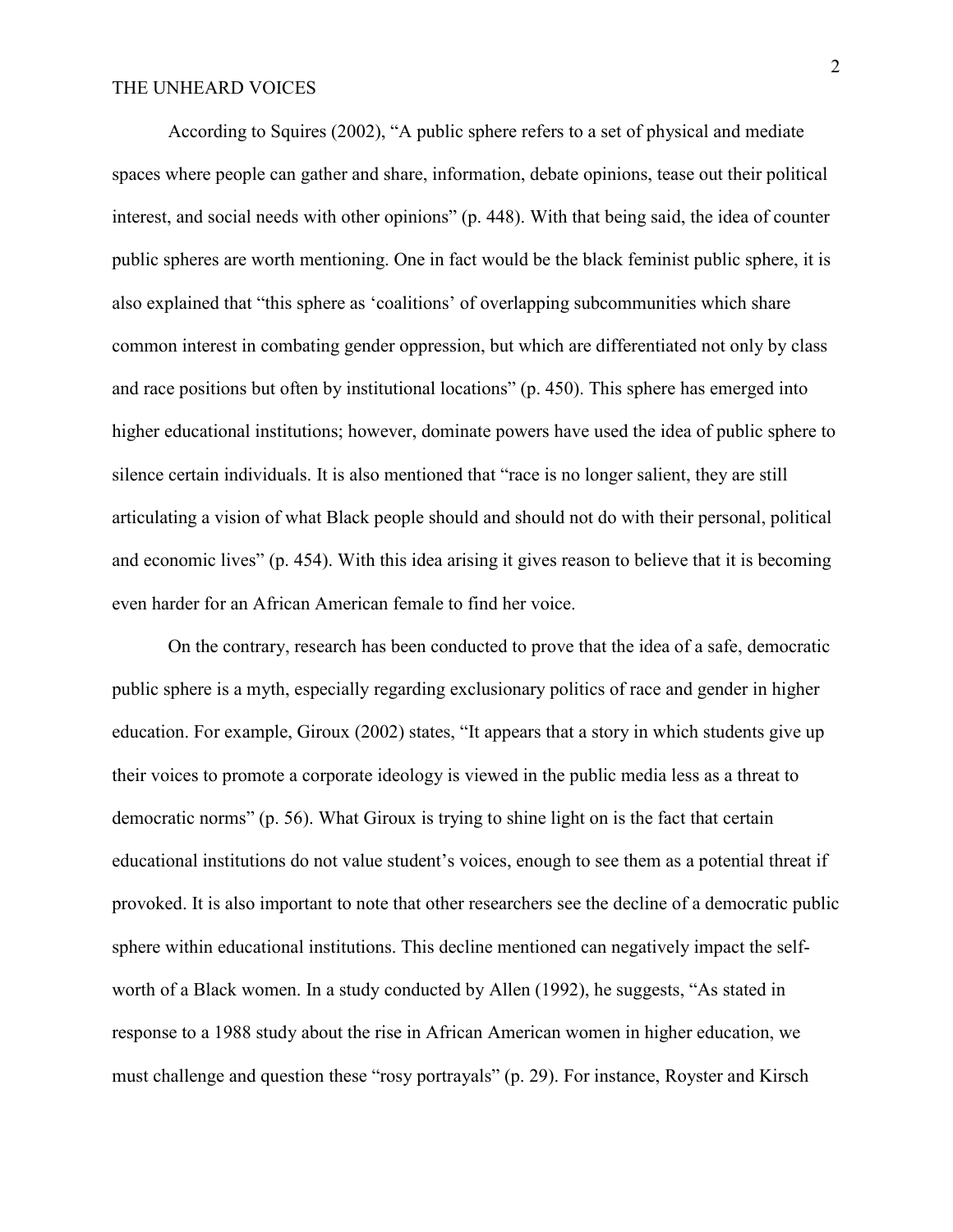(2012) expressed a concern for including women's "voices, visions, and experiences in the work of rhetoric and composition, and identify the issues dealing with female voices, inside an higher educational institution" (p. 56).

# **Purpose of the Study**

Reframing majoritarian narratives about race is critical for understanding marginalization of women in education, and recent studies have used counter-storytelling in order to challenge race and racism in education (Cho, 2017; DeCuir & Dixson, 2004; Fernandez, 2002; Ikemoto, 1997; Martinez, 2014; Parker, Deyhle, & Villenas, 1999; Solórzano & Yosso, 2002). The purpose of this study is to understand, locate, and acknowledge the experiences and conditions of African American women, especially when pursuing doctoral degrees. While statistics indicate that Black women have succeeded in educational achievement and educational institutions are commonly considered democratic public spheres, other scholars demonstrate that counterstorytelling can be a significant form of challenging statistical and "safe space" majoritarian narratives about Black women's experiences in higher education. As Solórzano and Yosso (2002) describe, "majoritarian stories are not often questioned because people do not see them as stories but as 'natural' parts of everyday life" (p. 28). From this perspective, "natural" stories mute racial discourse. In this study, Dolores Delgado Bernal's (1998) cultural intuition is used as a conceptual framework to examine the personal and professional experiences and insights of Black women during their journey to obtaining a Ph. D. According to Bernal, cultural intuition is defined as "the unique viewpoints scholars bring to the research process" (p. 563). She provides four different sources of cultural intuition that is the basis for studying a recent curated Twitter conversation focused on Black women's experience in academia: personal experience, existing literature, professional experience, and an analytical research process.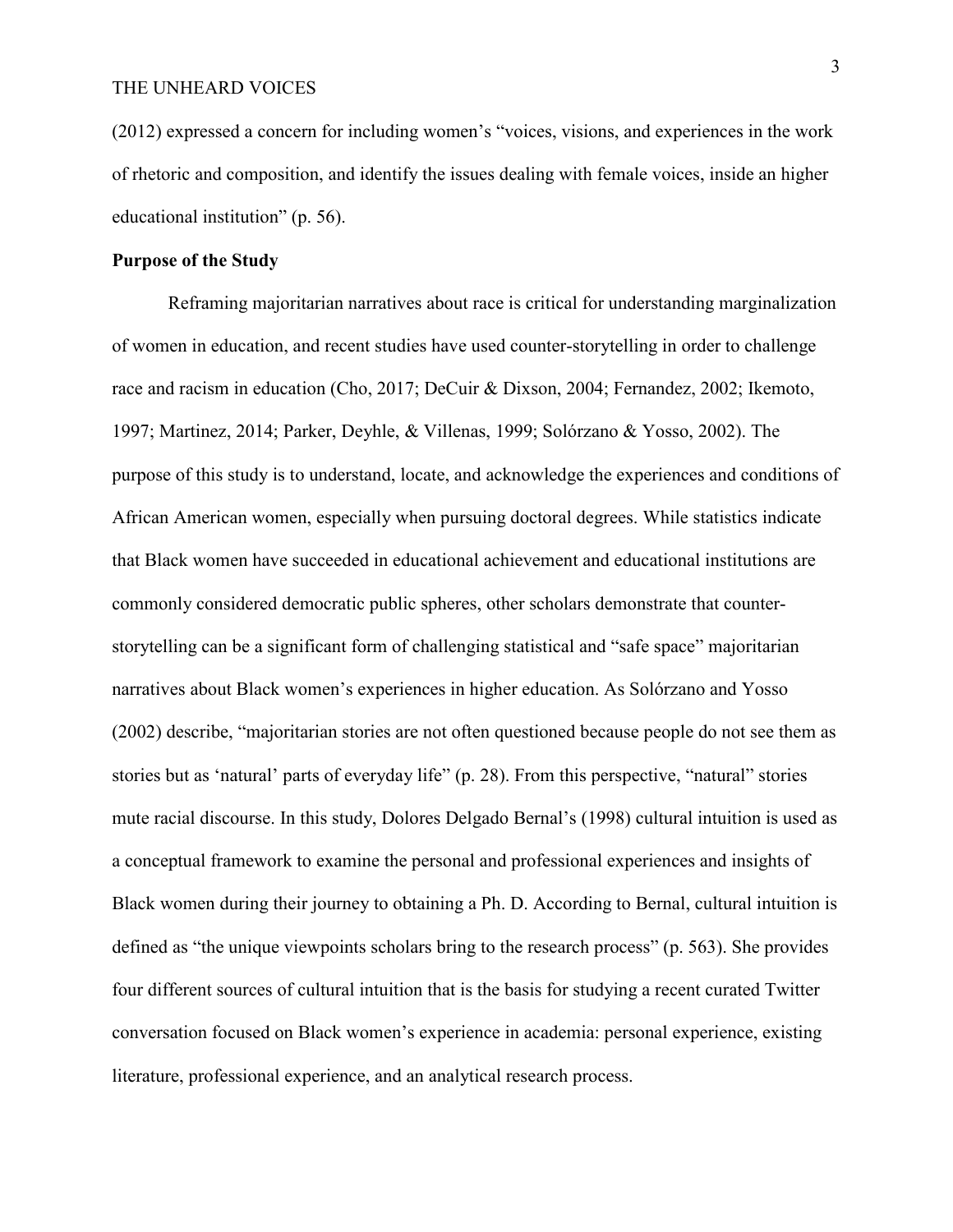# **Research Questions**

RQ 1: What methods are useful for understanding the collective experiences of Black women in higher education when gaining a doctoral degree?

RQ 2: What are the collective experiences of Black women in higher education when gaining a doctoral degree?

RQ 3: In what ways do the collective experiences of Black women challenge dominant narratives about higher education as a democratic public sphere?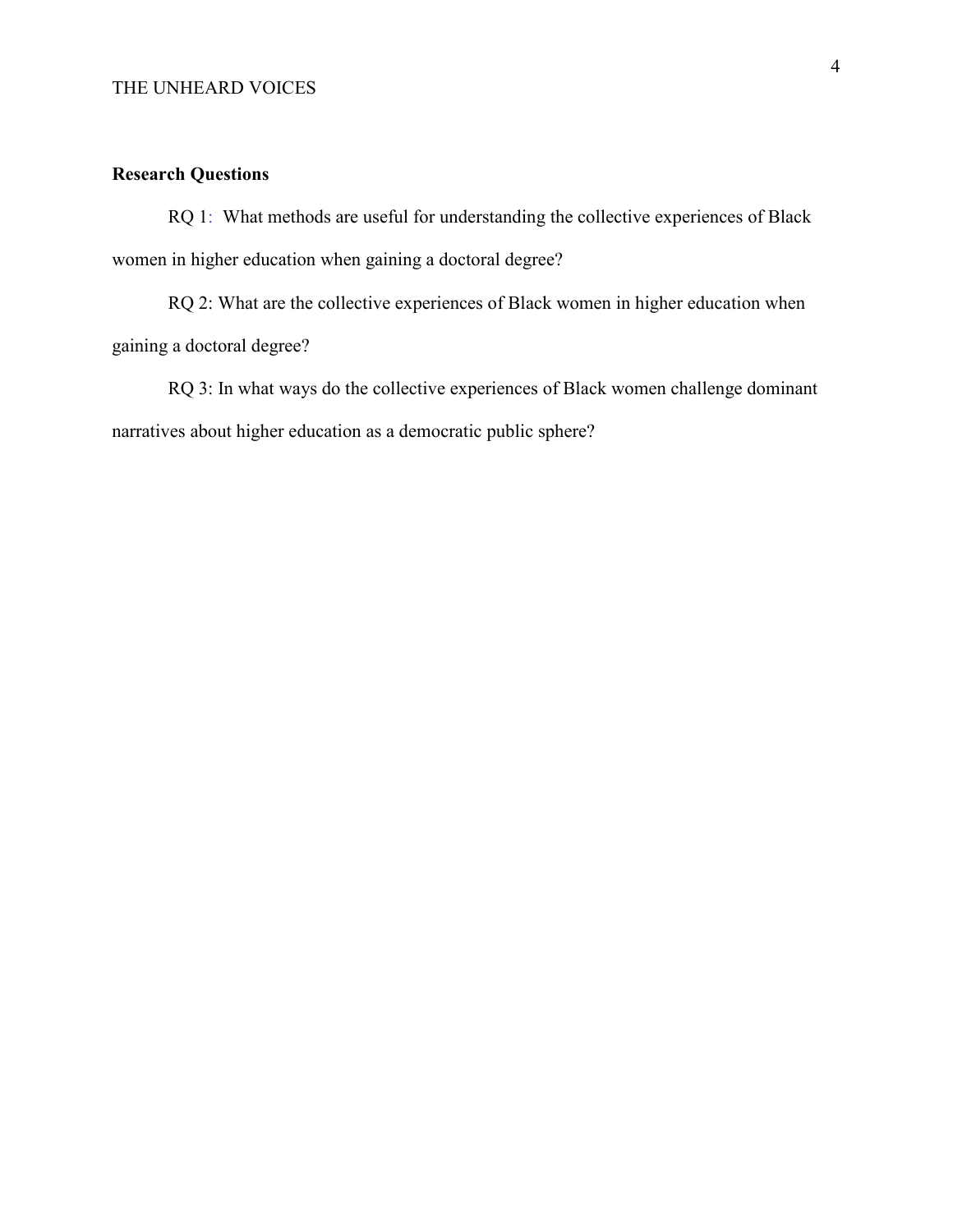## **Chapter 2. Literature Review**

The victory of *Brown v. Board of Education* lifted segregation when pertaining to education. However, "White resistance to school desegregation resulted in open defiance and violent confrontations, requiring the use of federal troops in Little Rock, Arkansas in 1957" (Library of Congress, n.d., para.3). It was also further suggested that even though Brown won the case for justice and equality in the courtroom, outside of the courtroom the victory did not mean much. Blacks in America were still having a tough time trying to obtain an education: this is because Whites did not want to share what they felt was their territory. In spite of the tormenting by the Whites, protesters continued to fight for what they believed was requisite.

This chapter provides a historical literature review related to Black women's experiences in higher education, which later provides the researcher with "possible ways of approaching and interpreting data" and an opportunity to become "sensitive to what to look for in the data" (Bernal, 1998, p. 565). As Harpor, Patton, and Wooden (2009) show, researchers can "juxtapose historically noteworthy progressive steps toward access and equity with recent indicators of backward movement" (p. 390). Thus, this study implemented a literature review that shines light on progressive steps and backward movements inside higher academia. In particular, three important historical aspects are assessed for cultural intuition about access and equality in higher education before and after *Brown v. Board of Education*: historical figures who were significant for charting progress towards educational achievement, the centrality of Black women's experiences in muted educational settings, and historical legal cases that were significant for further integrating educational spaces.

5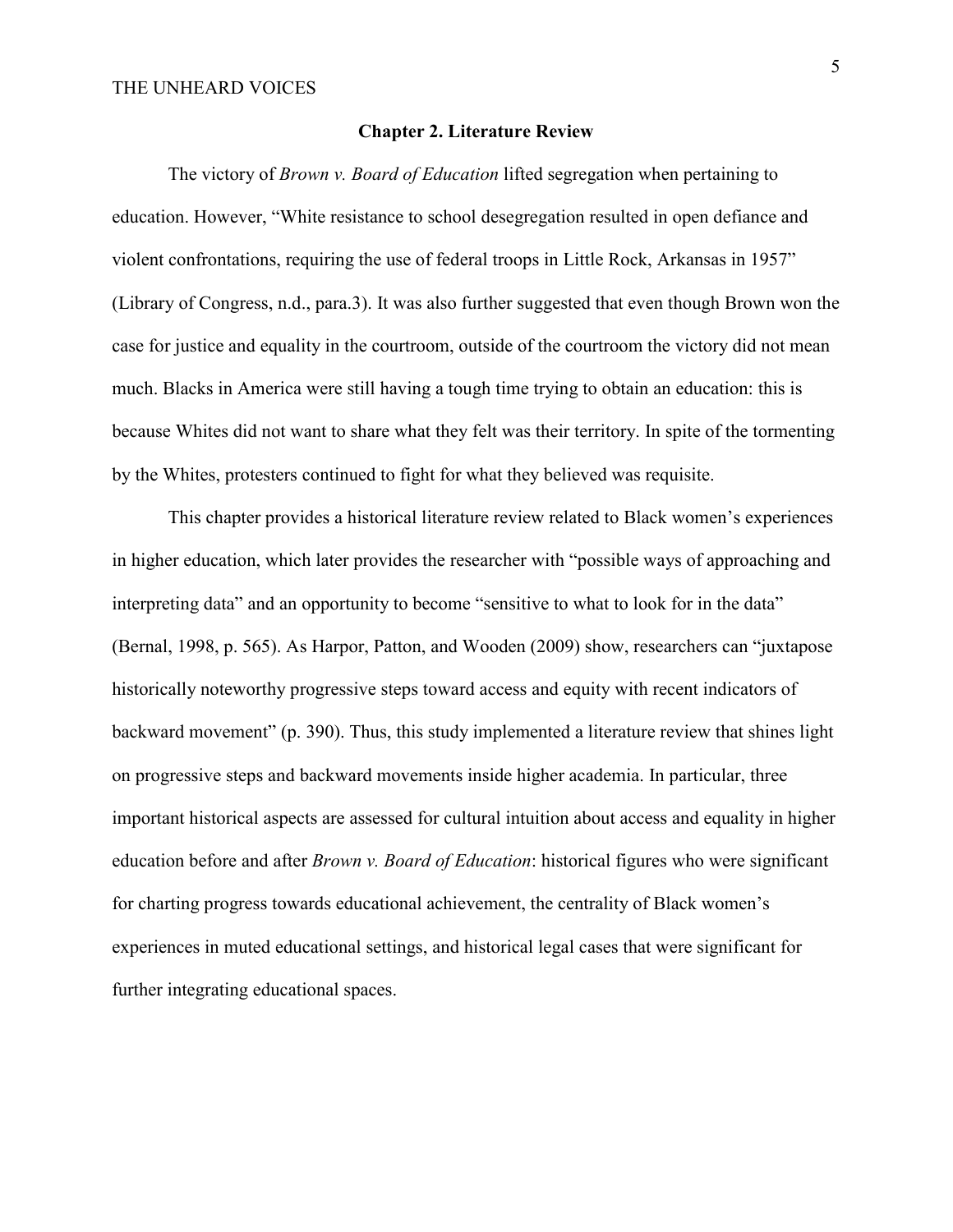### **Historical Figures in Equal Educational**

Furthermore, the historical figures that will be mentioned, used the case of Brown v Board of Education as a stepping stone to make change, therefore, Library of congress states "By 1964, ten years after Brown v. Board of Education, the NAACP's focused legal campaign; [*sic*] had been transformed into a mass movement to eliminate all traces of institutionalized racism from American life" (n.d.). Even though a vast amount of change has begun to take effect around this time, the idea of a safe and positive space for marginalized groups was hard to find when regarding higher educational institutions. Something to consider equally important was the fight for Black women to also obtain an education. Evans (2007) states that "universities, revealed that for the first Black women college graduates in the 1850s no faculty positions were available" (p. 131). Black women cherished the idea of achieving the same kind of education as individuals that could. Given the stigma of an African American women's skin tone, this made it very difficult for African American women to fit in to society at that time. There were a number of African American women that dedicated their lives to fight for equal education for Black women. Additionally, it was clear that certain organizations and individuals saw the injustice and made efforts to make positive change. Here, I provide a profile of individuals central to educational progress.

**Vincent Coyler.**, As Sandifer & Renfer (2003) show "Burnside North Carolina put Vincent Colyer, an army chaplain, in charge of taking care of the escaped slaves. Camps were set up for them, and many were given jobs helping Union soldiers build forts". Colyer knew that just helping the escaped slaves with their temporary daily needs was not enough. They needed preparation for lives as free citizens after the war was over, Colyer knew that they needed an education. Therefore, "On July 23, 1863, Colyer established the first school for freed people in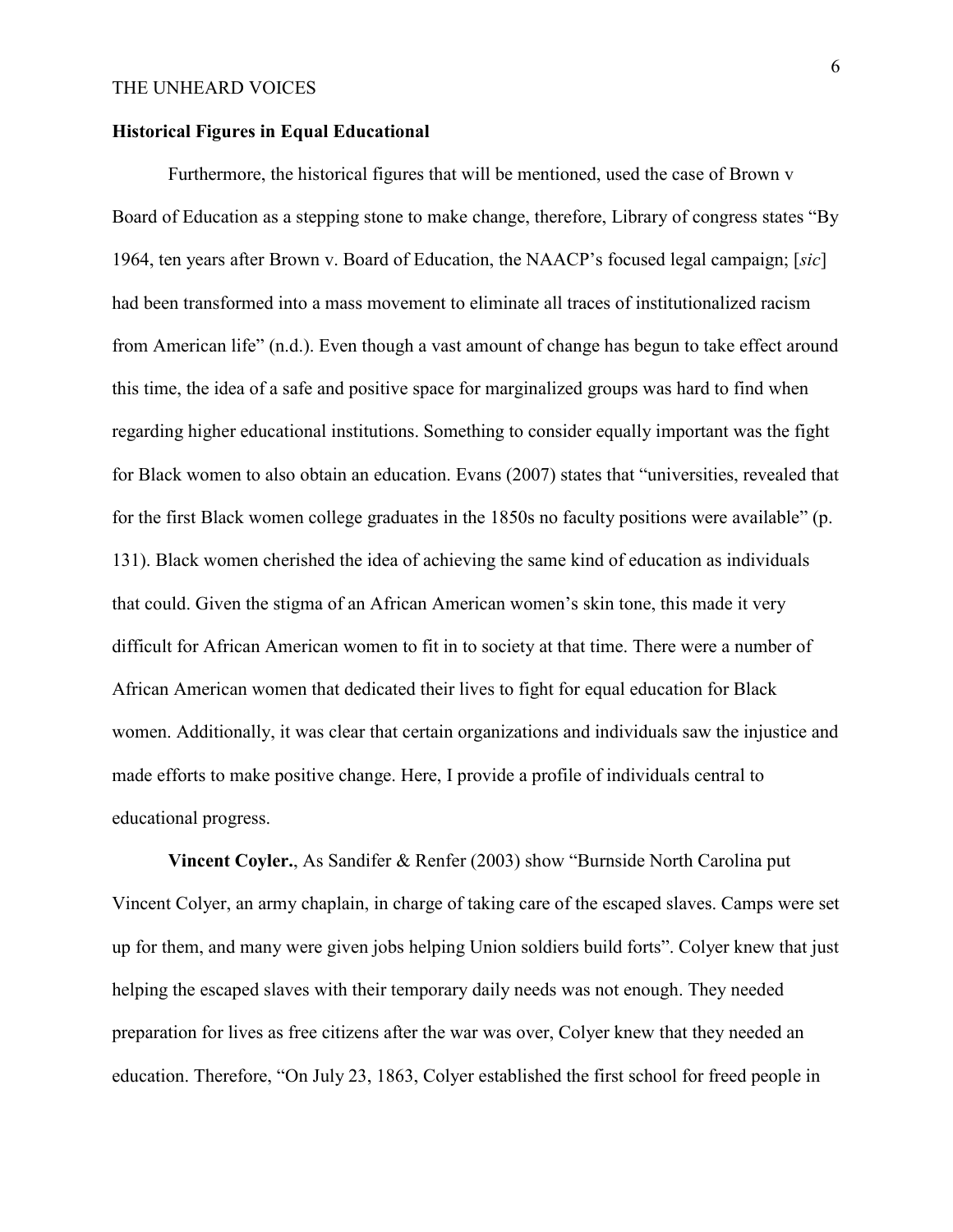North Carolina. This school was on Roanoke Island, another was soon opened in New Bern, North Carolina. Both were taught by soldiers who volunteered their free time" (Sandifer & Renfer, 2003). Even though Blacks were creating educational safe spaces to study and obtain an education, equality was still an intangible goal, students were struggling to obtain. In fact, W.E.B Du Bois, Booker T. Washington, Thurgood Marshall, and Charles Hamilton Houston were just a few powerful activists that had a major role of working tirelessly to dismantle the segregation inside colleges and universities.

**Booker T. Washington**. In 1895, Booker T. Washington was a professor at Howard University. He publicly put forth his philosophy on race relations in a speech at the Cotton States and International Exposition in Atlanta, Georgia (Booker T Washington, 2018). This speech is known as the Atlanta Compromise. In his speech, Washington stated that African Americans should accept disenfranchisement and social segregation as long as Whites allow them economic progress, educational opportunity, and justice in the courts. This compromise was one of the first successful attempts at integrating African Americans into White higher educational institutions (Booker T. Washington, 2018).

**W.E.B Du Bois.** However, after becoming the first African American to receive a Ph.D. from Harvard University. W.E.B Du Bois fought against Booker T. Washington's Atlanta Compromise. Du Bois believed that it was essential for Blacks to become educated on social and political issues (W.E.B. Du Bois, 2018). Du Bois criticized Washington for not demanding equality for African Americans, as granted by the 14th Amendment (W.E.B. Du Bois, 2018). Du Bois fought for what he believed was a superior strategy, subsequently becoming a spokesperson for full and equal rights in every realm of a person's life.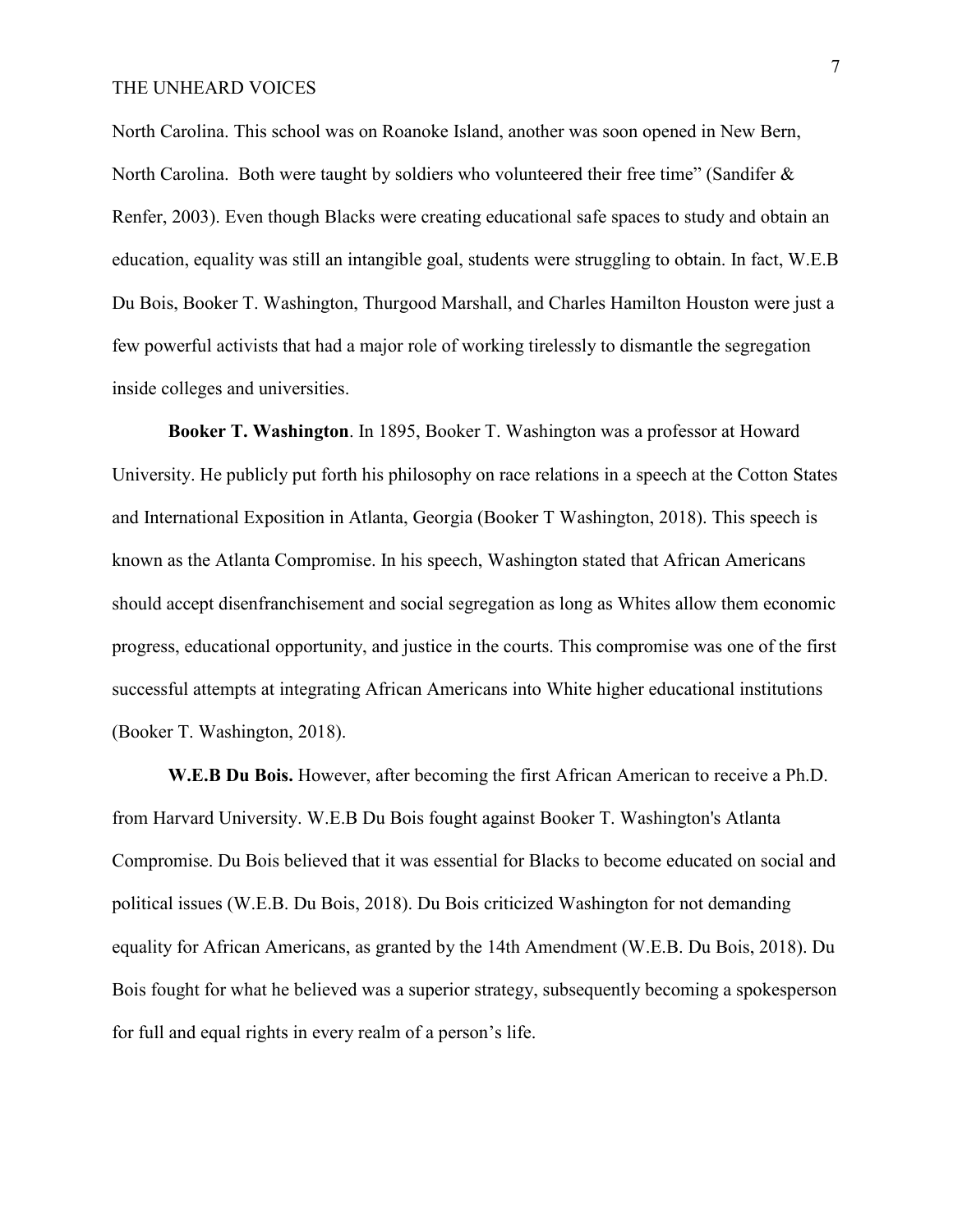**Charles Hamilton Houston.** From 1915 to 1917, Charles Hamilton Houston taught English at Howard University. From 1917 to 1919, he was a First Lieutenant in the United States Infantry, based in Fort Meade, Maryland. After studying at the University of Madrid in 1924, Houston was admitted to the District of Columbia Bar that same year and joined forces with his father in practicing law. Beginning in the 1930s, Houston served as the first special counsel to the NAACP (NAACP History Charles Hamilton Houston, n.d). Houston was involved with the majority of civil rights cases. Houston designed a strategy of attacking segregation in law schools which in turn would force states to either create costly parallel law schools or integrate the existing ones. (NAACP History Charles Hamilton Houston, para.2). While joining Howard University's law school faculty, he found himself mentoring Thurgood Marshall.

**Thurgood Marshall.** The great achievement of Marshall's career as a civil-rights lawyer was his victory in the landmark 1954 Supreme Court case *Brown v. Board of Education of Topeka*. The class-action lawsuit was filed on behalf of a group of black parents in Topeka, Kansas, whose children were forced to attend all-Black segregated schools. Though *Brown v. Board* was one of the most important cases of the 20th century, Marshall challenged head-on the legal underpinning of racial segregation, the doctrine of separate but equal established by the 1896 Supreme Court case *Plessy v. Ferguson*. On May 17, 1954, "the Supreme Court unanimously ruled that separate educational facilities are inherently unequal, and therefore racial segregation of public schools violated the equal protection clause of the 14th Amendment. The supreme court granted all races equal learning opportunity to obtain an education" (NAACP Legal History, para. 2). The male activists listed provided a path for African American women to fight for their own individual equality.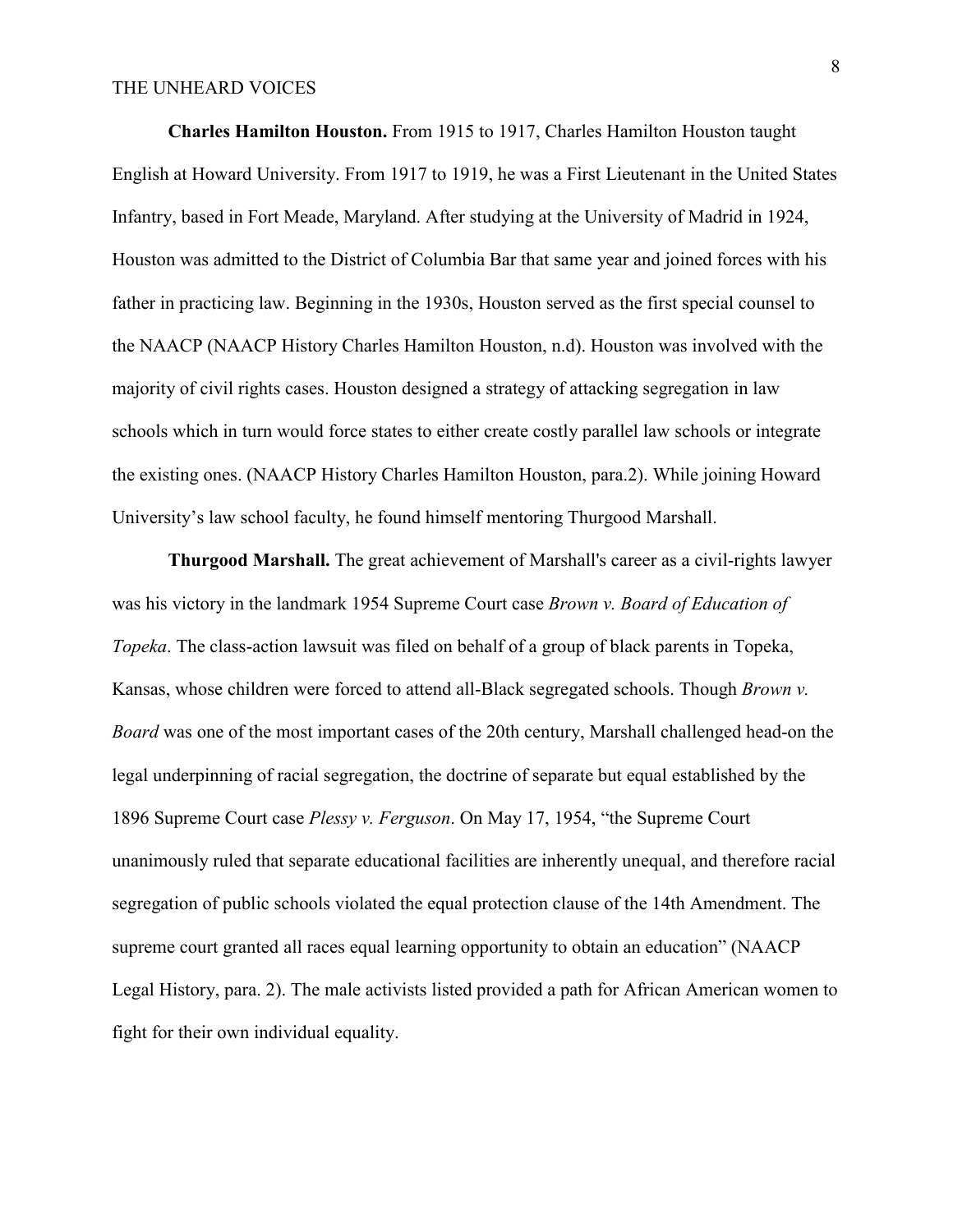**Mary Church Terrell.** Mary Church Terrell was one of the few Black women to receive a bachelor's degree in 1884. She went on to teach at a Black high school in Washington and then at Wilberforce College in Ohio. Thereafter, "Terrell was appointed to the District of Columbia Board of Education in 1895. She was the first black woman in the United States to hold such an honored position" (For Harriet, 2014, para. 22). Terrell was also a charter member of the National Association of Colored Women and became the first president of the organization in 1897. Mary Church Terrell became well known for her resistance of racial segregation, and her support of women's suffrage. Terrell's determination to fight for African American women and education paved the way for other activists, such as Mary Mcleod Bethune.

**Mary Mcleod Bethune.** Mary Mcleod Bethune founded the Daytona Normal and Industrial Institute for Negro Girls in Daytona, Florida, in 1904: "Starting out with only five students, she helped grow the school to more 250 students over the next years. The college was one of the few places that African-American women could pursue a college degree" (For Harriet, 2014, para. 4). Bethune stayed with the college until 1942. The college is now called Bethune-Cookman College. The college created a safe space for African American women to gain an education and earn a degree. This gave Black women, like Pauli Murray, a boost of confidence to achieve a more respected degree in respected fields such as law.

**Pauli Murray**. Pauli Murray decided to create a campaign to enter the all-White University of North Carolina in 1938. She was able to do this with the support of the NAACP (For Harriet, 2014, para.18). In 1941, Murray enrolled at the Howard University Law School with the intention of becoming a civil rights lawyer. Murray then went to the University of California Boalt School of Law, where she received a degree in law. Murray work hard alongside well-known activists such as Martin Luther King Jr., Philip Randolph, and Bayard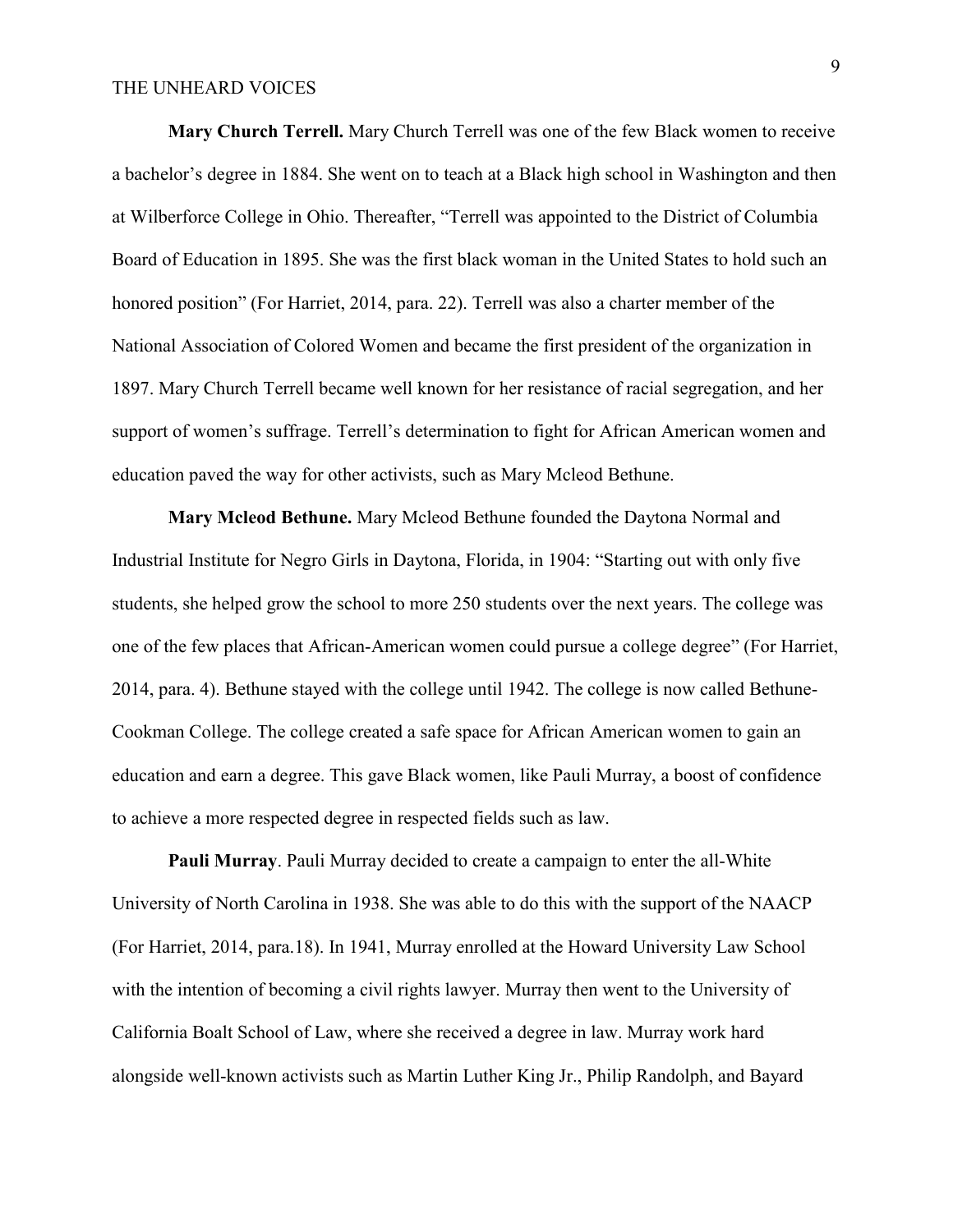Rustin. Murray and other activists continued to work for positive change. Other Black educated women like Ella Baker, Dorothy Height, and Angela Davis, just to name a few, continued to fight for change, equality, and a safe space for Black women to earn an education.

#### **Experiences of Black Women in Education**

After the 1900s, the idea of Black females gaining an education was not seen as a taboo or unlikely any more. According to Collier-Thomas (1982), "After the 1900s the rank of black female teachers swelled as more black women were educated and more jobs became available particularly in the rural area" (p. 175). This was a time where Black women could see prosperous change, and the option for Black women acquiring a job in the education field was finally a tangible goal. While having access to an education became undisputable, historically Black colleges and universities (HBCUs) for Black women started to arise. The new educational institutions gave Black women a safe place to study around their own ethnicity. Therefore, "By 1920 there were over 100 black institutions of higher learning to which women were admitted. At least three of these were known to be exclusively for black women: Scotia Academy, Spelman College, and Bennett College" (p. 177). This gave Black women the confidence and security to attend a higher learning institution without fear of feeling shame, displacement, or invisibility in the classroom.

In contrast, the idea of Black institutions contradicted White higher educational institutions. However, the HBCUs were strictly tailored to the Black community. Therefore, HBCUs focused on the basic needs of their community, which in turn resorted to "HBCU institutions teaching Black women how to become homemakers or teachers" (p. 177). This was a step in a right direction; however, it limited Black women, when gaining an education, outside of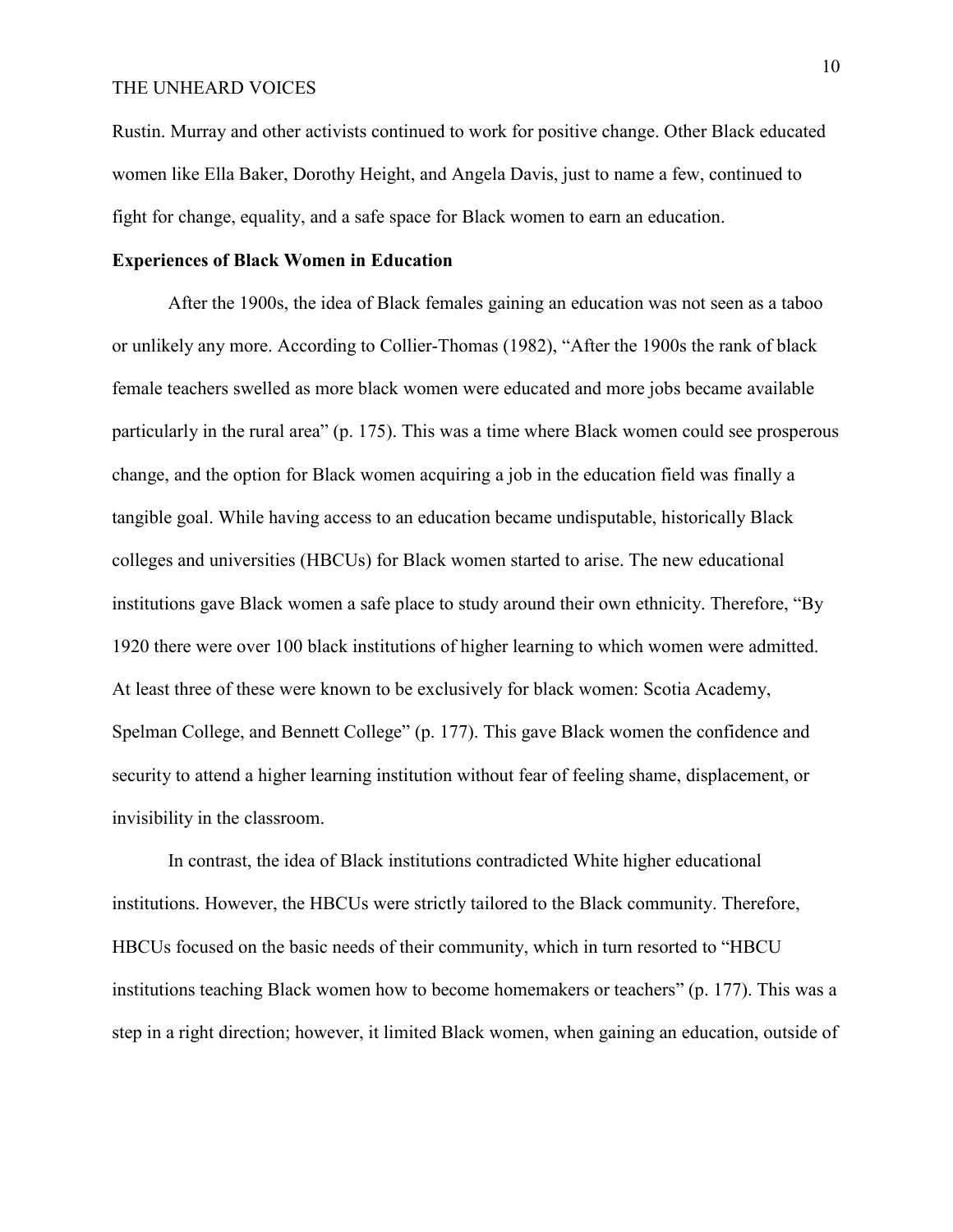the Black women's status quo. Thus, understanding the historical experiences of Black women in higher education has also been a continuous investigation.

**Recent studies of experiences.** Researchers have studied experiences of Black women in higher education, such as in U.S. computing science programs (Charleston, George, Jackson, Berhanu, & Amechi, 2014). Such studies provide further understanding of the historical experiences Black women encounter when attending higher educational institutions. When looking at the actual success of Black women attending the computing science program, Charleston et al. (2014) found a plethora of negative experiences that African American women went through when attending the higher educational program. A few negative experiences were the feelings of not fitting into the status quo or feeling the need to wear an academic mask to get through the day and program. A study conducted by Pierce (2008) focused on Black women and their experiences in a graduate degree programs in central Kentucky. Pierce looked at key experiences that certain Black women went through when attending this predominantly White institutions (PWI). This also found that the African American women going through the graduate degree program endured negative experiences, such as feeling like the minority and feeling marginalized within the program. The research uncovered some of the importance of understanding what a muted group and a muted learning space is and how it is or isn't enforced in higher educational institutions.

A study by Patton, Crenshaw, Haynes, and Watson (2016) found it necessary to understand and deconstruct prior experiences in U.S. classrooms, with the goal of understanding how those experiences contributed to their persistence as Black women in doctoral programs. Findings indicated that racist and sexist ideologies were enacted in the classroom and reified through a series of academic transactions they experienced as Black girls. This study focused on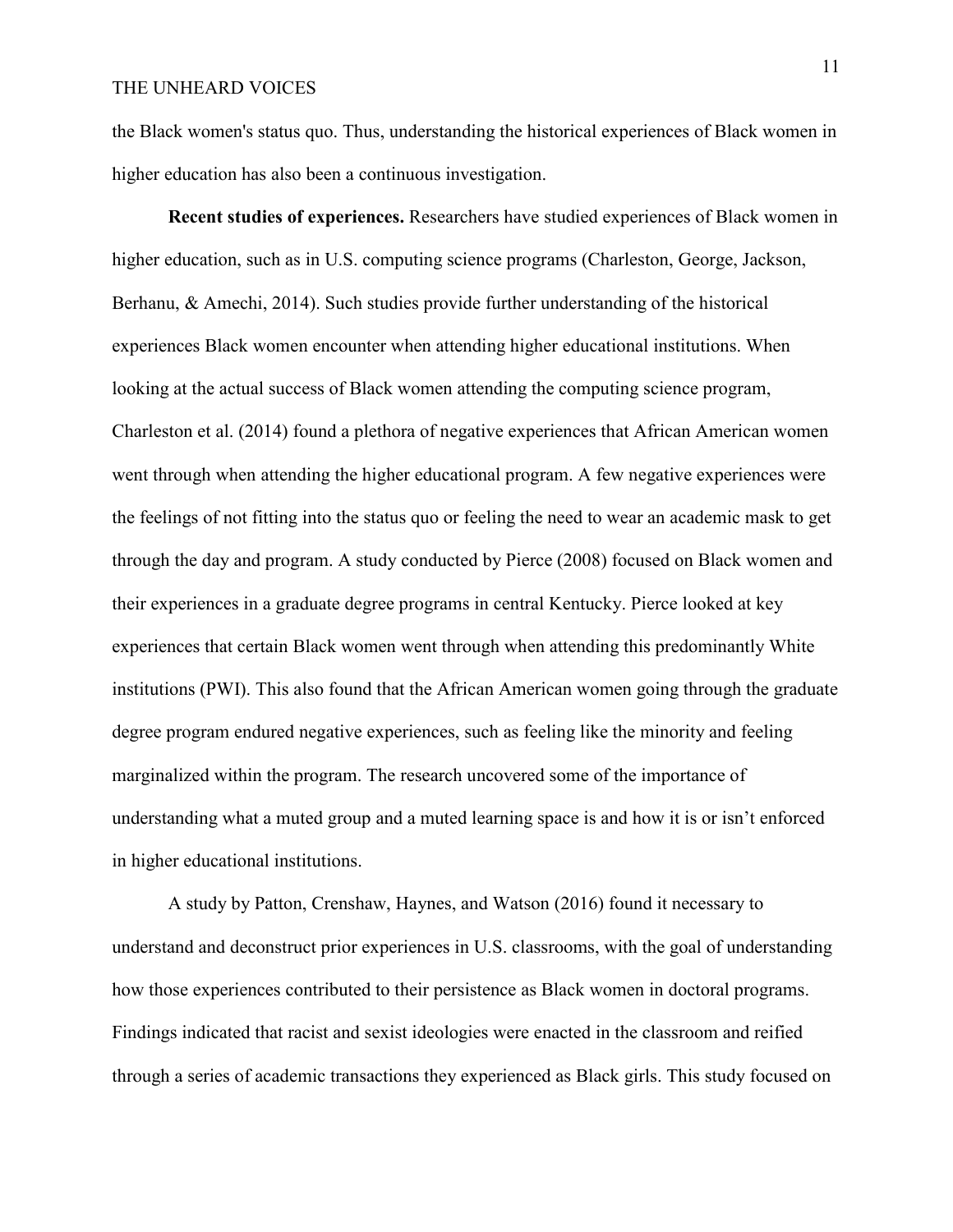the marginalization and other challenges that African American women and girls face within the U.S. society. The marginalization of Black women is a concept that should be looked at more deeply, especially within the educational institution. According to Patton et al. (2016), "Black women remain marginalized, misnamed, maligned, and made invisible in the academy" (p. 194). Therefore, one may question the contested idea of higher education institutions as safe, democratic spaces.

**Muted spaces in higher education.** It is somewhat clear that the identity of an educational institution is a place where students can safely express their thoughts and concerns. The concept of a higher educational institution as a democratic public sphere continues to create constant conversation. While recent statistics indicate an increase of Black women in higher education, the aforementioned historical overview and experiences of Black women challenge the dominant narrative of higher education as a democratic public sphere. Thus, the concept of muted group is useful to frame hegemonic practices of silencing non-dominant experiences in higher education.

As Orbe (1998) explains, "privilege is assigned to some groups whereby social hierarchy creates dominant and sub-cultural groups. Traditionally, especially in Western societies such as the United States, non-dominant groups include women of color, women, gays, lesbians and bisexuals" (p. 1). As Orbe describes, the process of silencing groups in dominant spaces "renders marginalized groups as largely muted because their lived experiences are not represented in these dominant structures." Several processes describe the function of silencing or muting in dominant spaces of higher education. Put together, each dominating process forecloses upon materializing African American women's right to higher education and acknowledging experiences and voices.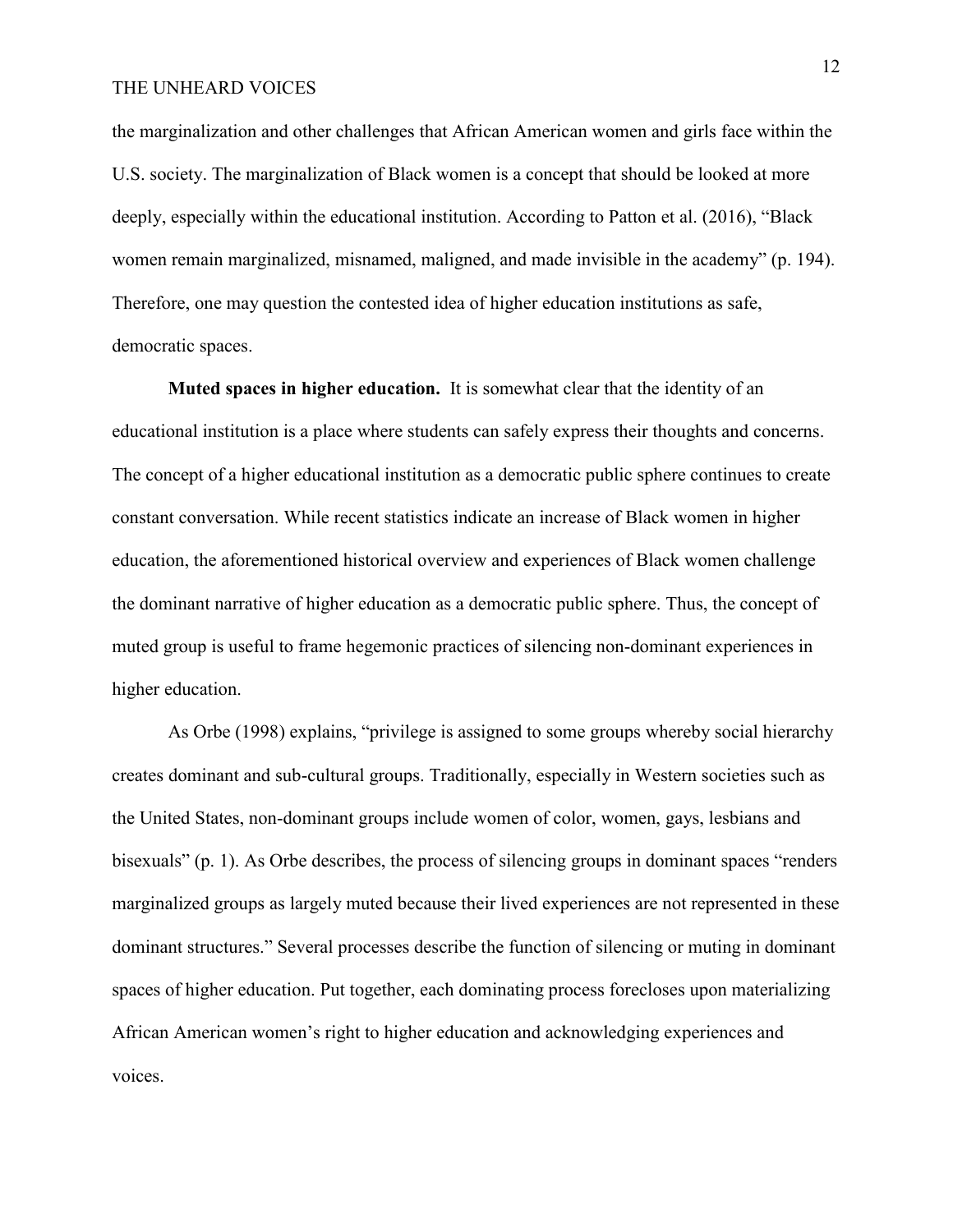The concept of "voice" gives way to understand muting practices in higher education. Voice asserts the "truth" of a kind of physiological understanding of the immediacy and interconnectedness of the world before the mind learns how to "talk" itself into an understanding based on an "I-Thou" division" (Watts, 2001, p. 180-181). As Watts (2001) explains, voice is a physiological understanding with oneself. In the case of education, one's voice is also deculturalized, making it difficult to understand one's interconnected self. Springs (2016) states, "Deculturalization is a conscious attempt to replace one's culture and language with another that is considered superior, since the early days of European settlement this has a common practice in American schools" (p. 1). Allen (1992) examined African American college student's experiences at HBCUs and PWIs. The study found that there are different outcomes when looking at the experiences and encounters African American students feel when attending a HBCU or a PWI. Allen also found the students felt out of place and not accepted at the PWI, and it was also found that the students felt as if they needed to create their own space to feel accepted. When looking at the experiences the students encountered at the HBCUs, it was clear that the students felt more accepted and did not feel the need to create spaces to feel more comfortable when attending a higher educational institution.

The process of rendering Black women invisible is a concept very prominent to educational institutions. Pierce (2011) states, "A black women's invisibility is apparent in the classroom, curriculum, residential, and social life. Professors do not recognize them in classroom settings" (p. 1-2). This statement suggests that the invisibility of a Black women is noticeable when she is in an academic classroom. This invisibility can make it difficult for a Black woman to understand her voice in the classroom. The feeling of invisibility can resort to negative physiological developments. Research pertaining to physiological effects regarding the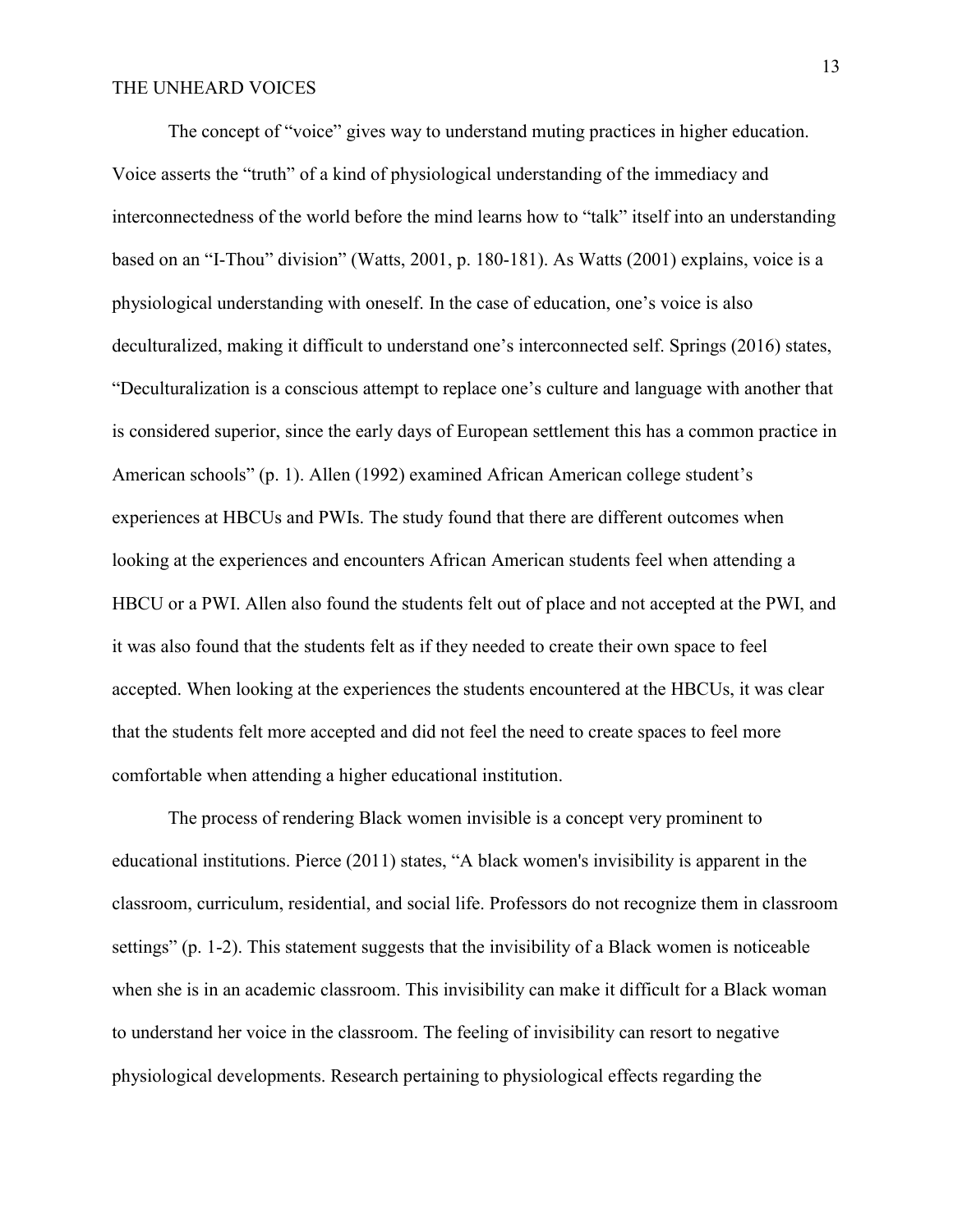invisibility syndrome have been explored. As Patton, et al. (2016) state, "The prolonged effects of invisibility can result in black women attempting to avoid operating in racialized lenses" (p. 56). If a Black woman determines that the public sphere they are currently in is not accepting to them, this mindset could potentially contradict the idea of a democratic public sphere. In the same instance, some may suggest the idea for a Black woman to attend an HBCU to eliminate the feeling of invisibility entirely. However, both PWIs and HBCUs have similarities when considering an educational institution as a muted space. This study continues to explore Black student's experiences at HBCUs and PWIs; it was found by Allen (1992) that

Black women were shown to encounter challenges and problems arising from their unique identities in two forms Race and Gender. If not three Race, Gender and Class discriminative categories. These challenges often represented serious barrier to Black women's satisfaction with achievement in college. (p. 7)

In another instance, Allen concluded that Black women gained less status by attending college than Black men (p. 2). On the contrary, it was found that males on the other hand were most influenced in their goals and aspirations by the college attended and were three times as likely to plan to pursue a doctorate degree. Yet these findings may create inquiries regarding the positive advancements Black women lack when attending an HBCU. With that being said, there are a number of power imbalances regarding gender in educational settings, especially across different types of universities. Therefore, "Many U.S. students of color experience pressure to adopt the values, beliefs, and attitudes of the dominant white culture while simultaneously feeling pressured to abandon their own culture" (Bourassa, 1991). According to Allen (1992), "Studies of African American students suggest that they may have negative, anomic experiences at White institutions and they suffer lower achievement, and higher attrition than White students" (p. 5).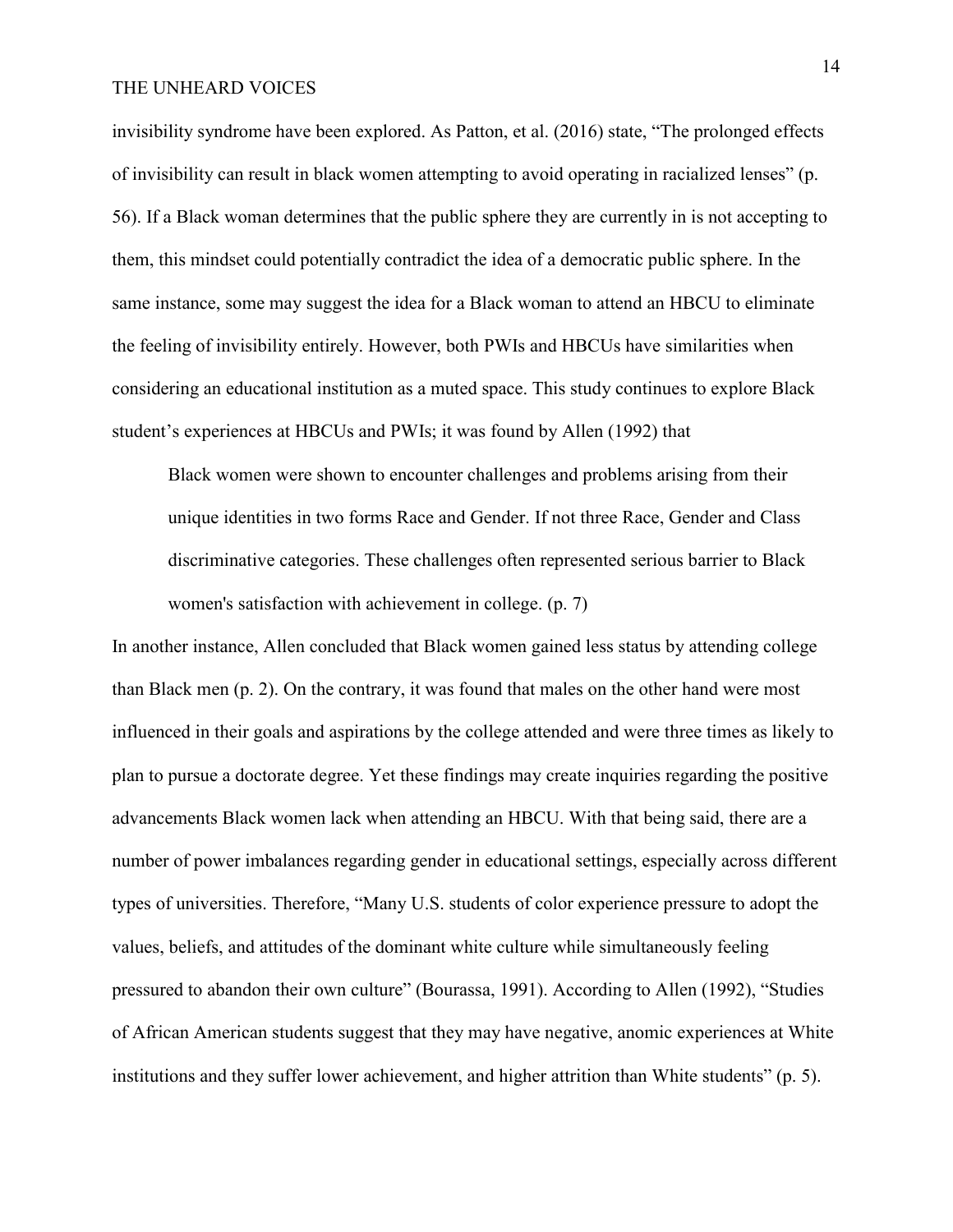Allen's study indicated that African Americans feel out of place when attending a PWI. Those negative experience can also have a negative effect on Black women in a number of ways, such as the development of social anxiety. Consequently, this could decrease a Black women's scholarly accomplishments.

Social anxiety could be one physical and physiological development that most Black women experience when attending a PWI. Some researchers label the anxiety as an academic mask. An academic mask is also considered to be a second persona; however, it functions as a mental illusion. This mask is created to help individuals mentally get through the day, particularly in a marginalized environment. Unfortunately, Hannon (2016) states, "African American women have learned to master the skill of wearing an academic mask. This is because, African American female college students experience PWI environments as a marginalized population" (p. 1). Despite the invisibility that Black women have faced, the process of silencing has and is functioning at varied levels within educational settings. This results in another practice of subordinating minority experiences. When historically looking at the length of time it took for Black women to gain access to an education, the process was very toilsome and, to a certain extent, painful.

#### **Historical Legal Cases After** *Brown v. Board of Education*

The experiences of Black women in education show that there are still necessary steps needed to further realize equity and equality in higher education. Thus, the legal cases that will be mentioned here solidify the ongoing fight for equality inside the workplace and academia. Some researchers argue that progression has been reversed following *Brown v. Board of Education* (Pettigrew, 2004). For instance, as Hudson and Holmes (1994) suggest, "Black students today are more likely than any other groups to be represented in lower academic tracks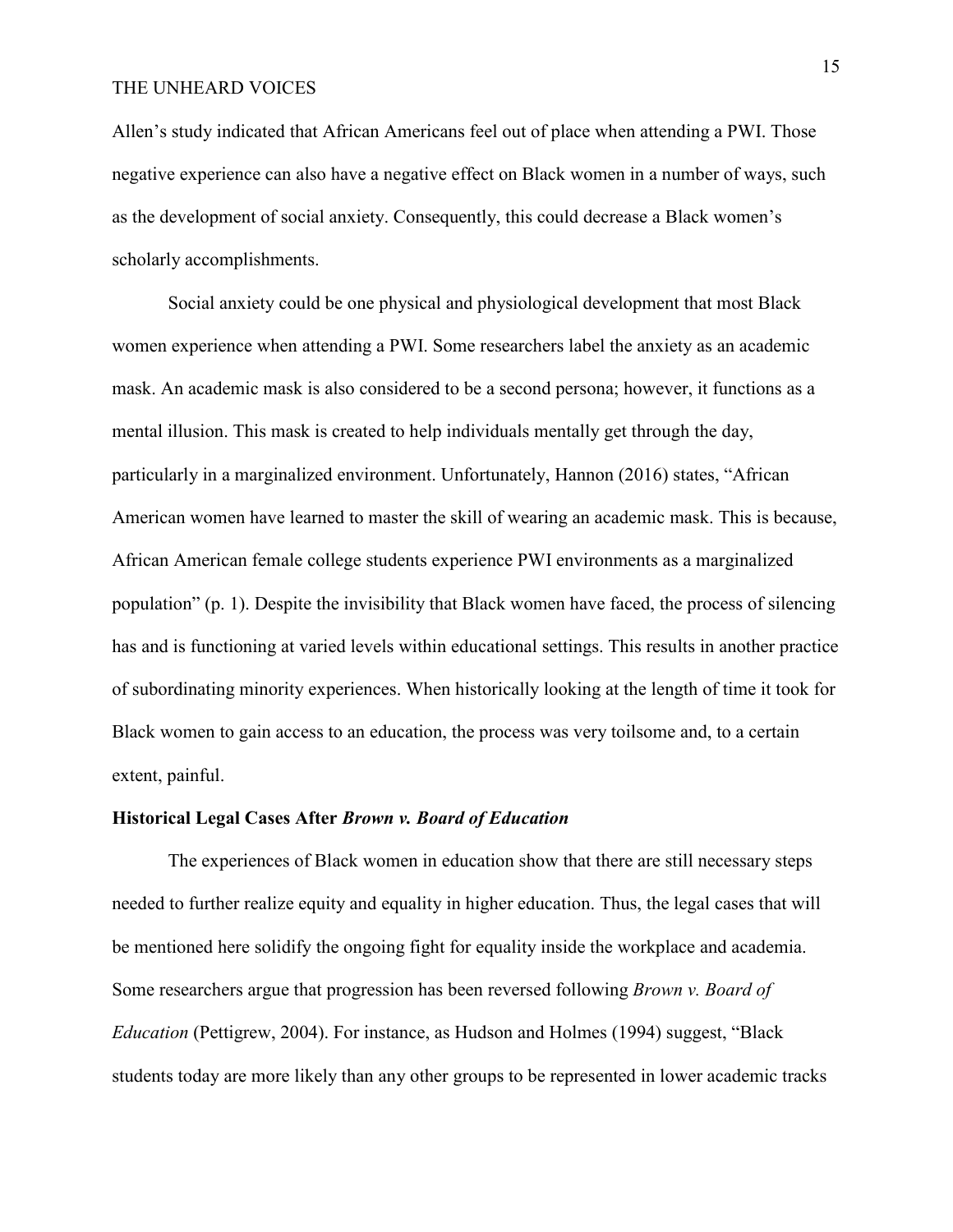and Special Education classes, especially when they attend school in majority white school districts" (p. 390). Thus, it is important to understand other legal cases that followed *Brown v*. *Board* in order to acknowledge the consistent fight for access and equality in education. One may agree that the inclusion of affirmative action can mute the voices of African Americans. Specifically, African American women when attending higher educational institutions. This section will focus on a series of legal cases that followed *Brown v. Board of Education*, further creating progressive change. The cases discussed represent an understanding as to why there is still need for progressive change when considering race in education as a whole.

**Affirmative action (1960)***.* Affirmative action was another historical landmark worth mentioning, this legal action bled into different aspects of political and legal platform. A few professional and legal cases that affirmative action affected was the Executive Order 11246 (1965), *The Regents of the University of California v. Bakke* (1978), *Grutter v. Bollinger* (1997) *Parents v. Seattle* (2007), and *Meredith v. Jefferson* (2007). The Executive Order 11246 was signed by President Lyndon B. Johnson on September 24, 1965. This executive order established requirements for non-discriminatory practices in hiring and employment on the part of U.S. government contractors. The phrase affirmative action had appeared previously in Executive Order 10925 in 1961 (Affirmative Action Overview, 2014). Affirmative action made it possible to eliminate blatant legal discrimination.

**California v. Bakke (1978)***. The Regents of the University of California v. Bakke* (1997) was a case that incorporated the legalities of affirmative action. Bakke's decision found a way to uphold some parts of affirmative action while rejecting other parts. Allan Bakke, a White man, had applied twice for admission to the University of California Medical School at Davis (California v. Bakke, n.d.,para. 2). He was rejected both times despite having the required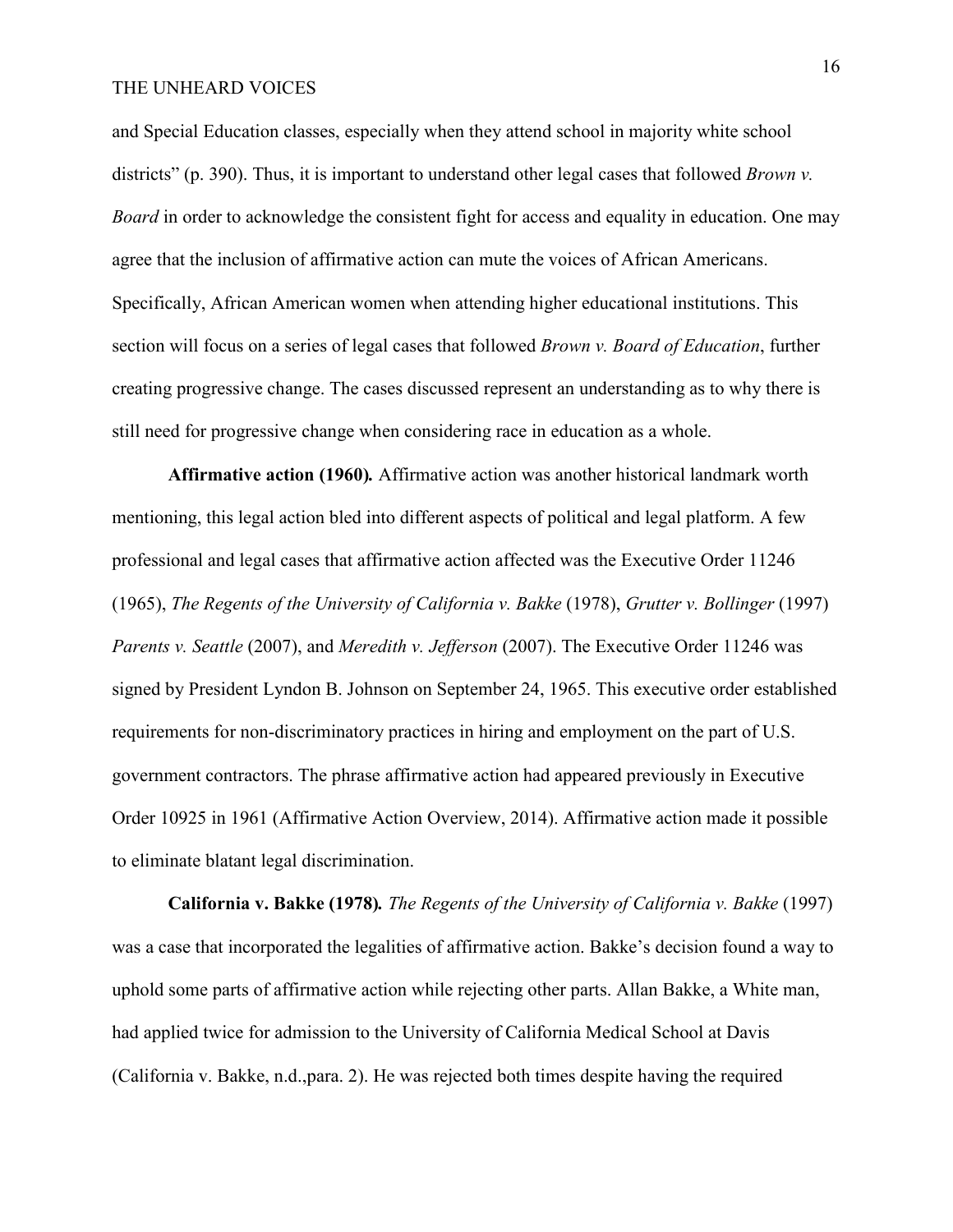academic achievements, while minority applicants were given preference. The court decided the University of California had to admit Bakke, arguing the rigid use of racial quotas at the school violated the Equal Protection Clause of the 14th Amendment. But the court also found that race as part of admissions decisions was constitutional, as long as it was one of several admission criteria (California v. Bakke, n.d., para. 2).

**Grutter v. Bollinger (1997).** *Grutter v. Bollinger* (1997) expected change regarding equality at the University of Michigan's law school. In 1997, Barbara Grutter, a White resident of Michigan, applied for admission to the University of Michigan Law School (Grutter v. Bollinger, n.d., para. 1). Grutter applied with a 3.8 undergraduate GPA and an LSAT score of 161, and she was denied admission (Grutter v. Bollinger, n.d., para. 2). The law school admits that it uses race as a factor in making admissions decisions because it serves a compelling interest in achieving diversity among its student body (Grutter v. Bollinger, n.d., para. 2). The District Court concluded that the law school stated interest in achieving diversity in the student body was not a compelling one and enjoined its use of race in the admissions process.

**Parents v. Seattle (2007).** Another case influenced by affirmative action was the *Parents v. Seattle (2007)*. The Seattle School District allowed students to apply to any high school in the district. Since certain schools often became oversubscribed when too many students choose them as their first choice, the district used a system of tiebreakers to decide which students would be admitted to the popular schools (Parents v Seattle, n.d., para.1). The second most important tiebreaker was a racial factor intended to maintain racial diversity. If the racial demographics of any school's student body deviated by more than a predetermined number of percentage points from those of Seattle's total student population (approximately 40% White and 60% non-White), the racial tiebreaker went into effect (Parents v Seattle, n.d., para. 2). At a particular school,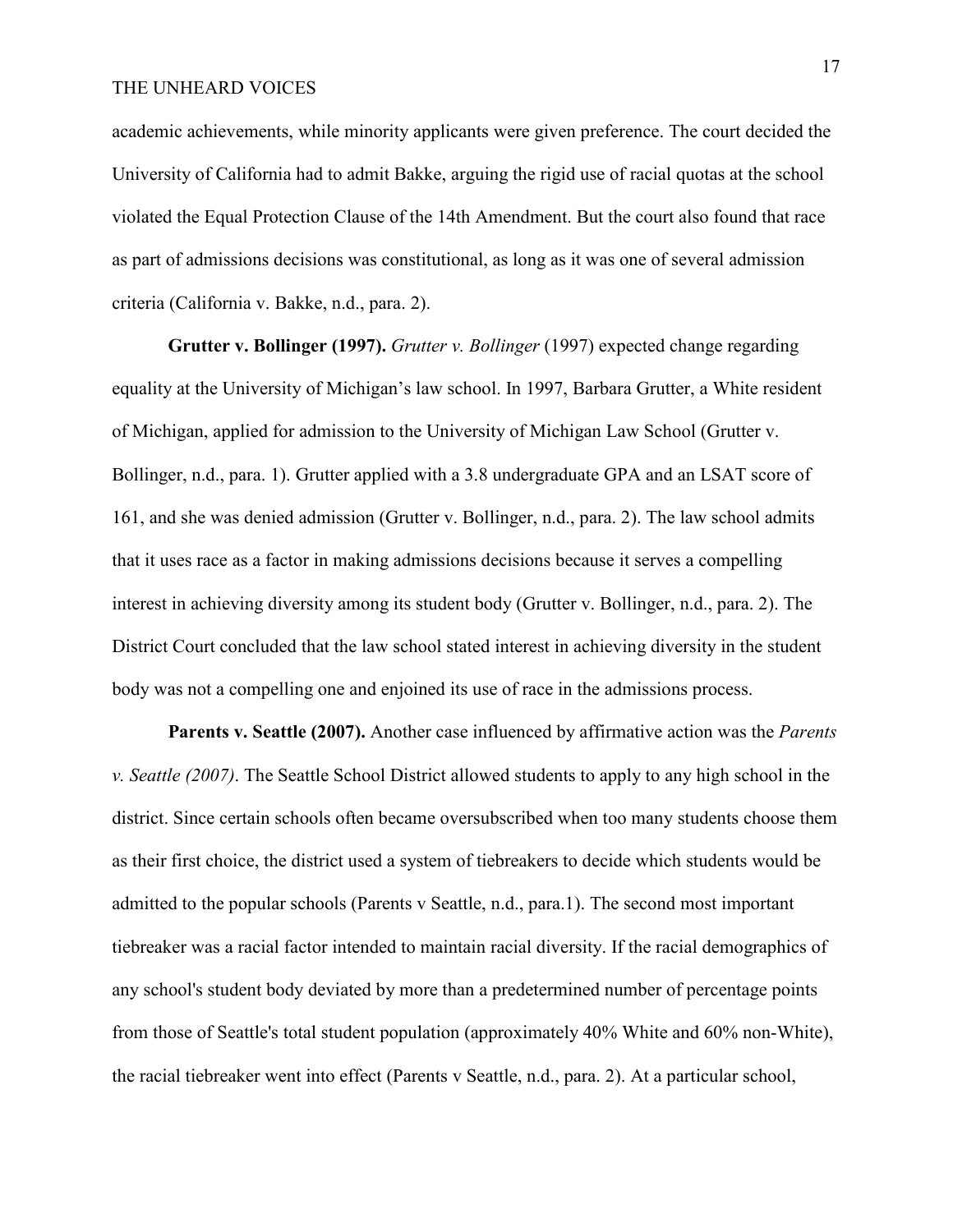either Whites or non-Whites could be favored for admission depending on which race would bring the racial balance closer to the goal. A non-profit group of parents involved in community schools sued the district, arguing that the racial tiebreaker violated the Equal Protection Clause of the Fourteenth Amendment as well as the Civil Rights Act of 1964 and Washington state law (Parents v Seattle, Para. 3). A federal district court dismissed the suit, upholding the tiebreaker. Finally, by a 5-4 vote, the court applied a strict scrutiny framework and found the district's racial tiebreaker plan unconstitutional under the Equal Protection Clause of the Fourteenth Amendment (Para. 3).

**Meredith v. Jefferson (2007)***.* Lastly, and more recently, the *Meredith v. Jefferson* (2007) case focused on fair integration as well. Jefferson County Public Schools were integrated by court order until 2000. After its release from the order, Jefferson County Public Schools implemented an enrollment plan to maintain substantial racial integration. Students were given a choice of schools, but not all schools could accommodate all applicants (Meredith v. Jefferson, n.d., para. 1). In those cases, student enrollment was decided on the basis of several factors, including place of residence, school capacity, and random chance as well as race. However, no school was allowed to have an enrollment of Black students less than 15% or greater than 50% of its student population (Meredith v. Jefferson, n.d., para. 2). Meredith and other parents sued the school district, arguing that the plan's racial classifications violated the students' Fourteenth Amendment right to equal protection of the laws. After a loss, the second attempt was a success, by a 5-4 vote, the court applied a strict scrutiny framework and found Jefferson County's enrollment plan unconstitutional under the Equal Protection Clause of the Fourteenth Amendment (Meredith v. Jefferson, n.d., para. 2). According to Sander and Taylor (2012),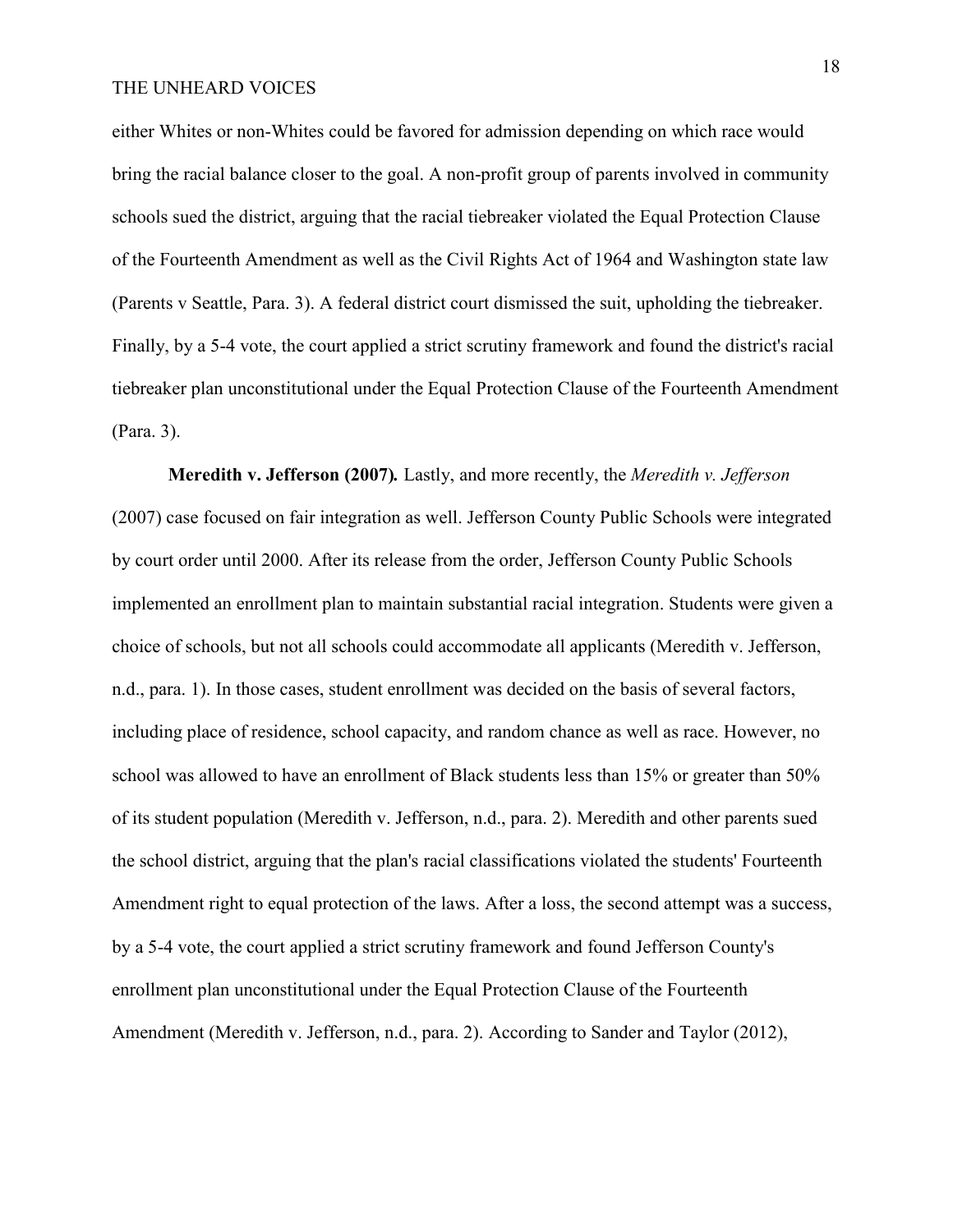The mismatch effect happens when a school extends to a student such a large admissions preference sometimes because of a student's athletic prowess or legacy connection to the school, but usually because of the student's race, that the student finds himself in a class where he has weaker academic preparation than nearly all of his classmates. (p. 4)

This statement explains although so many have fought for equal opportunity and for their voices to be heard, the fight is yet to be over. Sander & Taylor (2012) stated "So we have a terrible confluence of forces putting students in classes for which they aren't prepared, causing them to lose confidence and underperform even more while, at the same time, consolidating the stereotype that they are inherently poor students" (p. 5). Sander and Taylor expressed their concern, that by regulating diversity inclusion in educational institution, the implementation of equality could be reversed due to the "mismatched" academic preparation of African American students.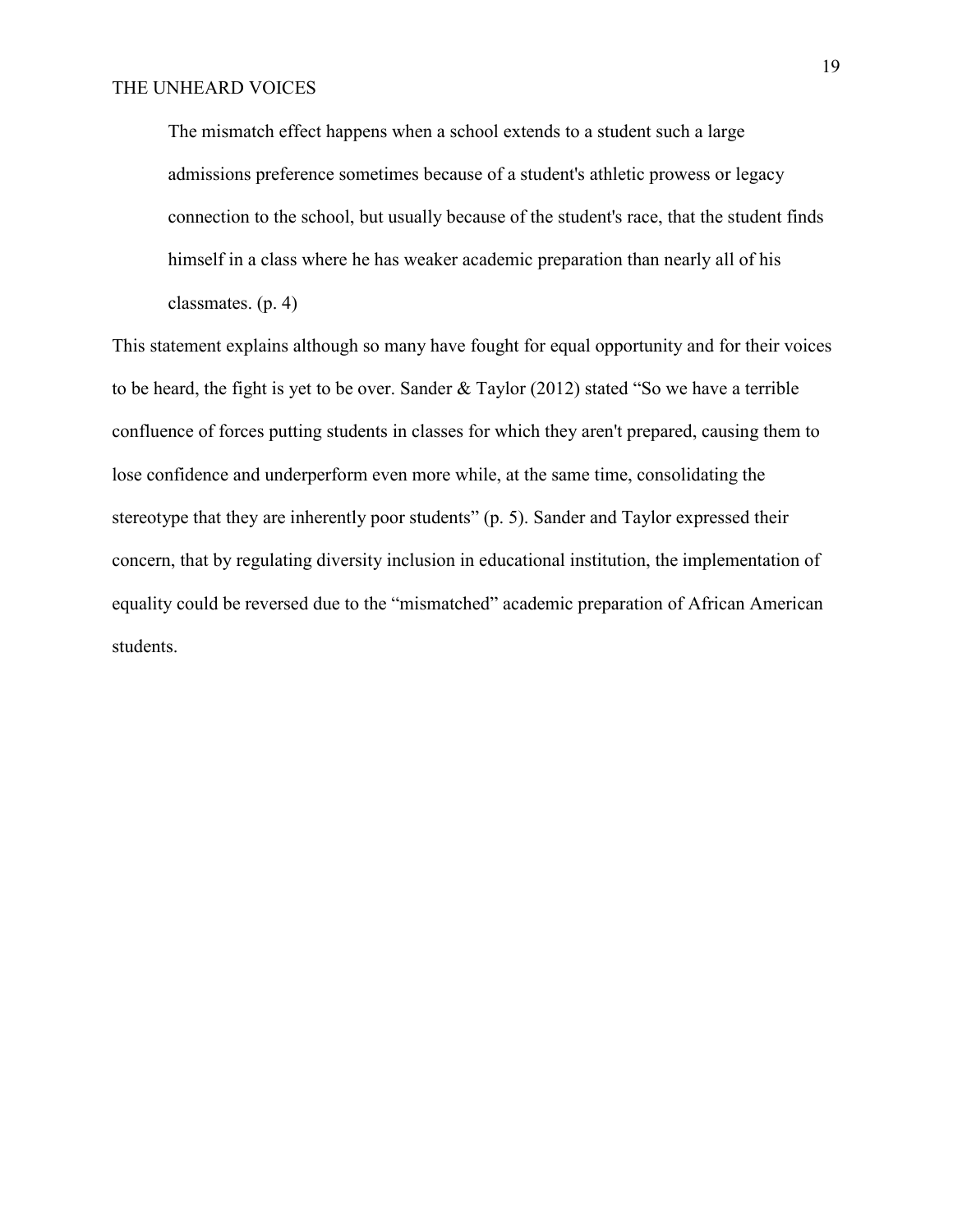#### **Chapter 3. Method**

 This study uses Bernal's (1998) cultural intuition as the major concept that guides the method for exploring counter-narratives of Black women experiences in higher education. As a Chicana feminist, Bernal outlines four different sources of cultural intuition that is related to Strauss and Corbin's (1990) theoretical sensitivity, that is: personal experience, existing literature, professional experience, and an analytical research process. Strauss and Corbin's (1990) construct of theoretical sensitivity indicates an understanding of the subtle meanings of data and that "one can come to the research situation with varying degrees of sensitivity depending on one's previous reading and experience with or relevant to the data" (p. 41). Existing literature from the previous chapter guided the cultural intuition for collecting Twitter data on personal and professional experiences and conducting the analytical research process comprised of thematic and historical analysis.

## **Study Setting: Twitter**

Bernal (1998) extends personal experience to include "collective experience and community memory, and points to the importance of participants' engaging in the analysis of data" (p. 465). Thus, given that social media is a common place to create online communities, this study uses Twitter to better understand the more recent and relevant conversations that previous African American women doctoral students are having in digital spaces. After understanding the success of Bernal's (1998) collective experience research, I found it useful to use Twitter as my source for data collection. Bernal focuses on the collective experience of an individual as previously stated, however, by understanding those personal and professional experiences of the Chicana feminist. Bernal's (1998) work supports the usage of the Twitter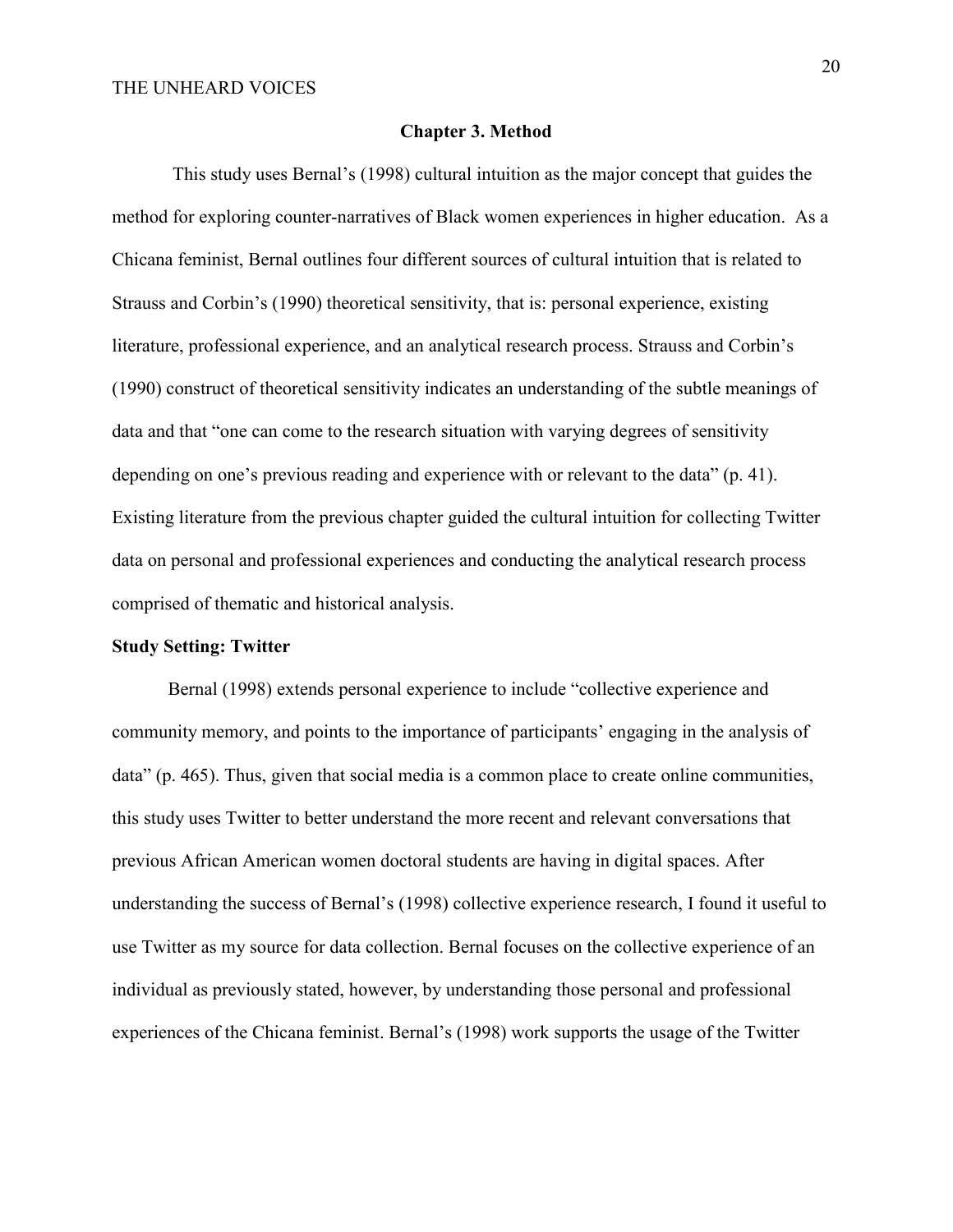analysis. This analysis is used in this study to understand African American women's collective experience when attending higher educational institutions.

Twitter is an online social media space where individuals can create messages, called Tweets. Each tweet is no more than 280 characters. Twitter is an online community where users can communicate for personal or professional needs. This in turn allows the user to network within those specific areas of their lives. Networking means following the "feed" (messages). This feed allows users to continuously stay up-to-date with personal or current events. Although the Tweets shared are restricted in the numbers of characters, the material shared is full of depth, whether it's through pictures, videos, or links to longer stories.

According to MacArthur (2017), Twitter began as an idea that Twitter co-founder Jack Dorsey had in 2006. Dorsey had originally imagined Twitter as a social media communications platform. Groups of friends could keep tabs on what each other were doing based on their status updates, similar to texting (MacArthur, 2017). During a brainstorming session at the podcasting company Odeo, Jack Dorsey proposed this social media-based platform to Odeo's co-founder Evan Williams. Williams and his co-founder Biz Stone gave Dorsey the go-ahead to spend more time on the project and develop it further. In its early days, Twitter was referred to as "twttr" (MacArthur, 2017). At the time, a popular trend, sometimes to gain domain name advantage, was to drop vowels in the name of their companies and services. Software developer Noah Glass is credited with coming up with the original name twttr as well as its final incarnation as Twitter (MacArthur, 2017).

Therefore, this study uses Twitter to analyzes a Twitter discussion created by the TTG+Partners; this online community is a creative communication consultancy specializing in starting thoughtful conversations on race, ethnicity, and diversity in higher education.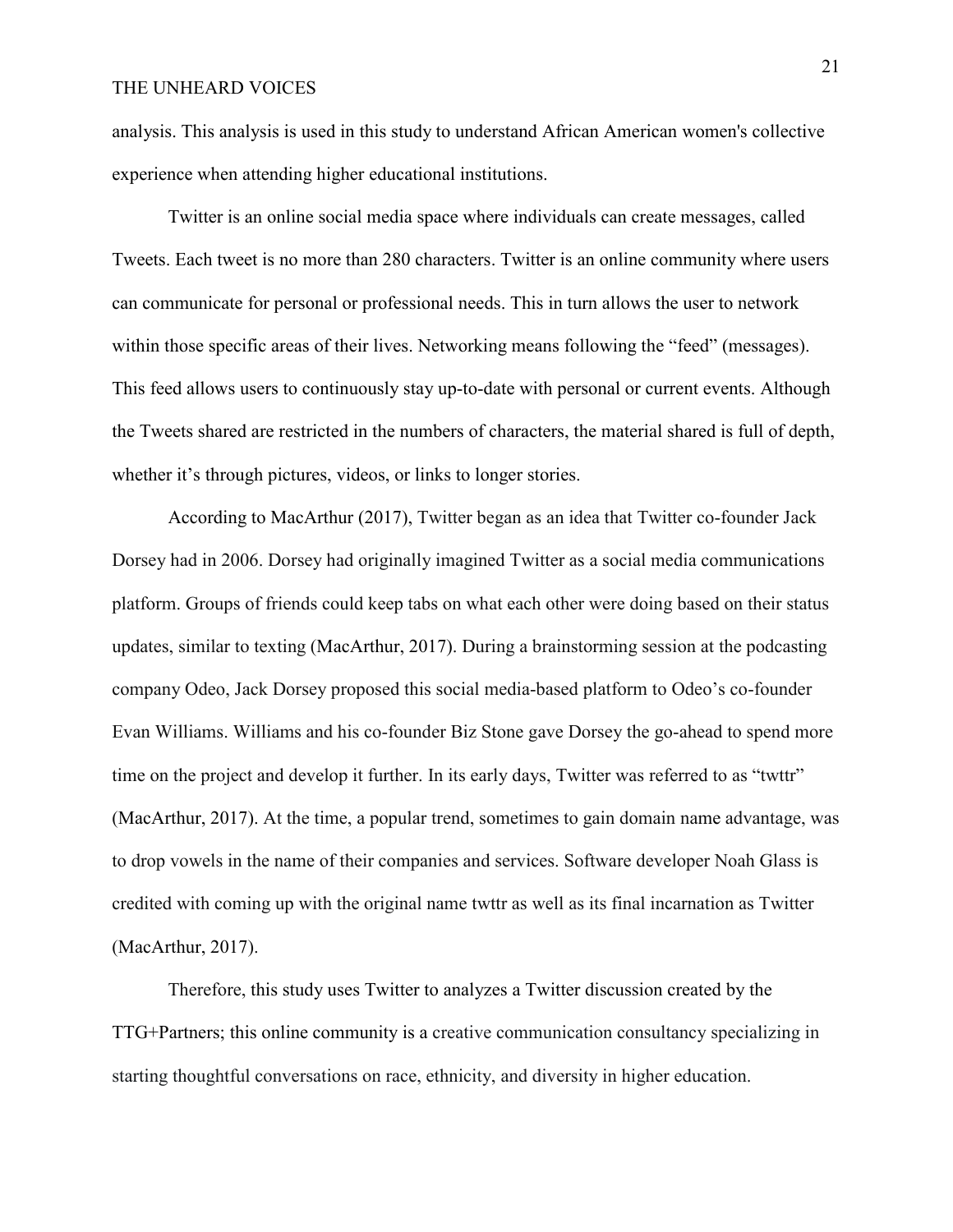TTG+Partners helps some of the nation's top colleges and universities, Fortune 500 companies, and nonprofit organizations on groundbreaking campaigns and various communications initiatives targeting traditionally marginalized student populations. Besides creating a safe space to speak about certain taboo topics, their mission includes brand messaging, event promotions, media relations, social media, interactive marketing, and strategic communications. This online community has conducted a number of over-sensitive monthly conversations.

On January 30, 2014, TTG+Partners hosted an online conversation, centered around African American women and their experiences attending doctoral programs. Dr. Natalie T.J. Tindall, associate professor and co-graduate director/area director in the department of communication at Georgia State University, and Dr. Danielle N. Lee, a postdoctoral research associate in the department of zoology, partook in this conversation with other numerous women of color that have obtained their doctoral degree. This conversation focused on the experiences of Black women's professional experiences in the academy and personal experiences while going through the process to getting their Ph.D. One responder states, "There's an isolation that happens among Black women with Phds, especially in academia." According to Elfman (2014), a number of questions were asked to assist with guiding the conversation. A few other questions that were asked stated, "What is the number 1 quality anyone needs to persist to a Phd.?" (Elfman, 2014, para. 2) "What stereotypes have you confronted as a Black woman pursuing and receiving your Phd.?" (Elfman, 2014, para. 2) "What kinds of -isms have you experienced?" (Elfman, 2014, para. 5) Those questions prompted important responses such as "Women in academia, but especially Black women in academia, don't really get a chance to discuss these things because it's always about the grind." (Elfman, 2014, para. 2)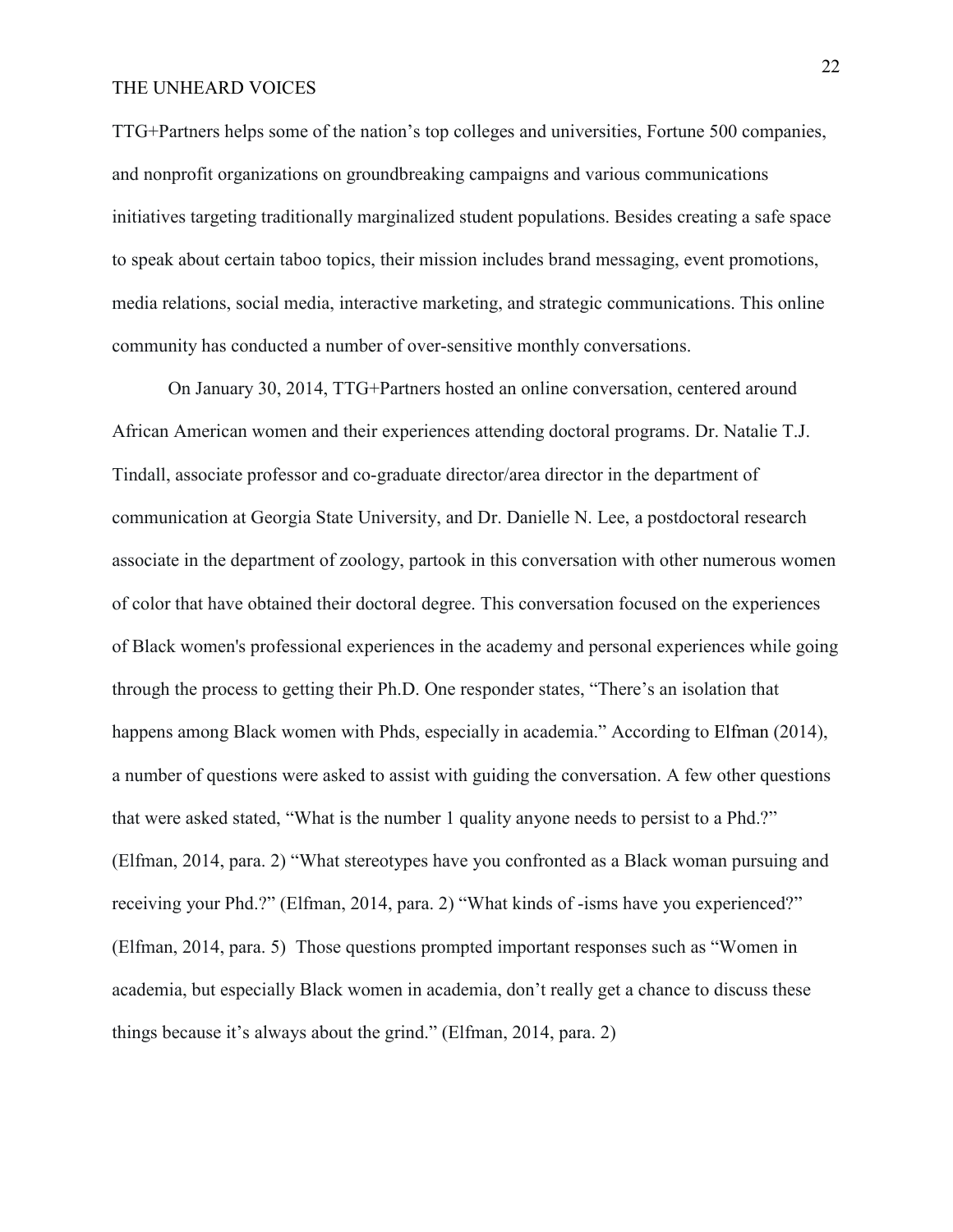#### **Data Collection**

 The TTG+Partners Twitter conversation hosted on January 30, 2014 was used to collect data for this study. The conversation can be found on the website storyify.com//ttgpartners/blacwomen-the-ph.d. Each tweet came from the personal and or professional responses from African American women that are completing or have completed a doctoral program. Using Barnel's (1998) definition of professional experiences and Clandinin and Connelly's (1994) definition of personal experiences, the researcher identified and used 35 personal and professional tweets out of the total of 55 tweet responses (see appendix).

To understand the personal experiences of each tweet, the researcher used Clandinin and Connelly's (1994) definition of personal experiences, which "reflects the flow of thoughts and meanings persons bring to their immediate situations" (p. 1). On the contrary, Bernal's (1998) definition of professional experiences was used as a criteria for collecting the data: "Years of practice in a particular field often provides an insider view of how things work in that field. This knowledge, whether explicit or implicit, is taken into the research and helps one to understand differently than if one did not have this experience" (p. 8).

### **Analysis**

According to Bernal (1998), analytical research is an important part of the cultural intuition process. As she states, "look more closely at the data and bring meaning to the research" (p. 556). Bernal provides a number of ways of "looking" at data collected from personal and professional experiences and literature reviews: "making comparisons, asking additional questions, thinking about what you are hearing and seeing, sorting data, developing a coding scheme, and engaging in concept formation (p. 556)." In order to analyze the specific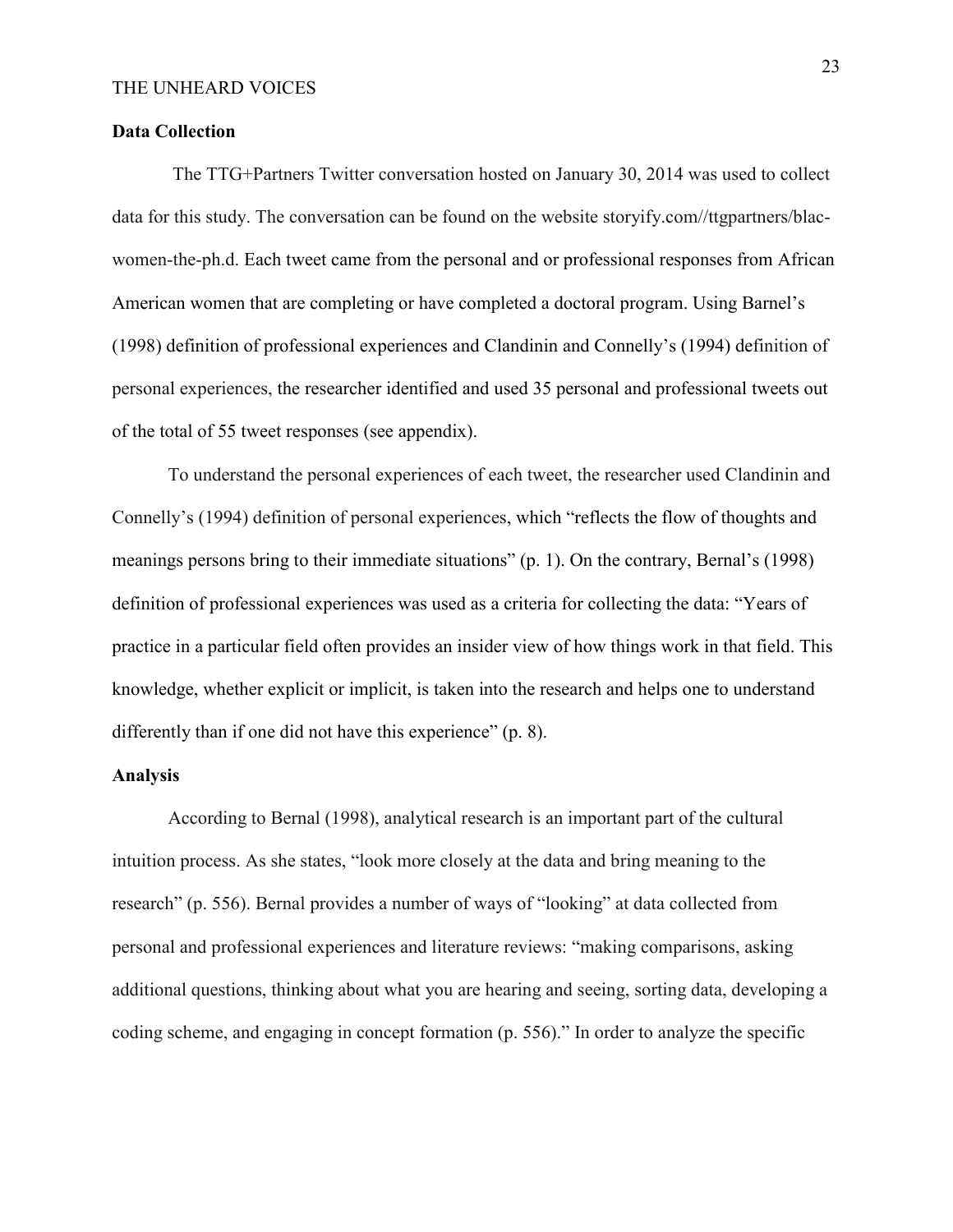Twitter conversation regarding African American women and their personal and professional experiences in higher academia, this study employs a thematic analysis.

First, each tweet was thematically represented using in-vivo and descriptive codes (see Appendix). Saldana's (2008) method of in-vivo coding and descriptive coding assisted with uncovering the more frequent recurring themes of the personal and professional experiences that emerged. According to Saldana (2008), in-vivo coding is "one of the codes is taken directly from what the participant himself says and is placed in quotation marks" (p. 19). Saldana also states that descriptive coding is "the one-word capitalized code in the right column is called a Descriptive Code, which summarizes the primary topic of the excerpt" (p. 19). Each code assisted with developing a theme to organize the data of the personal and professional experiences found. Microsoft word was utilized to design a thematic table to sort the relevant tweets (see Appendix). The thematic table clarified the usage of the in-vivo codes, descriptive codes, and each tweet was defined as either personal or professional responses. By using this form of organization, the categorization was better seen for visual understanding.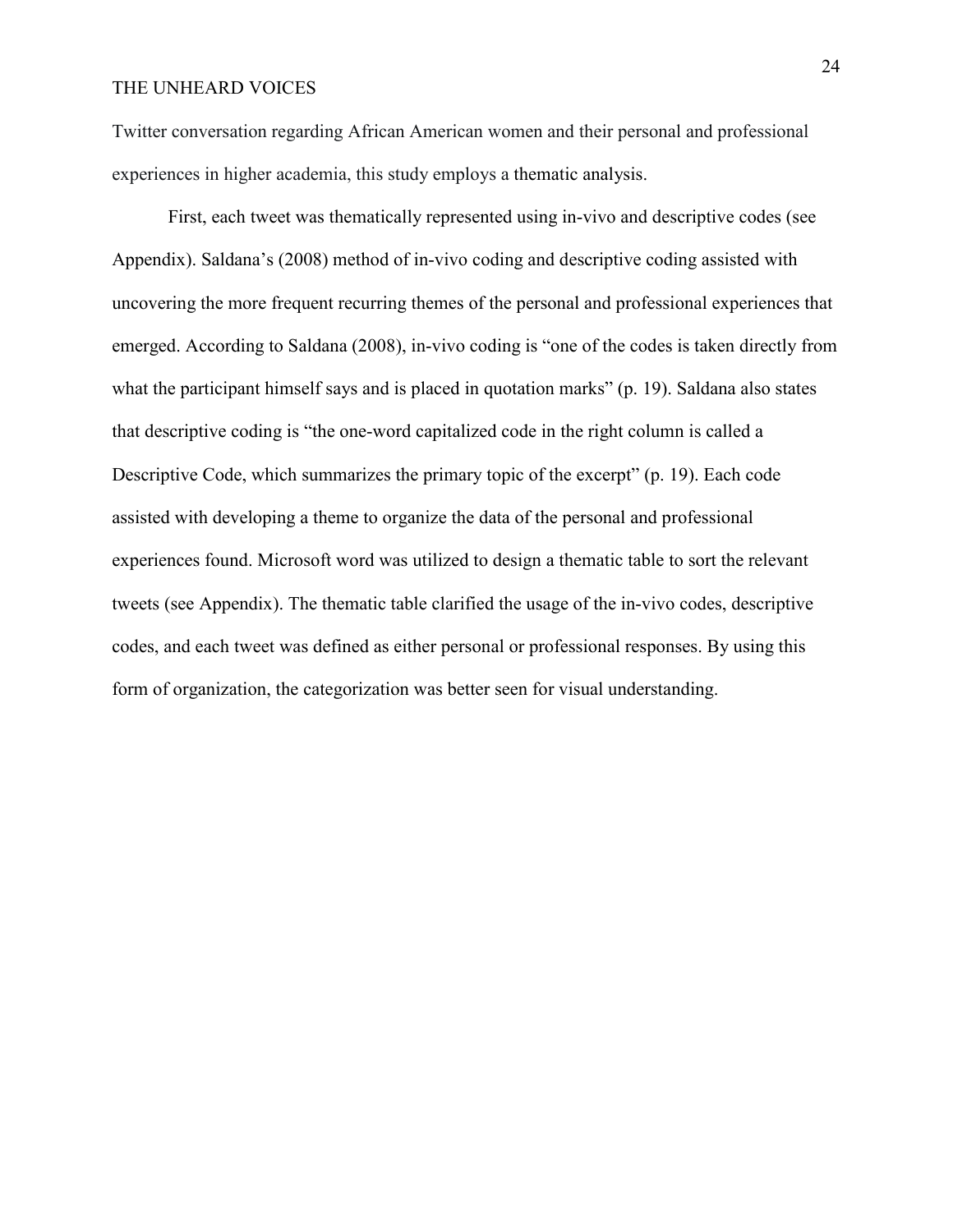#### **Chapter 4. Findings**

Overall, a total of 35 tweets were coded, which can be found in Table 1 and Table 2. The representative tweets that were found were from personal experiences (51%) and professional experiences (49%). Table 3 displays the percentage of each theme found, then divided into the three categories of personal experience responses, professional experience responses, and overall responses. Additionally, the dominant theme that occurred was the theme of having a stronger support system (63%) when completing a doctoral program. The second dominant theme found was discipline (51%). Other themes that followed were lack of organizational spaces (49%), lack of diversity (23%) and lack of training (23%). Discipline and a need for a strong support system were the dominant themes found out of all themes. Both themes were greater than 50% of the total tweets. Out of the two themes, each one had more professional experience responses compared to personal experience responses. Of the three other themes that were found (lack of organizational spaces, lack of diversity, lack of training), each one fell less than 50% of the total tweets. Looking at the three themes (lack of organizational spaces, lack of diversity, lack of training), the researcher noted each one produced greater personal experiences responses compared to professional experience responses.

# **How would you advise younger black women on persisting past racial & gender discrimination in #highered?**

**1. Discipline.** The dominant theme of discipline consisted of a variety of representative responses. Each response mentioned the need to stay focused. In one case, the responder stated, "Time. Money. Work-life balance. Some relationships have to be severed so you can finish with sanity." The theme of discipline fell under the personal minor category, this theme suggests that one of the components to getting through a doctoral program is having a discipline mindset.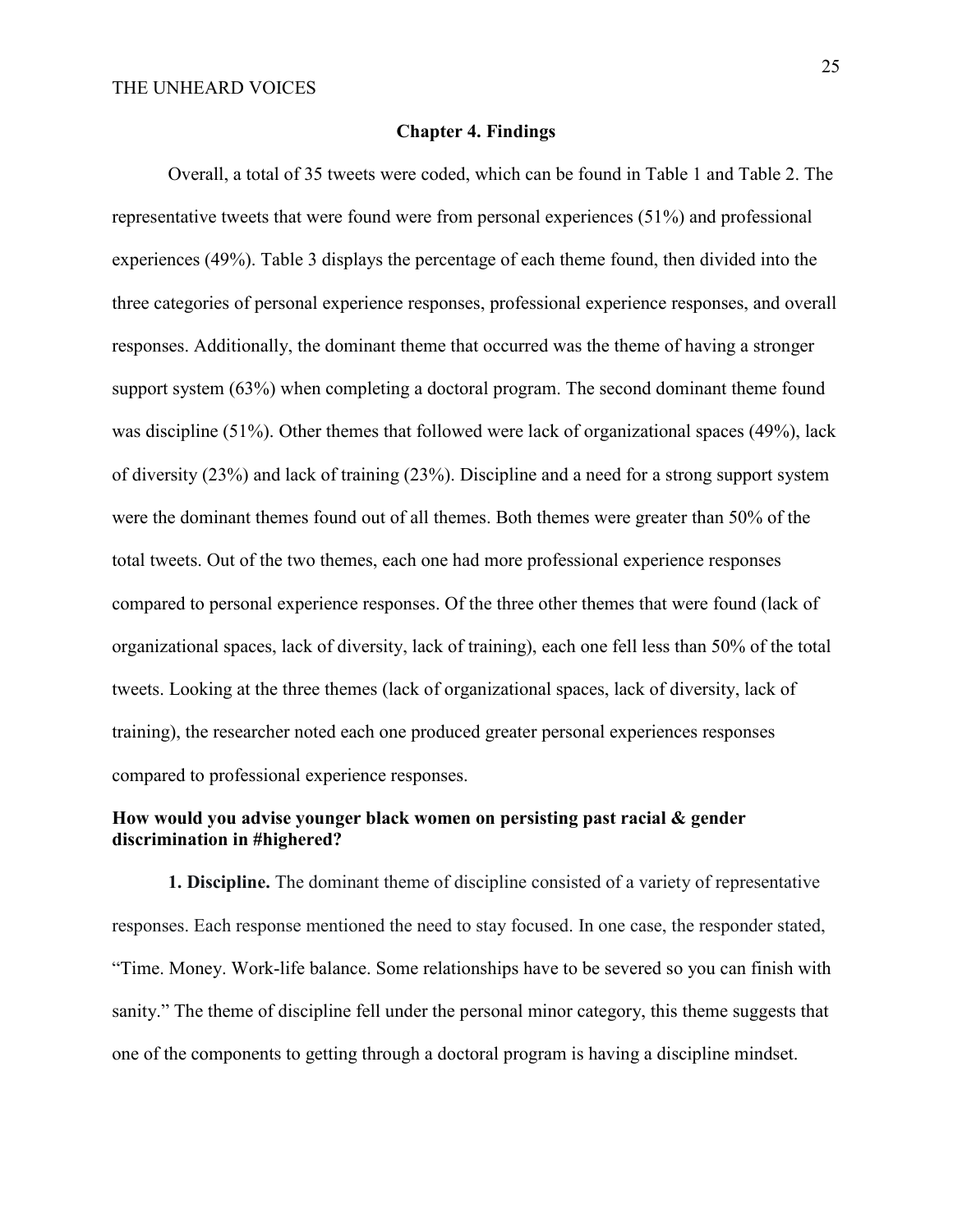# **Are there unique issues Black women face when on the Ph.D. track?**

**2. Need for a strong support system.** The second dominant theme fell under the personal minor category; this theme was represented as a need for a strong support system. Responders stated that it was important to have a strong support system to get through a doctoral program. It is also important to note, most respondents stated going as far as finding an online community is recommended. One responder stated, "Twitter is great way to find community and find those who can support you." This theme was important to responders because of how demanding a doctoral program can be.

Table 1

| Representative Tweets Of The Themes Discipline And Need For A Strong Support System |  |  |  |  |
|-------------------------------------------------------------------------------------|--|--|--|--|
|-------------------------------------------------------------------------------------|--|--|--|--|

| <b>Minor</b><br>Category | <b>Representative Tweets</b>                                                                                                                                                                                                                                                      |
|--------------------------|-----------------------------------------------------------------------------------------------------------------------------------------------------------------------------------------------------------------------------------------------------------------------------------|
| Personal                 | A.1) Time. Money. Work-life balance. Some<br>relationships have to be severed so you can finish with<br>sanity.                                                                                                                                                                   |
|                          | A.2) You have to know the rules of the game. And I<br>looked at tenure like a game of chess.                                                                                                                                                                                      |
|                          | A.3) You push through all of that by completing your<br>degree, staying focused, fight one battle at a time.                                                                                                                                                                      |
| Personal                 | A.4.) I have found AMAZING support & mentors from<br>SM. I could stay sane or in the game w/o them.<br>A.5.) I couldn't have made it through dissertation w/out<br>my supportive sisters!!<br>A.6.) Twitter is great way to find community and find<br>those who can support you. |
|                          |                                                                                                                                                                                                                                                                                   |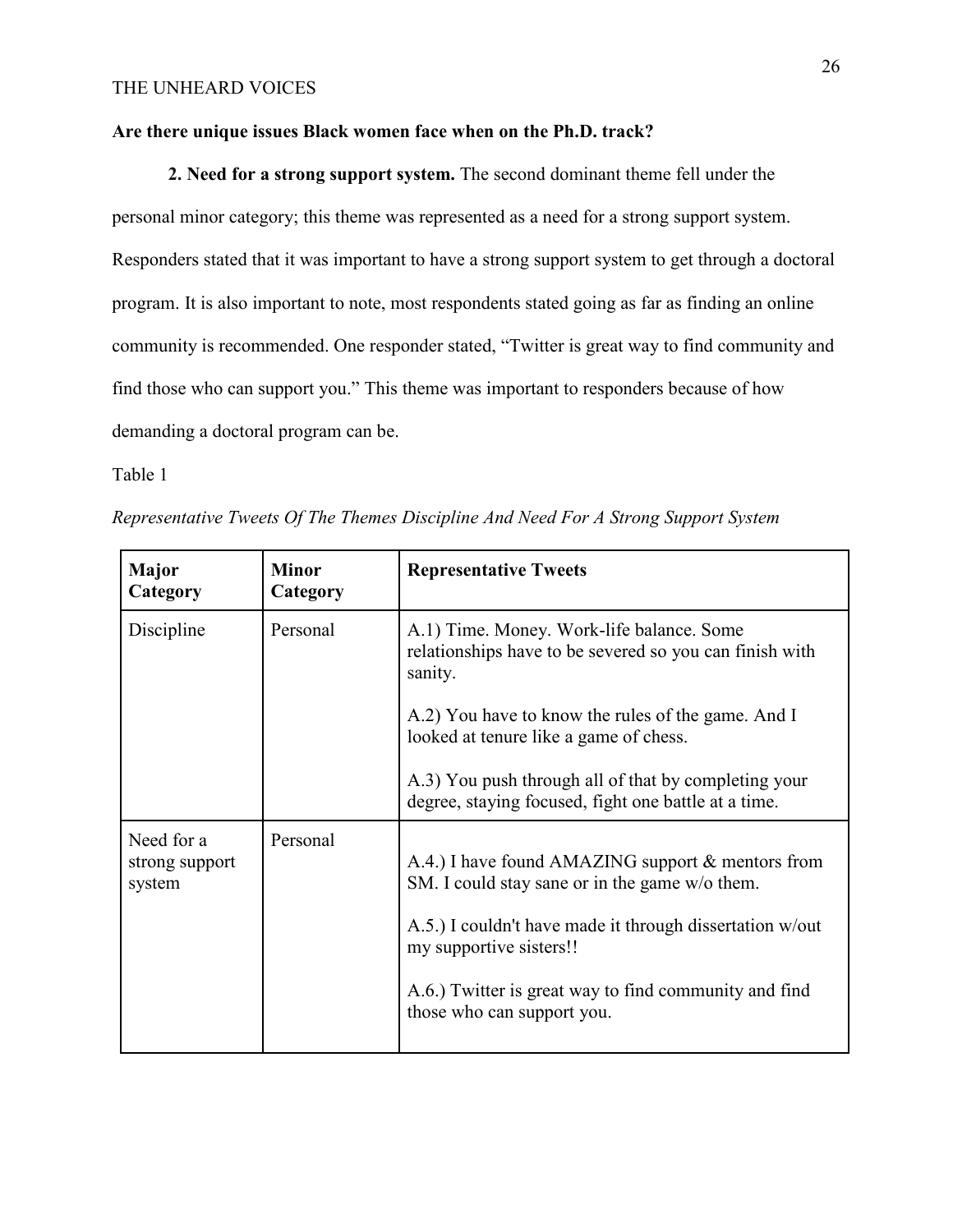### **Would you speak about using social media to mentor & be mentored?**

**3. Lack of organizational spaces.** Another theme to consider is lack of organizational spaces; this theme fell under the professional minor category. Responders found it important to find organizational spaces that could provide a space where African American women doctoral students could vent, speak, and ask questions about different area of the doctoral program. This study found that most African American women have to look outside of the institutions to find these kinds of organizations. One responders made a statement expressing, "I was president of #NBGSA a natl group for #Black grad students there are communities out there." This statement suggests that there is a lack of organizational spaces for African American women in the doctoral program.

# **What are some of the personal/professional sacrifices that are made to earn a Ph.D.?**

**4. Training.** Responders provided comments that pertained to the theme of training, understanding the content of the material, and finding ways to strengthen your skills was essential when completing a doctoral program; this theme fell under professional in the minor category. It was stated by one responder, "I was academically underprepared and no one of campus looked like me." This study also found, by seeking out mentors to build a "mentoring army" it would make the doctoral journey less daunting.

## **Are there unique issues Black women face when on the Ph.D. track?**

**5. Lack of diversity.** When completing a doctoral program, diversity inclusion is an important factor for the responders. Although the theme lack of diversity fell under the less than greater category, it was still an important theme to consider. The lack of diversity was organized under the professional minor category. As one responder mentions, "no one of campus looked like me." Responders found it necessary to express the lack of diversity in their doctoral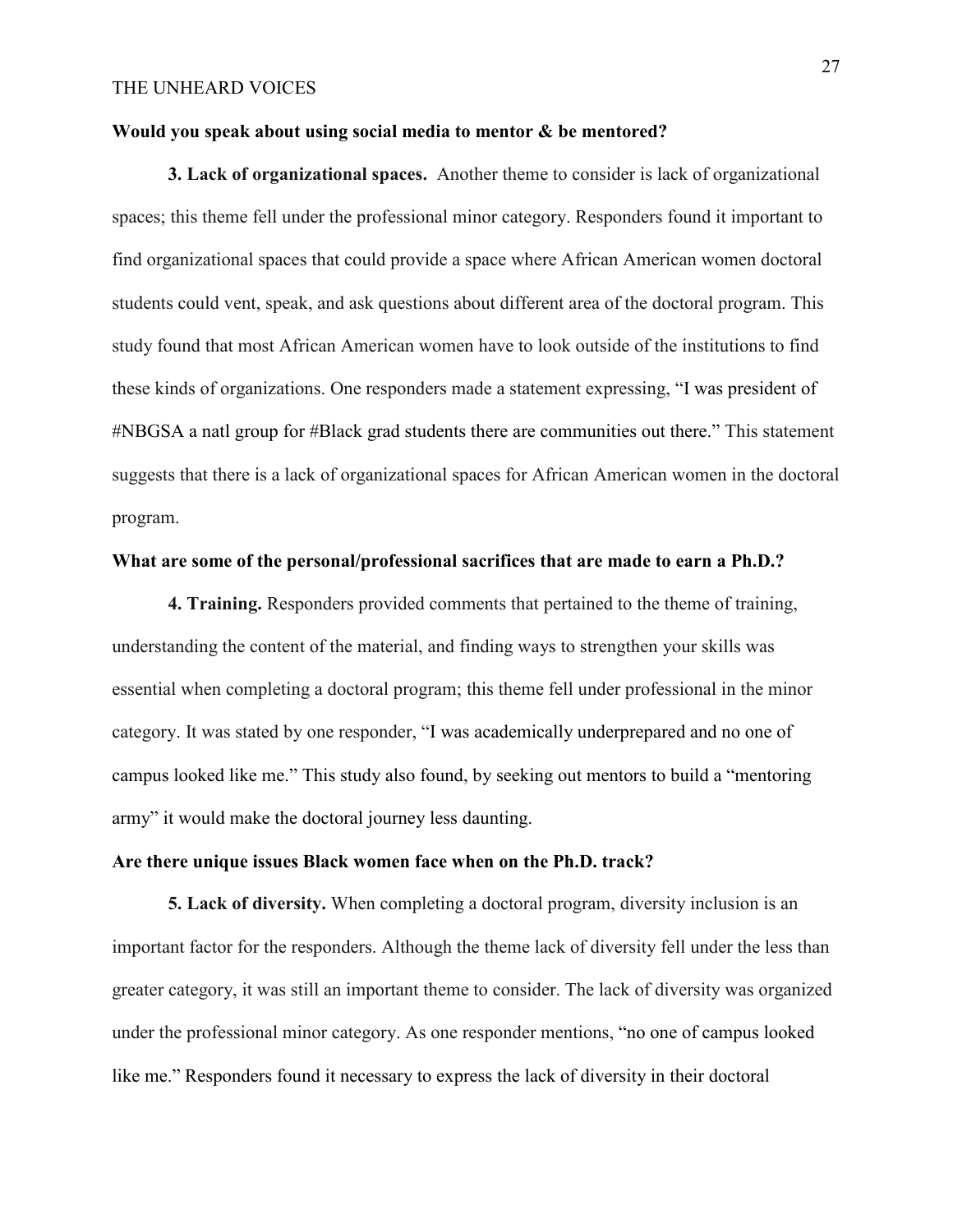program. The theme lack of diversity can affect the visibility of a Black women. As one

responder states, "Black women in #academia are often hyper visible and/or invisible." This

response indicates that visibility is an important concept when completing a doctoral program.

# Table 2

 *Representative Tweets Of The Themes Lack Of Organizational Spaces, Training And Lack Diversity*

| <b>Major</b><br>Category                   | <b>Minor</b><br>Category | <b>Representative Tweets</b>                                                                                                                                                                                                              |
|--------------------------------------------|--------------------------|-------------------------------------------------------------------------------------------------------------------------------------------------------------------------------------------------------------------------------------------|
| Lack of<br>Organizational<br><b>Spaces</b> | Professional             | A.7.) Women in academia but especially Black women in<br>academia don't really get a chance to discuss these things<br>because it's always about the grind, when we find spaces<br>that we can, it all sort of bubbles up to the surface. |
|                                            |                          | A.8.) I was president of #NBGSA a natl group for #Black<br>grad students there are communities out there.                                                                                                                                 |
|                                            |                          | A.9.) Start the mentor process by seeking out people<br>online but solidify with in-person/chats/email.                                                                                                                                   |
| Training                                   | Professional             | A.10.) I was academically underprepared.                                                                                                                                                                                                  |
|                                            |                          | A.11.) The lack of visible mentors. When you are the<br>only one for extended periods of time, it can be<br>frustrating, draining.                                                                                                        |
| Lack of<br>Diversity                       | Personal                 | A.12.) No one on campus looked like me.                                                                                                                                                                                                   |
|                                            |                          | A.13.) Black women in #academia are often hypervisible<br>and/or invisible.                                                                                                                                                               |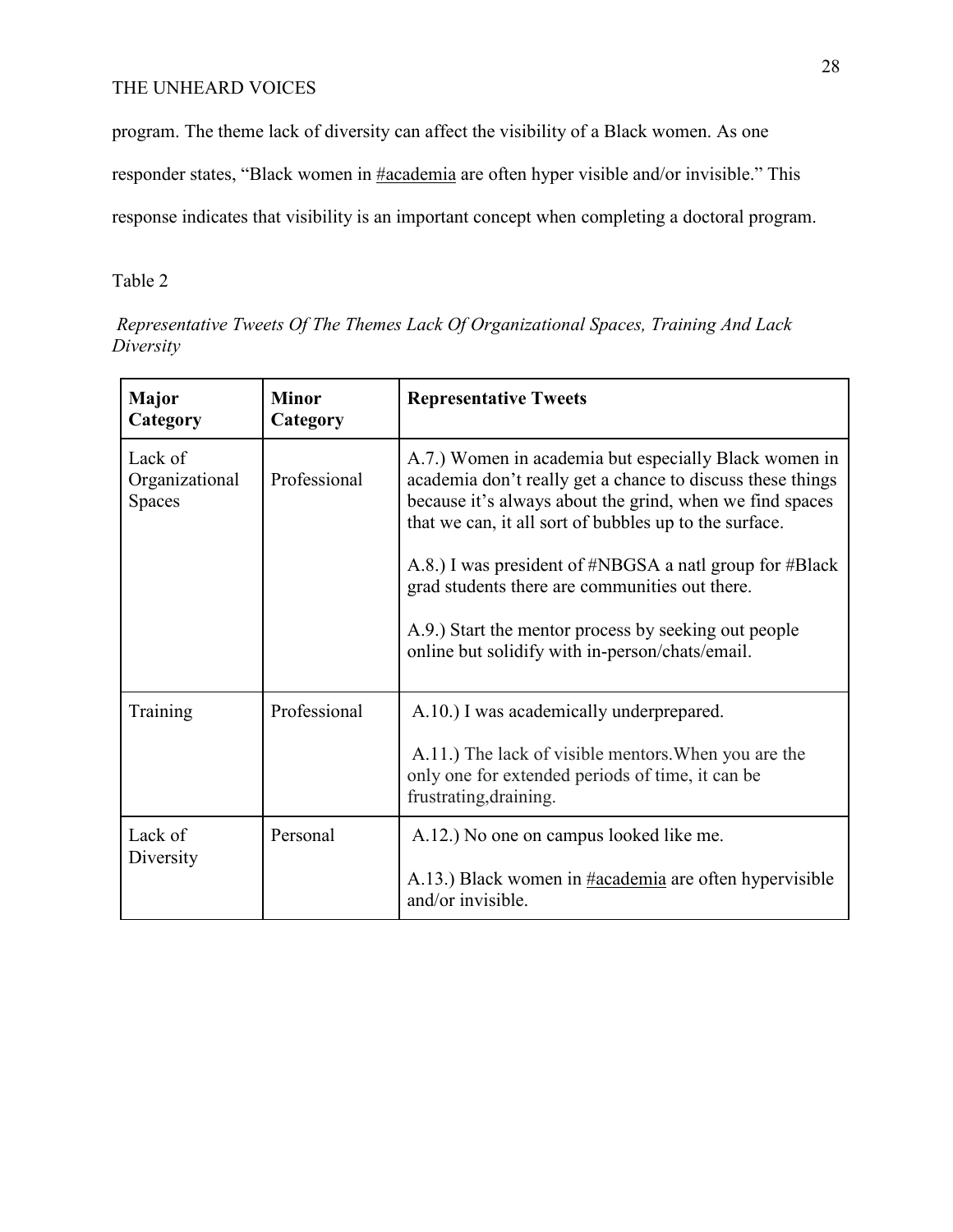# Table 3

*Percentage of Personal, Professional and Overall Responsive Tweets Within Each Theme* 

| <b>Themes</b>                     | <b>Personal</b><br><b>Experiences</b><br><b>Responses</b> | <b>Professional</b><br><b>Experiences Responses</b> | <b>Overall Responses</b> |
|-----------------------------------|-----------------------------------------------------------|-----------------------------------------------------|--------------------------|
| Need for strong<br>support system | 44%                                                       | 82%                                                 | 63%                      |
| Discipline                        | 39%                                                       | 65%                                                 | 51%                      |
| Lack of<br>organizational spaces  | 61%                                                       | 35%                                                 | 49%                      |
| Lack of training                  | 28%                                                       | 18%                                                 | 23%                      |
| Lack of diversity                 | 28%                                                       | 18%                                                 | 23%                      |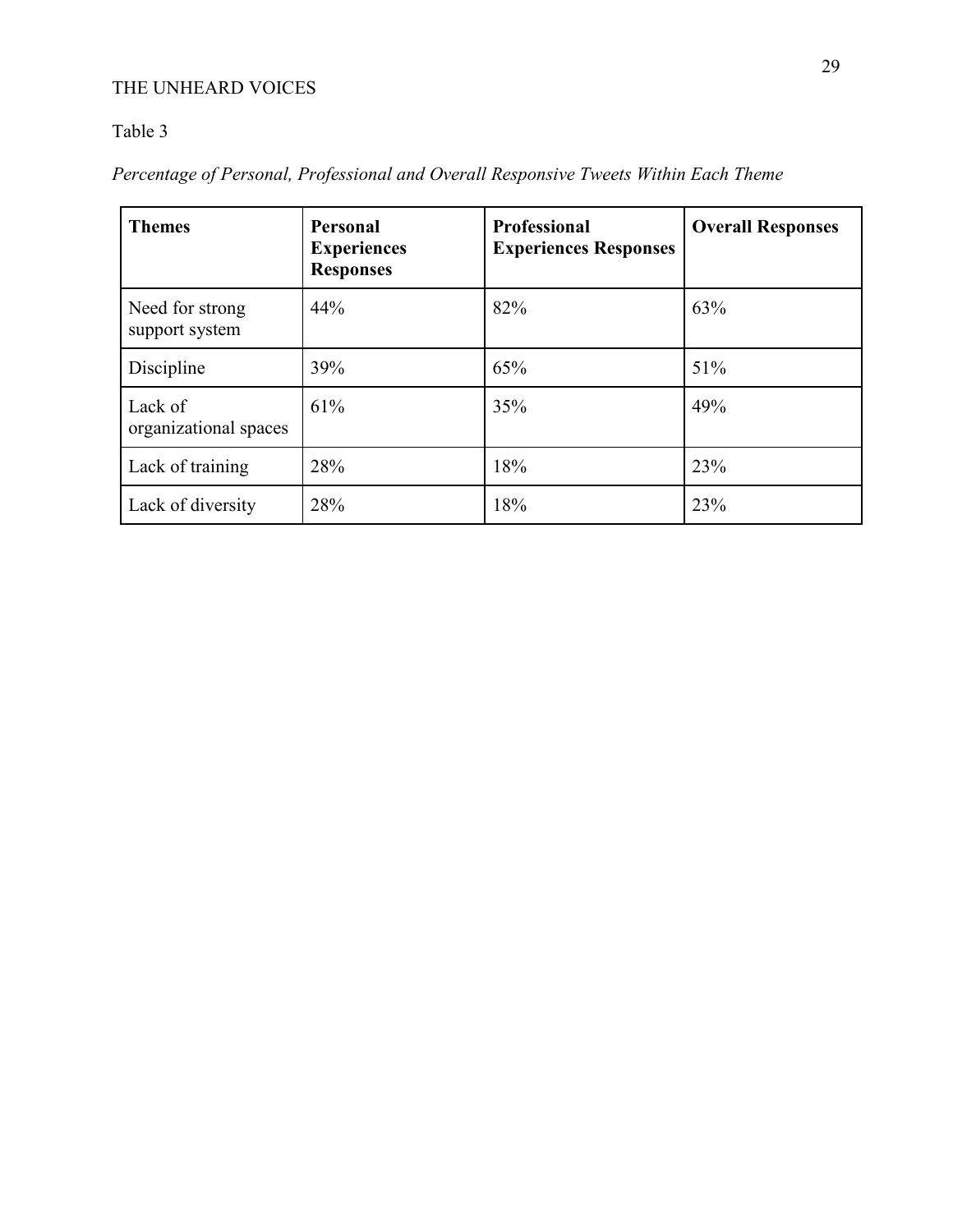#### **Chapter 5. Discussion**

 History has always told a story, and there are a number of important historical events that influenced the integration of Black women in higher education. On October 29, 1954, the Supreme Court ordered immediate desegregation of school districts and opened legal pathways for incoming African Americans in education, due to the victory of *Brown v. Board of Education.* Over the years, a number of scholars have reflected on educational achievement more than fifty years after the landmark case (Zirkel & Cantor, 2004; Thomas, Fulton, Abercrombie, & Yoon, 2004; Pettigrew, 2004; Hudson & Holmes, 1994). For instance, Zirkel and Cantor (2004) state, "In examining the state of racial integration and racial justice in education today, there is much to be discouraged about. Schools in most areas of the United States remain largely segregated by race" (p. 4). The findings by Carroll, Fulton, Abercrombie, and Koon (2004) found the following:

A chilling picture of inequitable school conditions where low income students and children of color are too often taught by unqualified teachers, with insufficient instructional materials and a limited supply of textbooks and inadequate technology, in overcrowded and crumbling buildings with vermin and broken bathrooms. (p. 7) Both statements express the need for change within the United States educational system om regards equal educational institutions and materials.

The Twitter chat illustrates a contemporary discourse of Black women experiences that challenge dominant statistical narratives in higher education, as well as myths about the democratic public sphere. Thus, the contemporary discourse of personal and professional experiences of African American women as expressed on the curated Twitter conversation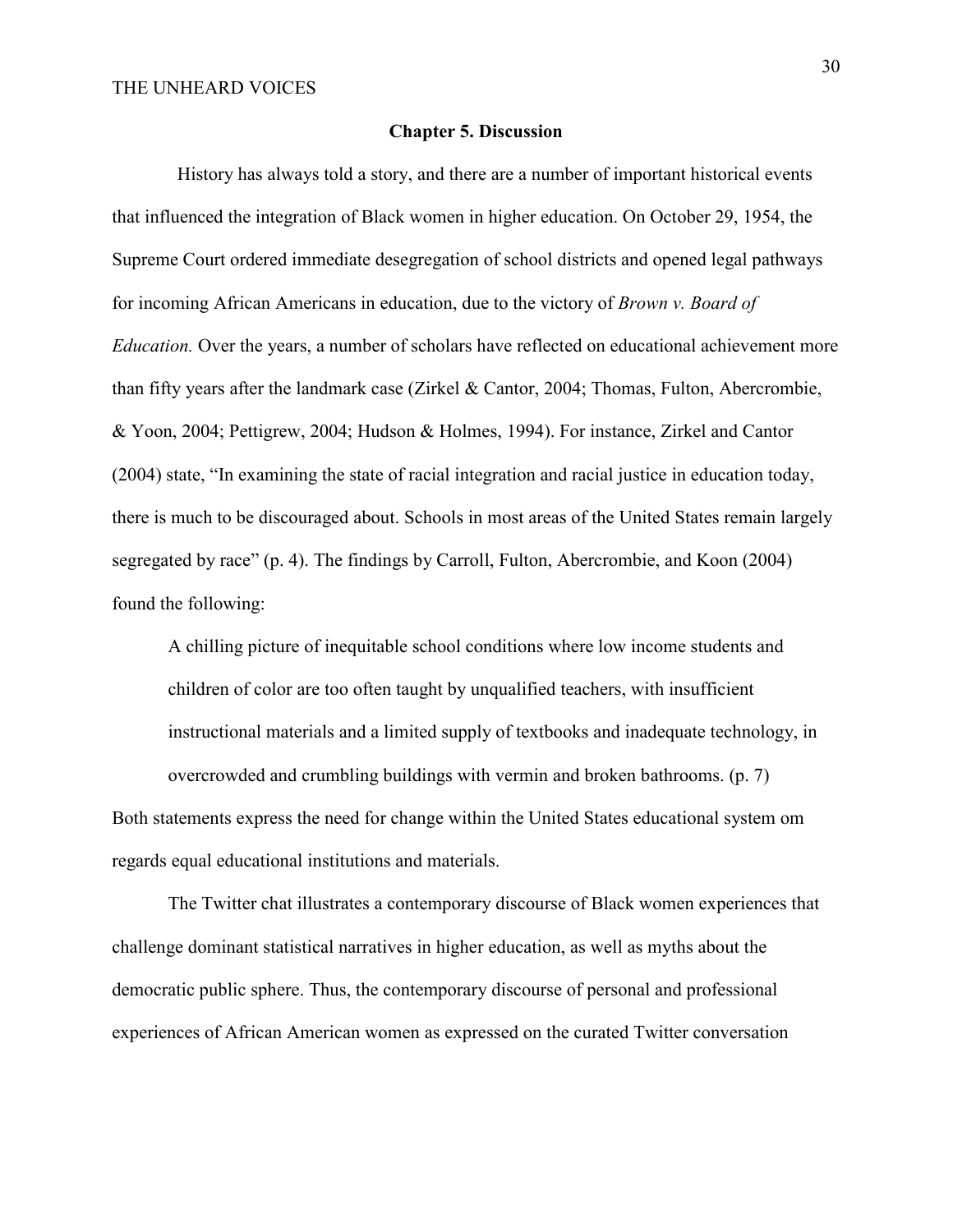function as what Martinez (2014) calls a "counter-reality" created/experienced by "outgroups" subordinate to those atop the racial and gendered hierarchy" (p. 70).

With that being said, the Twitter chat also functions as a historical discourse supporting the need for more progressive change, especially in the case of creating organizational spaces as support systems. The results indicate that there is still a need for positive change within areas such as preparing African Americans, specifically women in this case, for higher educational institutions. This preparation will help decrease the lack of ability to succeed in future endeavors such as higher educational institutions if they so choose to take that path. Thus, while this study used a thematic analysis in order to perform the analytical process of "cultural intuition" (Bernal, 1998). Zarefsky's (1998) senses of rhetorical history is useful for further understanding the historical and rhetorical significance of the personal counter stories acquired from the Twitter discussion. Zarefsky provides four approaches for studying discourse: "the history of rhetoric, the rhetoric of history, historical studies of rhetorical practice, and rhetorical studies of historical events" (p. 26). As Zarefsky states, the "historical events from rhetorical perspectives (Zarefsky, 1998, p. 26). Zarefsky seeks to understand history as a "series of rhetorical problems, situations that call for public persuasion to advance a cause" (Zarefsky, 1998, p.30). Whereas thematic coding was used in this study to analyze the curated Twitter conversations as a contemporary discourse, the discussion can also be studied as Zarefsky's third sense of rhetorical history: historical study of rhetorical events.

As the study illustrated, the Twitter chat sponsored by TTG+Partners created a safe space for starting thoughtful conversations on race, ethnicity, and diversity in higher education. Although there were a number of different themes that were found, such as lack of diversity, training, need of a support system, discipline, and need for organizational spaces. The concern of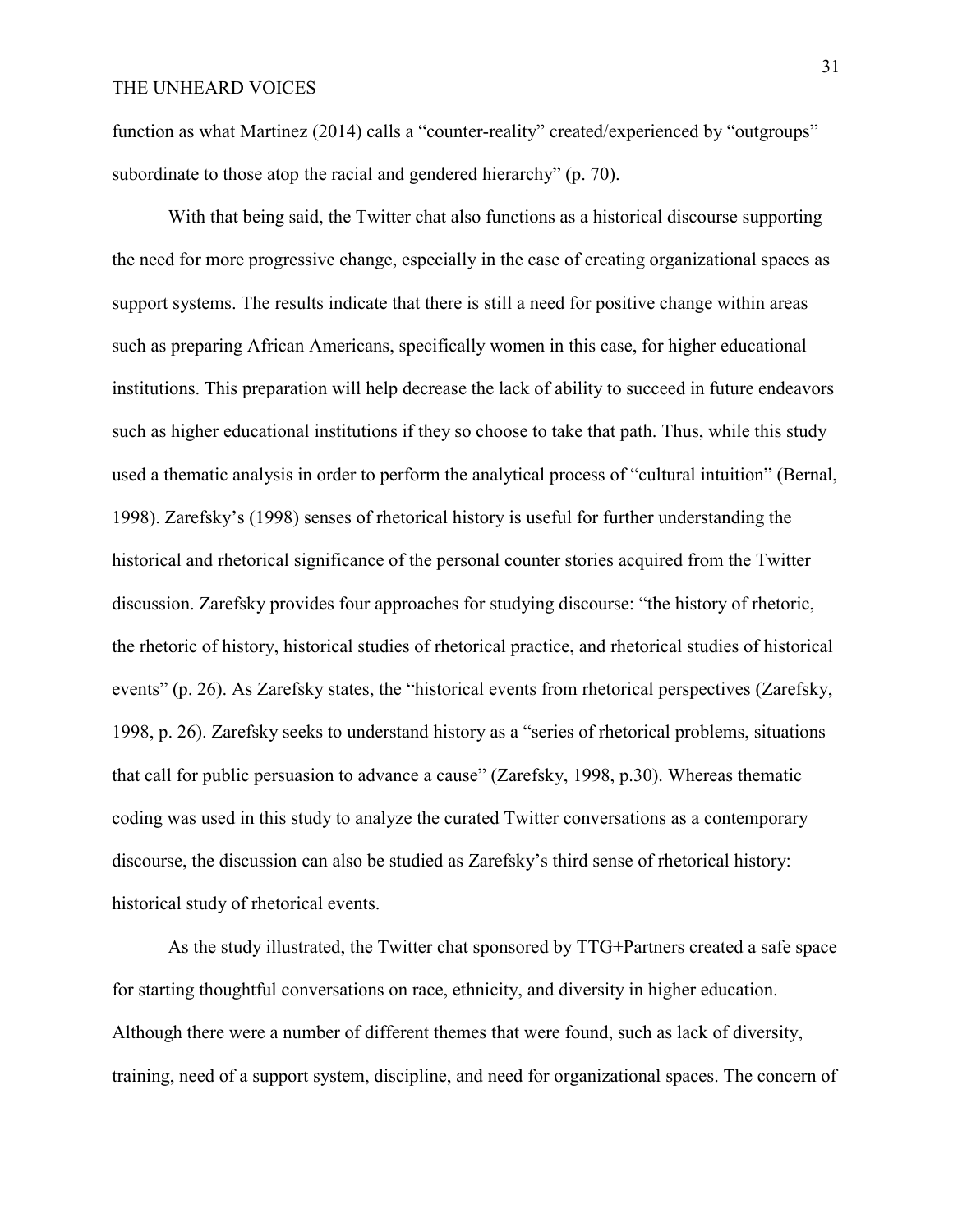the lack of space to ask for help was a big disappointment for the women who participated in the conversation. The absence of community and/or space to express the struggles and hardships African American women go through was another concern as well. Other responses stated, "When we find spaces that we can talk, it all sort of bubbles up to the surface." Also, "sometimes, people don't feel a welcoming space to talk about these things or have the discussion or even ask questions about "How do you find a mentor?"

By studying the Twitter responses as "as an index or mirror of history" or a "conversation it alters an ongoing social conversation" (Zarefsky,1998, p. 29). One could provide a historical counter-story of Black women's experiences in higher education that is useful for understanding how people have and are responding to the problem of muted educational spaces. One response is critical to understanding the ongoing efforts to uphold the mandate of *Brown v. Board of Education*: the development of spaces to counter barriers to equal education. To illustrate further, I provide a sample profile of several historical and contemporary organizations aimed at increasing educational achievement among Black women in higher education.

#### **National coalition of 100 black women (NCBW)**

The National Coalition of 100 Black Women (NCBW), is an organization that was launched on October 24, 1981, with representatives from 14 states and the District of Columbia. Jewell Jackson McCabe was selected as its first national president. The organization's mission is to advocate on behalf of women of color through national and local actions and strategic alliances that promote the NCBW agenda on leadership development and gender equity in the areas of health, education, and economic empowerment. This organization was a response to the lack of voice that African American Women had before the 1980s. A couple more recent organization to consider are Black girl CODE, and Her mind Rocks.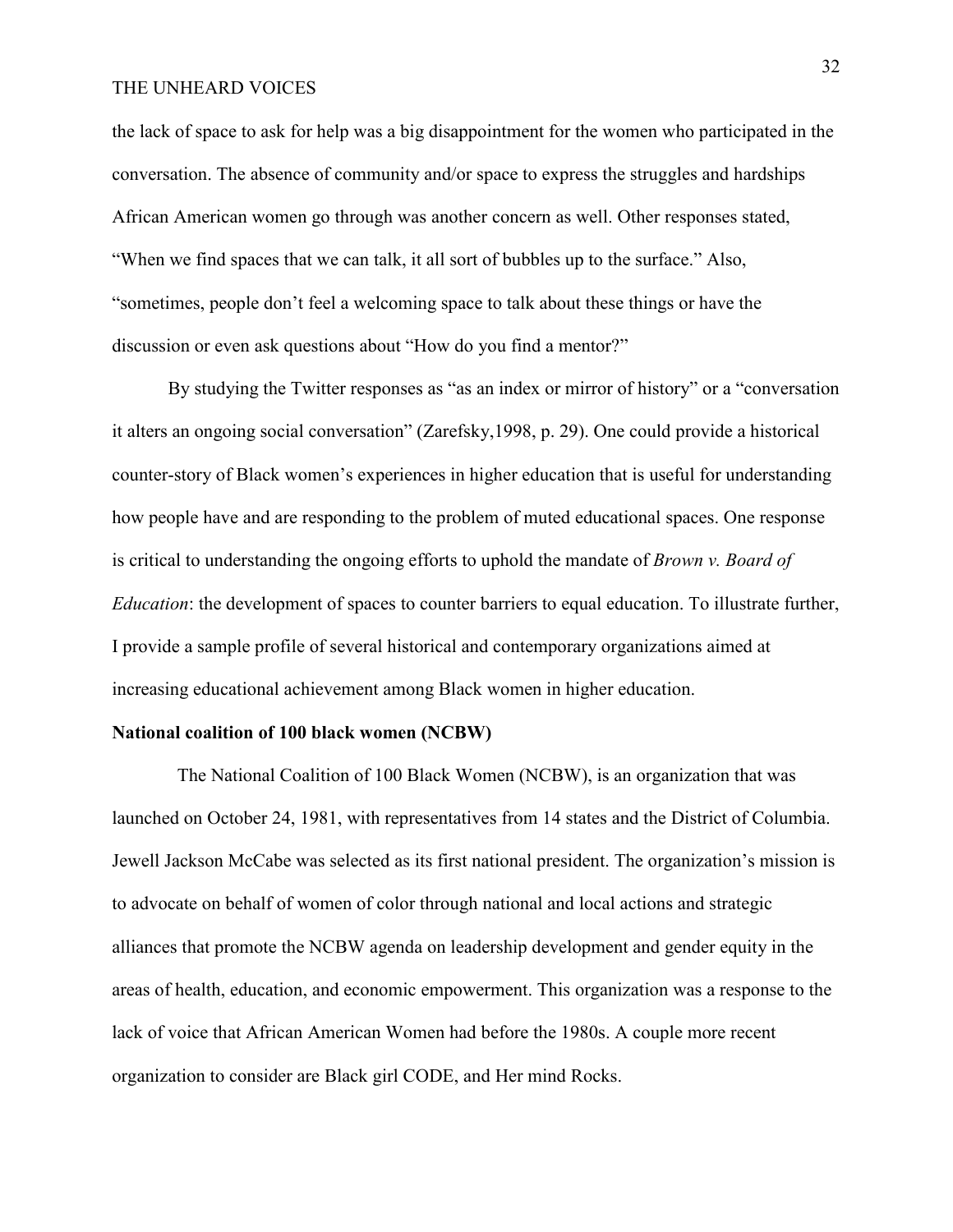#### **Black Girls CODE**

 Black Girls CODE, is devoted to showing the world that black girls can code and do so much more. By reaching out to the community through workshops and after school programs, Black Girls CODE introduces computer coding lessons to young girls from underrepresented communities in programming languages such as Scratch or Ruby on Rails. Black Girls CODE has set out to prove to the world that girls of every color have the skills to become the programmers of tomorrow. However, another organization has continued to make positive change as well.

# **Her Mind Rocks**

Her Mind Rocks empowers young, Black women to create their own definition of what it means to be a Black woman. Through partnerships with schools in the community, they are able to reach the girls where they are already learning and interacting socially. Also, this organization focuses on education and creating dialogue. The organizations listed are a response to continue educating young black girls and women. The organizations are also a response to extending the mindset of equality and "voice" along with tailoring, motivating, educating, and developing social skills to prevent low self-esteem so that young Black girls and women can continue to keep up with societies educational curriculum.

These organizations are a safe space that go beyond the predominantly White higher educational institutions. Within these organizations, Black Women have a space to voice their opinions and concerns without feeling ridiculed. Having those spaces prevent vocal suppression and reverse the idea of muted voices. One may also see the correlation between all of the organizations listed and the theory of muted group. As stated before, muted group theory is useful to analyze the hegemonic practices of silencing non-dominant experiences in higher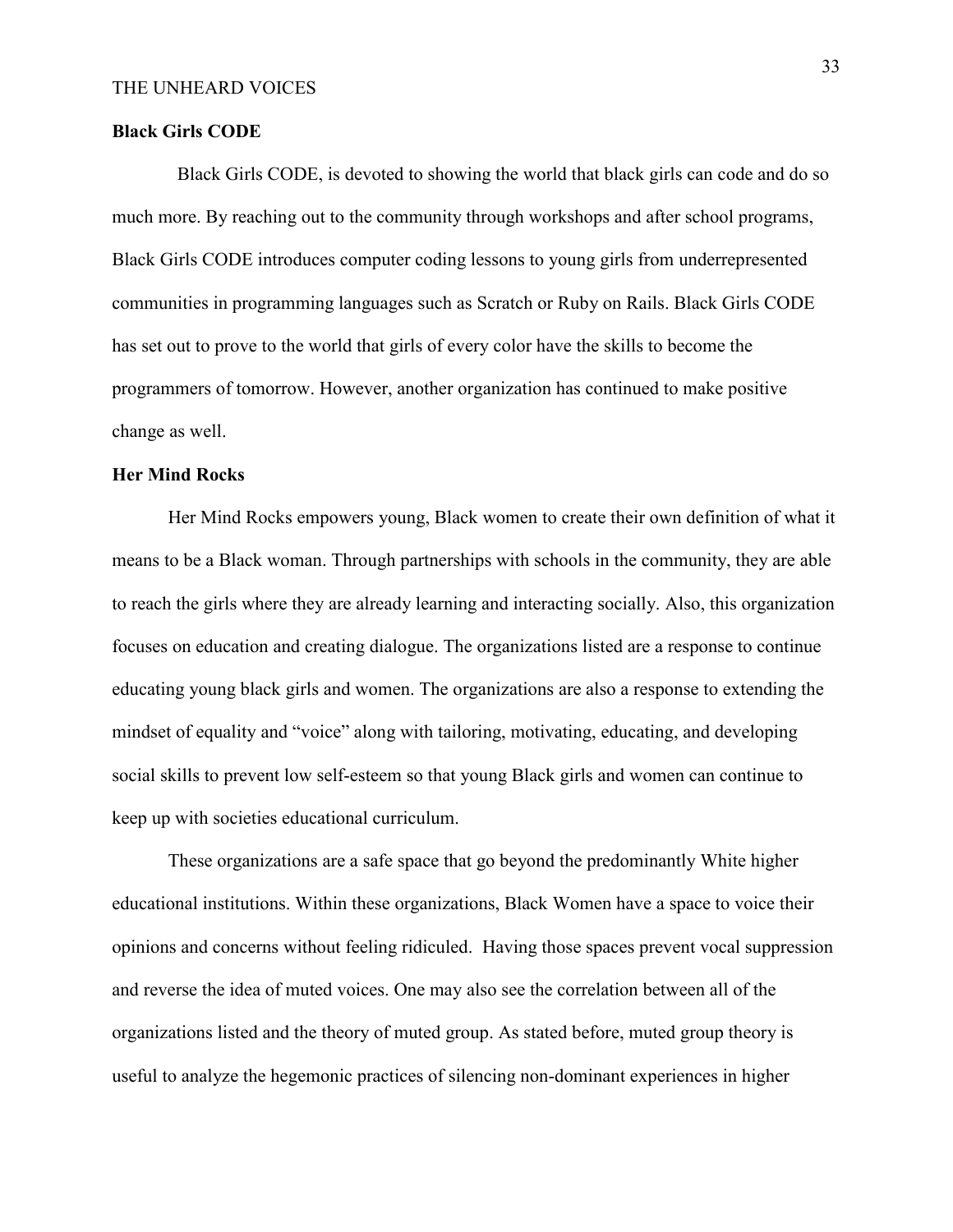education. As Orbe (1998) explains, "privilege is assigned to some groups whereby social hierarchy creates dominant and sub-cultural groups. Traditionally, especially in Western societies such as the United States, non-dominant groups include women of color, women, gays, lesbians and bisexuals" (Orbe, 1998, p. 1). The organizations mentioned solidify the notion of silencing African American women's voices in higher educational institutions. The organizations have been created to educate, motivate, and support young African American girls and women. It is clear that Black women are still fighting to find a safe space and supportive community to be a part of, thus restricting Black women from becoming un-mute.

 Further research on similar organizations and digital communities could address the ways in which African American women feel mentally and how these spaces provide an opportunity to have conversation about their experiences in educational institutions. For instance, in studying this new form of community, one could look at the increase or decrease in selfesteem, lack of suppression of voice, and what it means to be free inside of an educational institution as an African American woman. This research could help strengthen the conversation and provide ways to create a more inclusive academic space for African American women.

### **Limitations of the Study**

One limitation of this study is that experiences were collected from a secondary study; the legitimacy of the responses could be a concern. A primary study would ensure the authenticity of the responses. When looking at the themes found, one could find it more effective to have a broader understanding of other themes that were found when analyzing the TTG+Partners Twitter Chat. Giving more information about the other themes could broaden the conversation of Black women's experiences attending higher educational institutions. Those kinds of questions could make for better questions in the future. By expanding data collection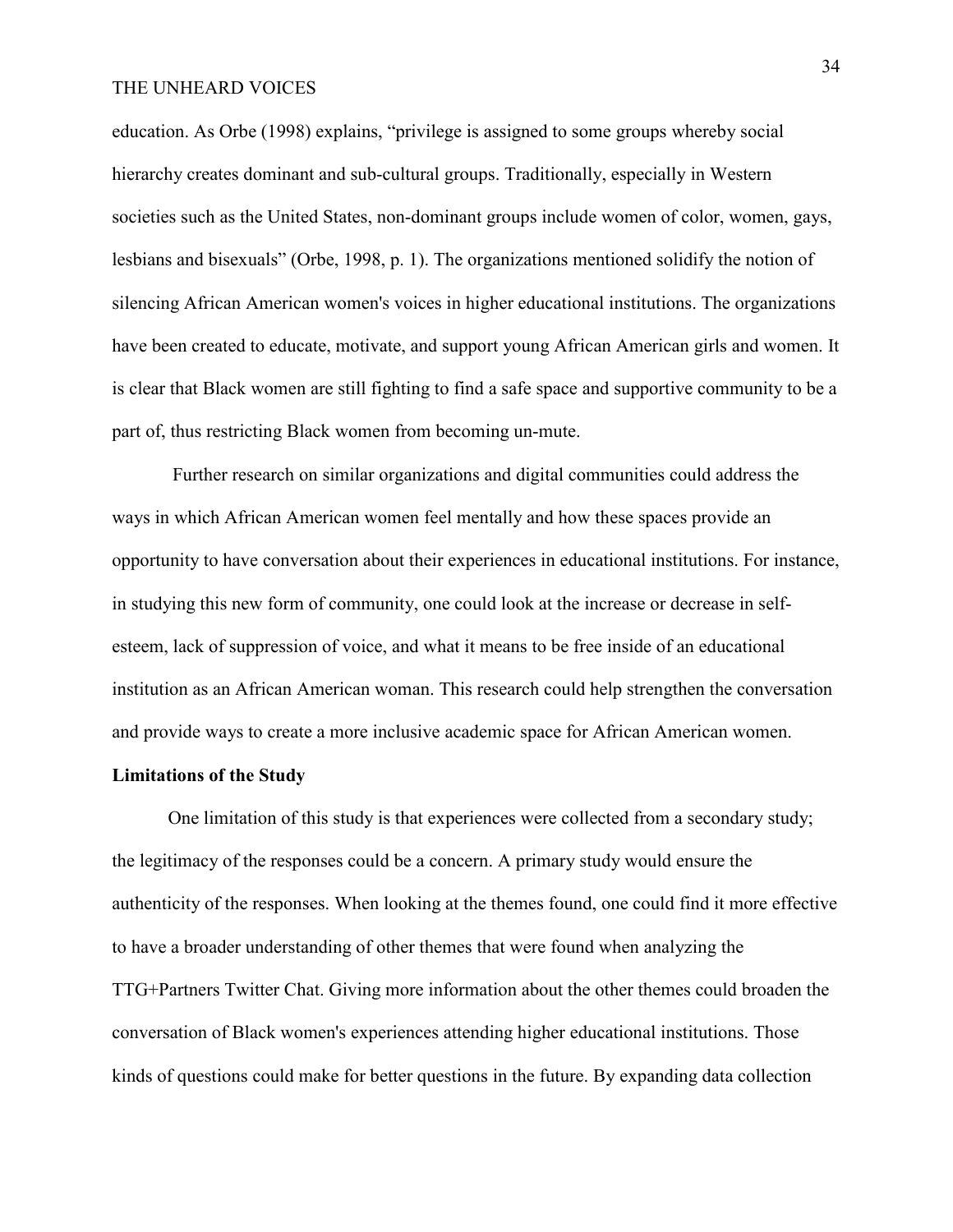through other social media platforms, such as Facebook, Blogs, and LinkedIn, could have help to thicken the data collection process, making for an even stronger data analysis. With a plethora of legal cases found, this study could have benefited from providing more cases in different field areas such as political, administrative, legal, personal, and academic.

# **Conclusion**

The history of African Americans and African American women in education dating back to the 1800s indicates an ongoing struggle as well as a progressive and backward movement towards access and equality. Previous research provides an understanding of Black women's experiences at PWIs and HBCUs, expressing the need to do better in all aspects of educational areas. According to Allen (1992), "Studies of African American students suggest that they may have negative, anomic experiences at white institutions and they suffer lower achievement and higher attrition than white students" (p. 5). This study was able to answer the research questions asked. RQ 1: What methods are useful for understanding the collective experiences of Black women in higher education when gaining a doctoral degree? By using Bernal's (1998) cultural intuition as a conceptual framework, this study analyzed the personal and professional experiences of African American women in higher education as discussed during a curated Twitter conversation organized by TTG+Partners. The study used thematic analysis to code recurring themes throughout the conversation.

Secondly, RQ 2: What are the collective experiences of Black women in higher education when gaining a doctoral degree? The dominant themes and historical legal cases found in the study indicated that the fight for voice is still a current issue among African American women in educational environments. After collecting the data, it was clear that Black women are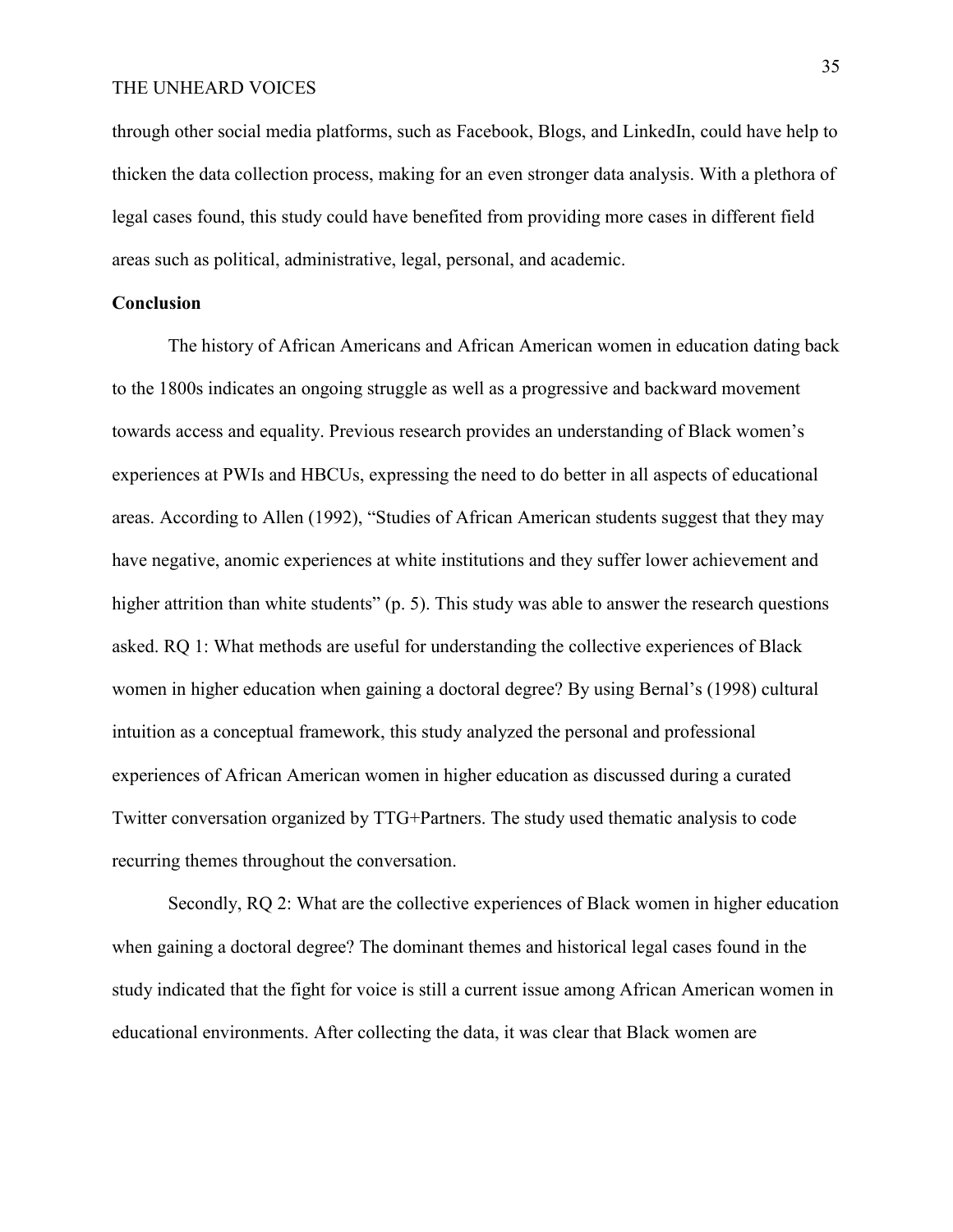continuously trying to find a safe space to simply speak about concerns and struggles regarding their experiences in higher educational institutions.

Lastly RQ 3: In what ways do the collective experiences of Black women challenge dominant narratives about higher education as a democratic public sphere? The idea that Black women are creating organizations and spaces outside of the higher educational institution to gain inner acceptance contradicts the concept of a higher educational institution being a democratic public sphere. Not only are Black women creating spaces and communities in online spaces, they are continuing to create spaces and communities through grassroots organizations as well. For instance, as one participant responded, "Twitter is great way to find community and find those who can support you." Thus, it was shown through the data by having a space and community, Black women are able to start educating and motivating women to have a mind and a voice to express themselves at a young age.

Therefore, the experiences discussed in the curated Twitter chat can relate to the historical experiences previously mentioned and discourse about the progression and regression of educational achievement; this challenge the dominant narratives about higher education as a democratic public sphere. Because Black women are going outside of their institution to find safe spaces to express their voice, this indicated that those particular Black women do not feel that they are a part of a democratic public sphere as previously mentioned. The Twitter chat served as a counter-narrative to dominant narratives about statistical educational achievement and narratives about higher education as a democratic public sphere. As Martinez (2014) notes, "it is crucial to use a narrative methodology that counters other methods that seek to dismiss or decenter racism and those whose lives are daily affected by it" (p. 65). As Lopez (2013) explains, counter-storytelling is a tenet of critical race theory that seeks to "demystify the notion

36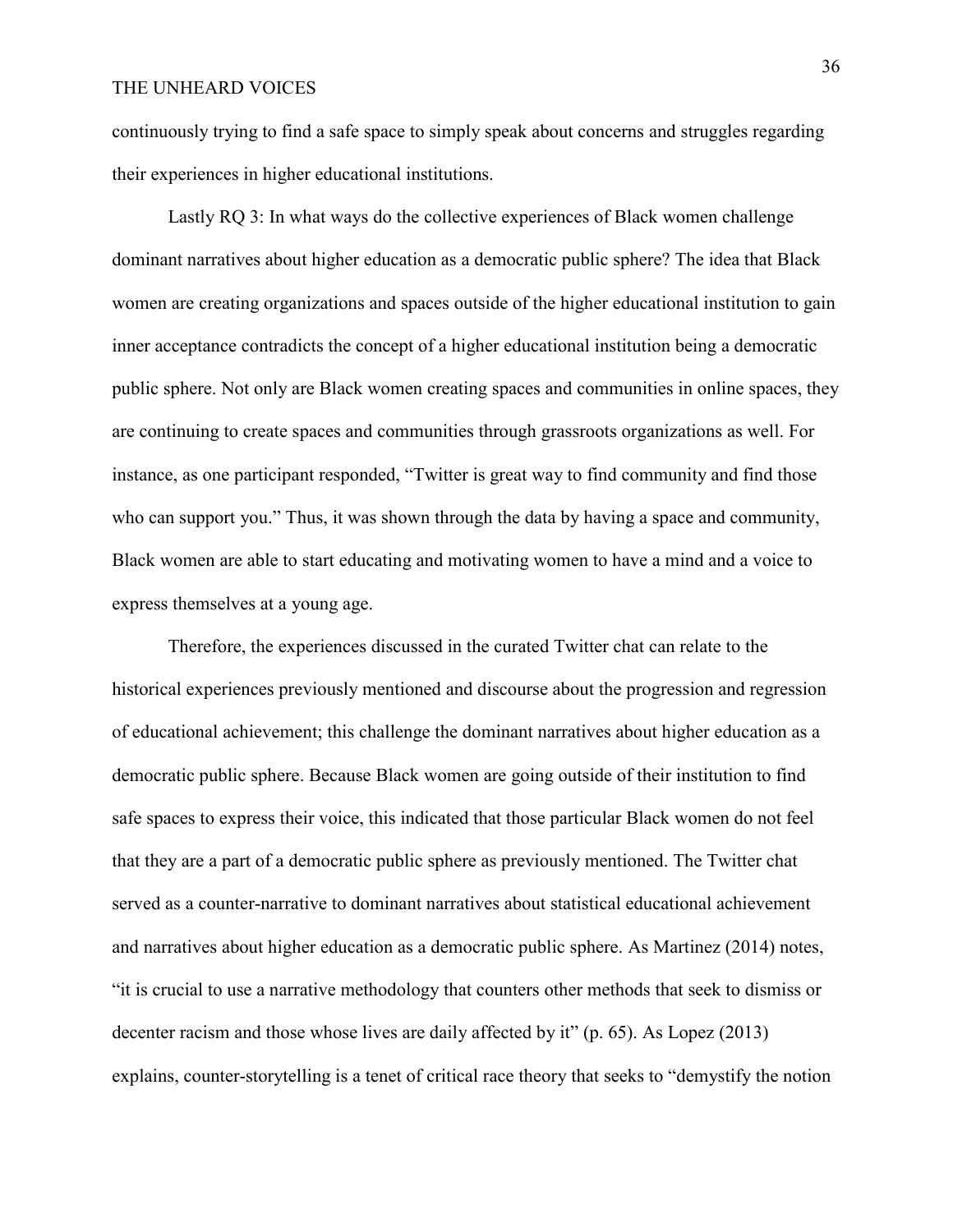of a racially neutral society and tell other stories of a highly racialized social order: a story where social institutions and practices serve the interest of White individuals" (p. 85). Thus, Twitter can serve as a space for creating counter-narratives in digital spaces as well as conducting better research when pertaining to African American women and "voice".

This study has uncovered the historical and present experiences that African American women have experienced when attending a higher educational institution. Although change as occurred throughout decades, a few items are still very similar. African American women are continuing to fight for equality inside of educational institutions, and they are continuing to create organizations to teach each other the standard educational curriculum. It is also clear that they continue to create communities to feel accepted, which will allow them to express their voice. Therefore, this study illuminates the halt for progressive change for African American women when attending a higher educational institution.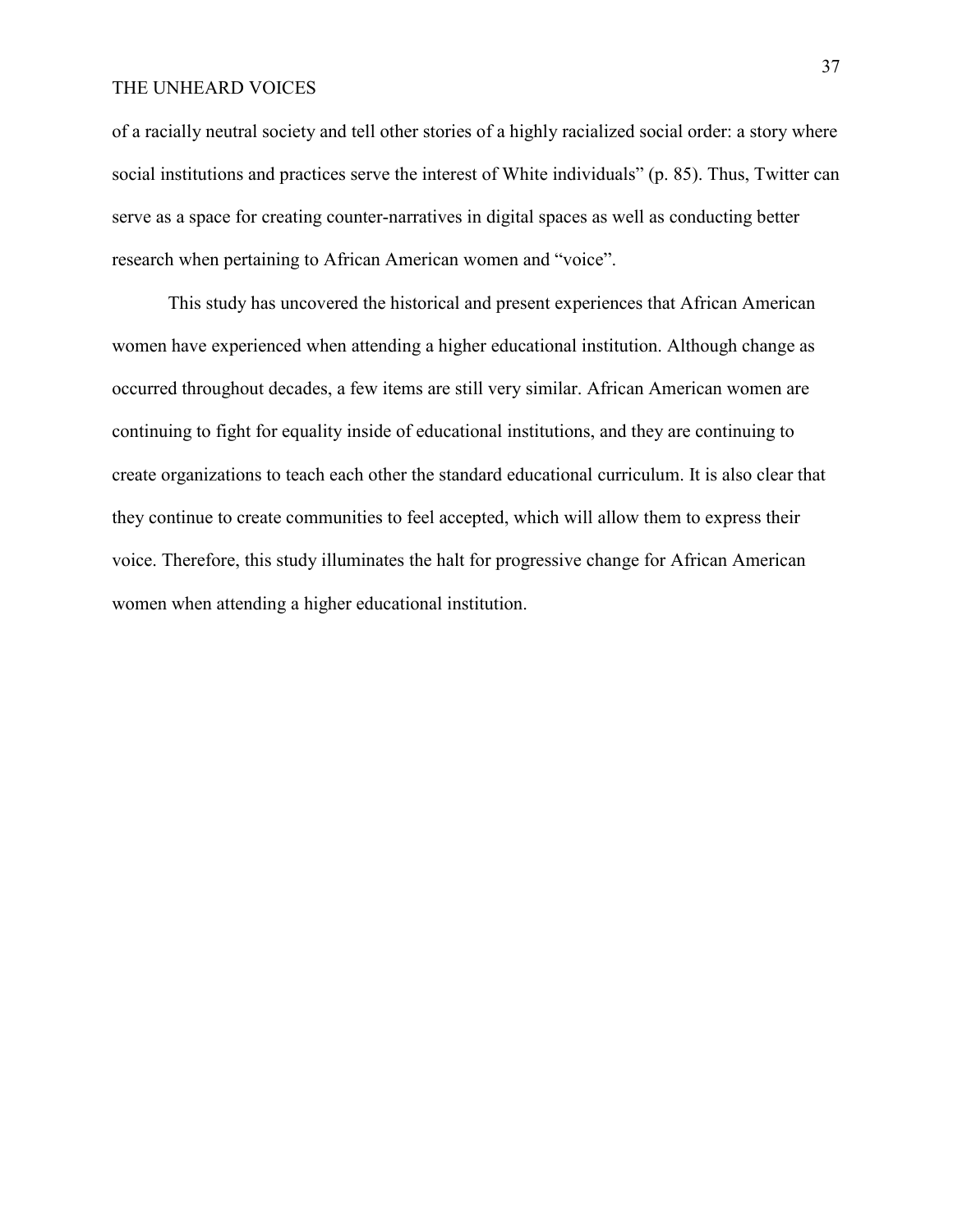### References

- Affirmative Action Overview. (2014). National Conference State Legislatures. Retrieved from http://www.ncsl.org/research/education/affirmative-action-overview.aspx.
- Allen, W. (1992). The color of success: African-American college student outcomes at predominantly white and historically black public colleges and universities. *Harvard Educational Review, 62* (1), 26-45. doi:10.17763/haer.62.1. wv5627665007v701.
- Ambrozas, D. (1998). The university as public sphere. Retrieved from http://cjconline.ca/index.php/journal/article/view/1024/930.
- Baxley, T.P. (2012). Navigating as an African American female scholar: Catalysts and barriers in predominantly white academia. *The International Journal of Critical Pedagogy*, *4* (1), 47- 64. Retrieved from http://libjournal.uncg.edu/ijcp/article/view/193/260.
- Bernal, D. D. (1998). Using chicana feminist epistemology in educational. *Harvard Educational Review*, *64* (4). Retrieved from http://www.sjsu.edu/people/marcos.pizarro/courses/215/s0/Using-a-Chicana-Feminist-Epistemology-in-Educational-Research.pdf.
- Biven, B. (2017, May 31). How colorism in the media really affects black women. Retrieved from https://www.theodysseyonline.com/colorism-in-the-media.
- Black Women the Ph.D. (with tweets) · ttgpartners. (2014, January 30). Retrieved from https://storify.com/ttgpartners/black-women-the-ph-d.
- Black Women Statistics. (n.d.). Retrieved from http://blackdemographics.com/population/blackwomen-statistics/.
- Booker T. Washington. (2018). Retrieved from https://www.biography.com/people/booker-twashington-9524663.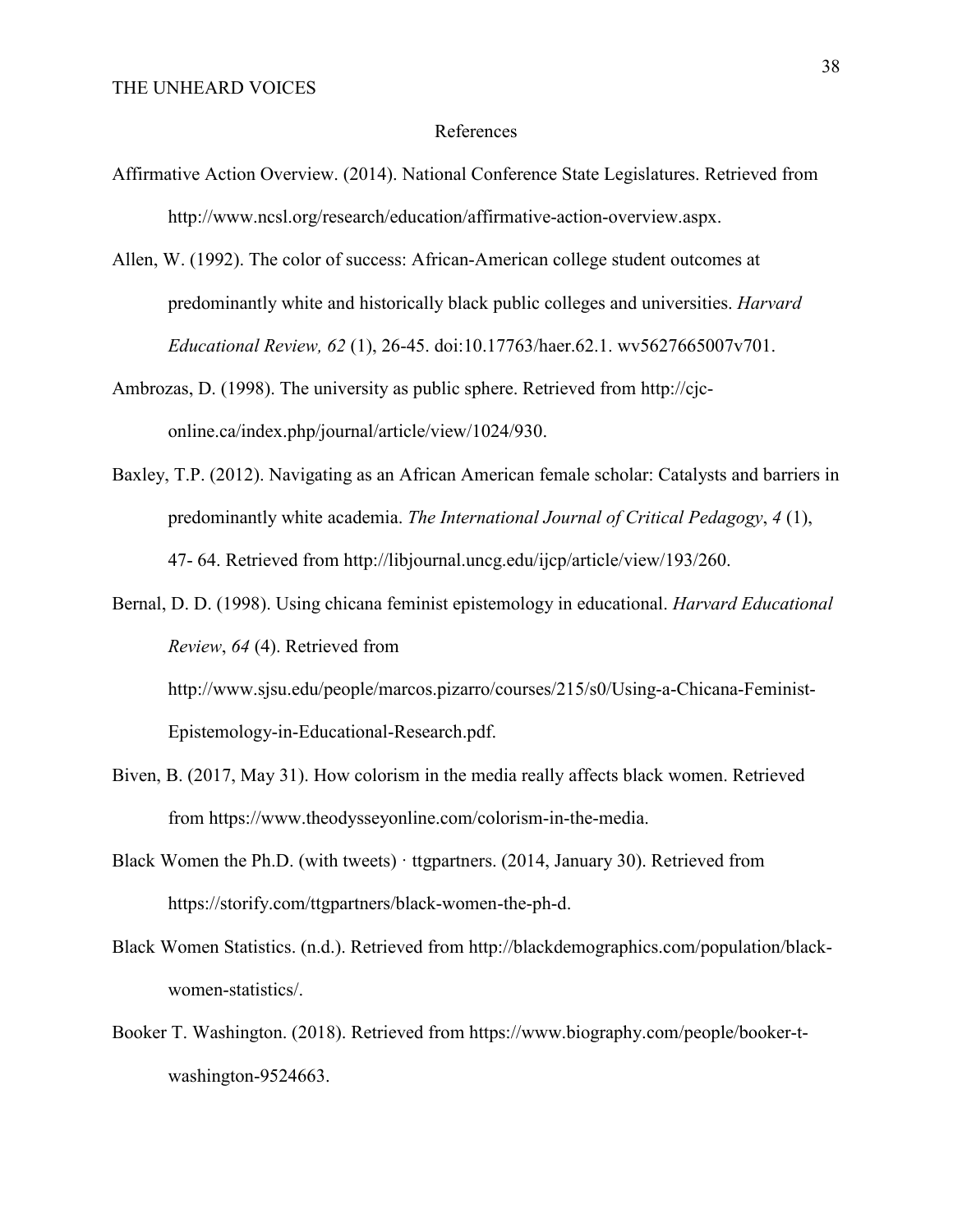- Bourassa, D.M. (1991). How white students and students of color organize and interact on campus. *New Directions for Student Services,1991* (56), 13–23. doi: 10.1002/ss.37119915604.
- Chang, H. (2008). Autoethnography as method. Retrieved from http://www.academia.edu/1244871/Autoethnography\_as\_method.

Cho, H. (2016). Racism and linguicism: engaging language minority pre-service teachers in counter-storytelling. *Race Ethnicity and Education, 20* (5), 666-680. doi:10.1080/13613324.2016.1150827.

- Collier-Thomas, B. (1982). Guest Editorial: The impact of black women in education: An historical overview. *Education*, *51* (3), 173-180. doi:10.1515/9783110978933.253.
- Council, W. C., Greenberg, J., Motley, C. B., Parks, R., King, M. L., Kennedy, J. F., & Brady, T. B. (2004). *Brown v. Board at fifty: "With an Even Hand" the aftermath.* Retrieved from https://www.loc.gov/exhibits/brown/brown-aftermath.html.
- Cultivation Theory. (2013, December 31). Retrieved from https://masscommtheory.com/theoryoverviews/cultivation-theory/.
- Decuir, J. T., & Dixson, A. D. (2004). "So when it comes out, they aren't that surprised that it is there": Using critical race theory as a tool of analysis of race and racism in education. *Educational Researcher, 33* (5), 26-31.
- Elfman, L. (2014). Twitter chat creates virtual community for black women Ph.D.s. *Diverse Issues in Higher Education*. Retrieved from http://diverseeducation.com/article/60472/.

Executive Order No. 11246 (n.d.). Retrieved from

https://www.eeoc.gov/eeoc/history/35th/thelaw/eo-11246.html.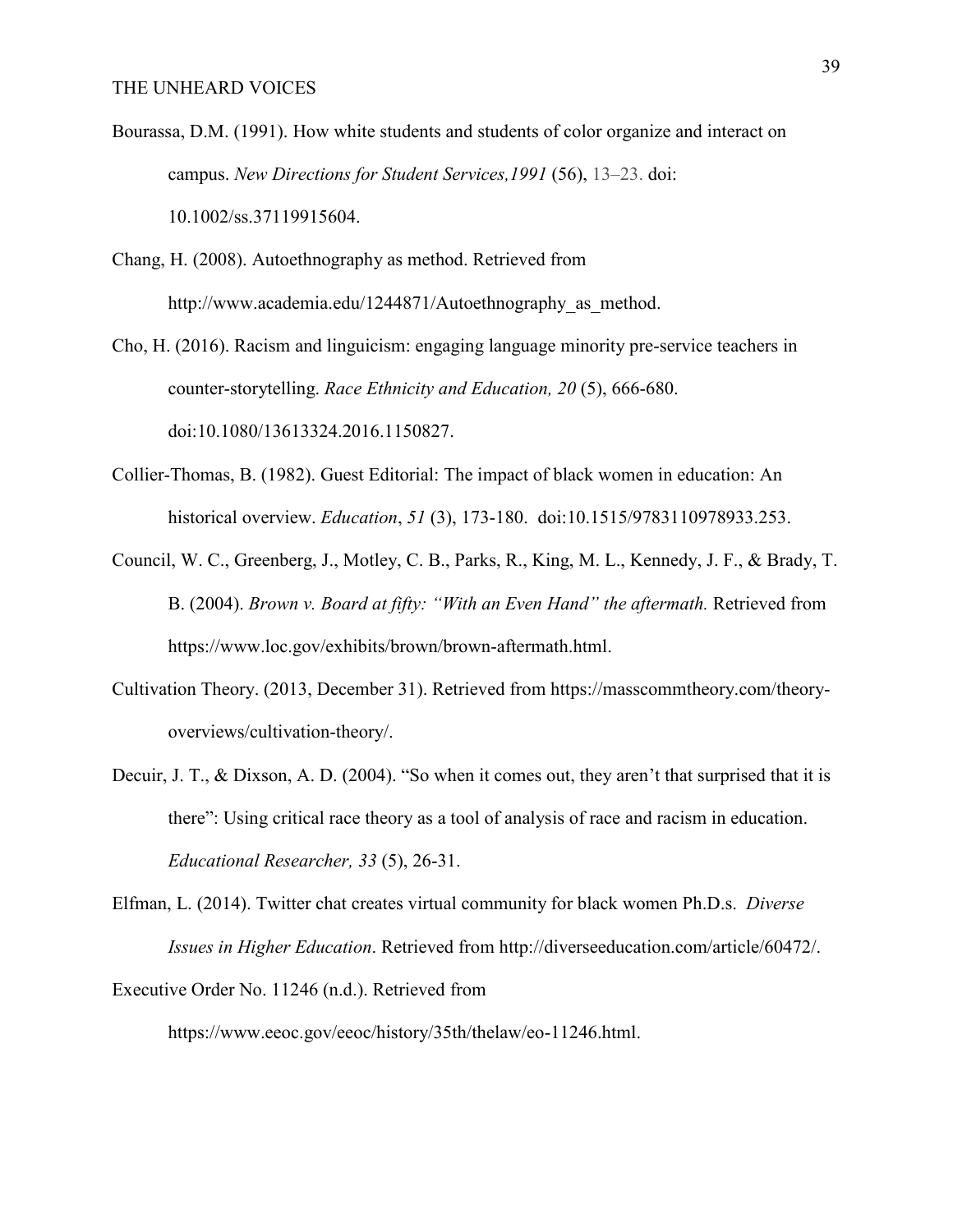- Fernández, L. (2002). Telling stories about school: using critical race and latino critical theories to document Latina/Latino education and resistance. *Qualitative Inquiry,8*(1 ), 45-65. doi:10.1177/1077800402008001004.
- For Harriet. (2014, February 28). 27 Black women activists everyone should know. Retrieved from http://www.forharriet.com/2014/02/27-black-women-activistseveryone.html#axzz55zkxUQgC.
- Freemark, S. (2015). The history of HBCUs in America. *American Radio Works*. Retrieved from http://www.americanradioworks.org/segments/hbcu-history/.
- Fujioka, Y. (1999). Television portrayals and African American stereotypes: Examination of television effects when direct contact is lacking. *Journalism & Mass Communication Quarterly, 76* (1), 52-75. doi:10.1177/107769909907600105.
- Giroux, H. (2002). Neoliberalism, corporate culture, and the promise of higher education: The university as a democratic public sphere. *Harvard Educational Review, 72* (4), 425-464. doi:10.17763/haer.72.4.0515nr62324n71p1.
- Grutter v. Bollinger. (n.d.). Retrieved from https://www.oyez.org/cases/2002/02-241
- Harper, S. R., Patton, L. D., & Wooden, O. S. (2009). Access and equity for African American students in higher education: A critical race historical analysis of policy efforts. *The Journal of Higher Education, 80* (4), 389-414. doi:10.1353/jhe.0.0052.
- Hannon, C. R. (2016). *Stress, coping, and well-being of African American college women: A grounded theory study.* (Doctoral dissertation). Retrieved from http://trace.tennessee.edu/utk\_graddiss/3698.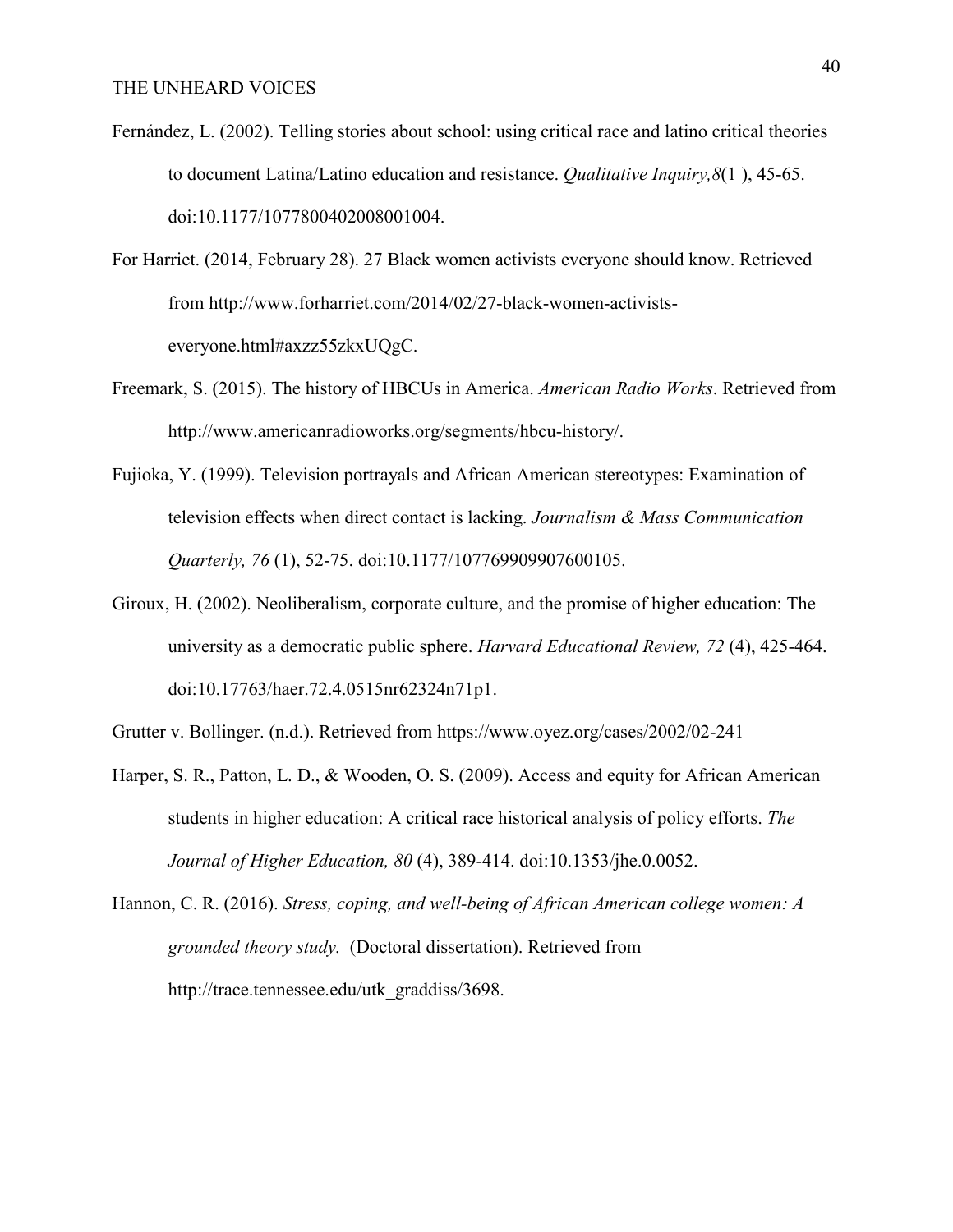Haynes, C., Stewart, S., & Allen, E. (2016). Three paths, one struggle: Black women and girls battling invisibility in U.S. classrooms. *The Journal of Negro Education, 85* (3), 380. doi:10.7709/jnegroeducation.85.3.0380.

Holley, L. C., & Steiner, S. (2005). Safe space: Student perspectives on classroom environment. *Journal of Social Work Education, 41* (1), 49-64. doi:10.5175/jswe.2005.200300343.

https://link.springer.com/article/10.1007/BF03246288.

- Hooley, N. (2008). Teacher education as democratic public sphere. *The Australian Educational Researcher*, 35(3), 37-51. Retrieved from
- Hudson, M. J., & Holmes, B. J. (1994). Missing teachers, impaired communities: The unanticipated consequences of Brown v. Board of Education on the African American teaching force at the pre-collegiate Level. *The Journal of Negro Education,63*(3), 388. doi:10.2307/2967189.
- Ladson $\Box$ Billings, G. (2009). 'Who you callin' nappy $\Box$ headed?' A critical race theory looks at the construction of Black women. *Race Ethnicity and Education,12*(1), 87-99. doi:10.1080/13613320802651012.
- Library of Congress. (n.d.). Brown v. Board at fifty: "With an Even Hand". Retrieved from https://www.loc.gov/exhibits/brown/brown-segregation.html.

López, G. R. (2003). The (racially neutral) politics of education: A critical race theory perspective. *Educational Administration Quarterly, 39* (1), 68-94. doi:10.1177/0013161x02239761.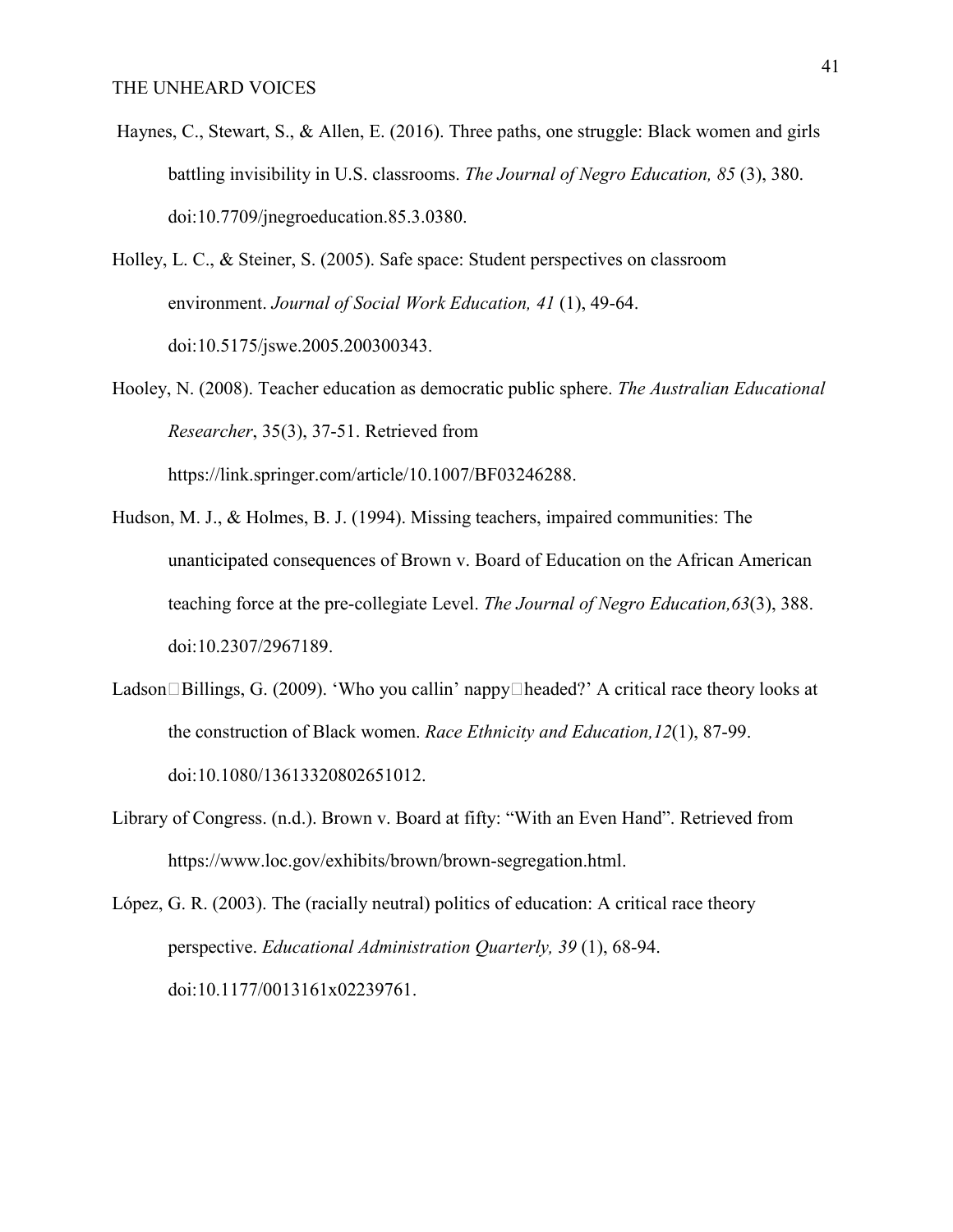- Love, B. J. (2004). BrownPlus 50 counter-storytelling: A critical race theory analysis of the "Majoritarian Achievement Gap" Story. *Equity & Excellence in Education, 37* (3), 227- 246. doi:10.1080/10665680490491597.
- MacArthur, A. (2017, November). The history of Twitter you didn't know. Retrieved from https://www.lifewire.com/history-of-twitter-3288854.
- Martinez, A. Y. (2014). A plea for critical race theory counter story: Stock story versus counter story dialogues concerning alejandra's "fit" in the academy. *Composition Studies, 42*(2), 33-55,188. Retrieved from http://ezproxy.emich.edu/login?url=https://search.proquest.com/docview/1618206145?ac

countid=10650.

Meredith v. Jefferson. (n.d.). Retrieved from https://www.oyez.org/cases/2006/05-915

- Miller, A. N., & Samp, J. A. (2007). Planning intercultural interaction: Extending anxiety/uncertainty management theory. *Communication Research Reports, 24* (2), 87- 95. doi:10.1080/08824090701304717.
- NAACP History: Charles Hamilton Houston. (n.d.). Retrieved from http://www.naacp.org/oldest-and-boldest/naacp-history-charles-hamilton-houston/.
- NCC Staff. (2013, June 24) Affirmative action: Timeline of 10 major cases and orders. Retrieved from https://constitutioncenter.org/blog/affirmative-action-timeline-of-10-major-casesand-orders.
- New, J. (2016, November 21). A final push for inclusivity. Retrieved from https://www.insidehighered.com/news/2016/11/21/new-report-education-departmenturges-colleges-ensure-campuses-are-safe-inclusive.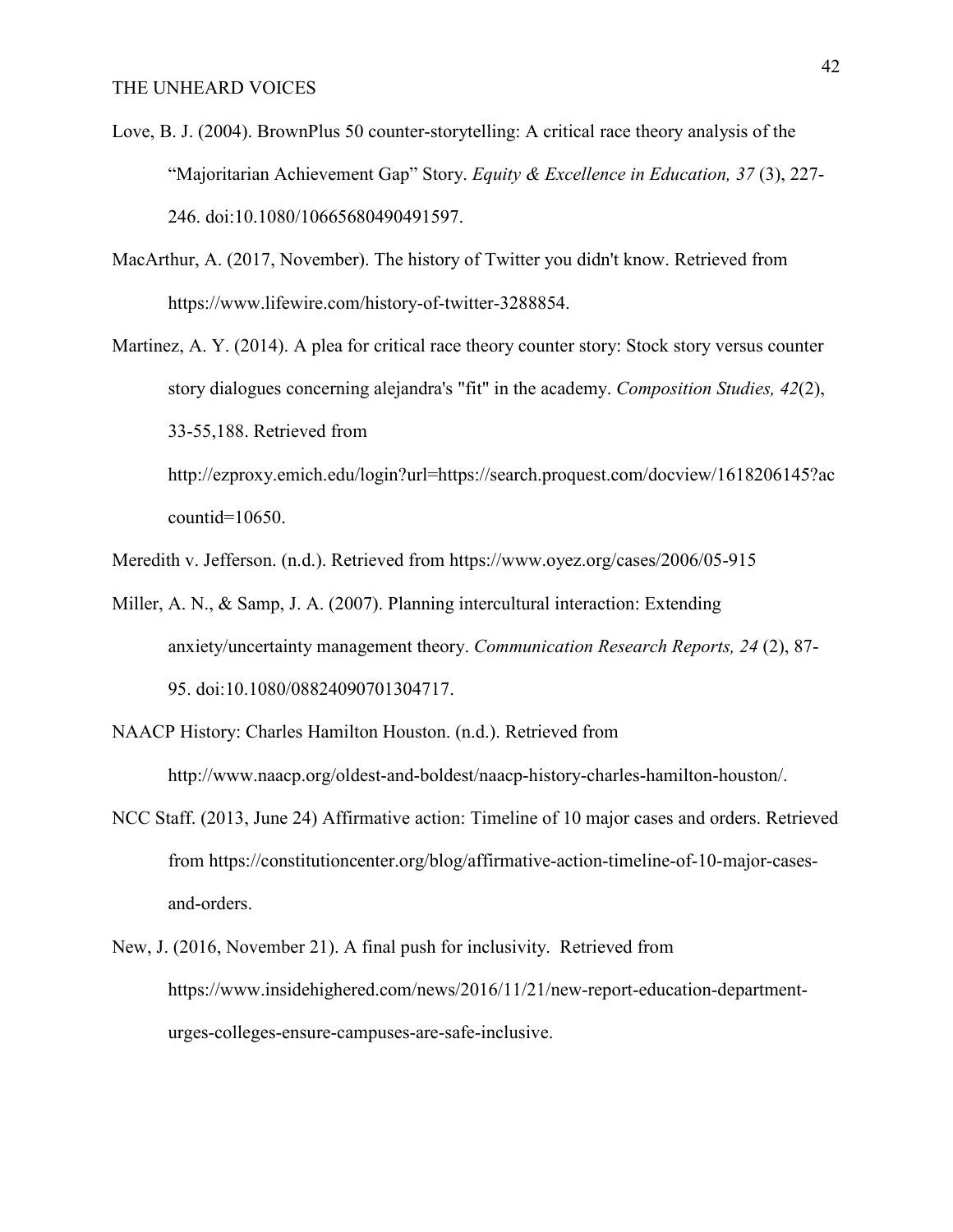- Ogbu, J. U. (2004). Collective identity and the burden of "Acting White" in Black History, Community, and Education. *The Urban Review, 36* (1), 1-35. doi:10.1023/b:urre.0000042734.83194.f6.
- Orbe, M. P. (1998). From the standpoint(s) of traditionally muted groups: explicating A cocultural communication theoretical model. *Communication Theory, 8* (1), 1-26. doi:10.1111/j.1468-2885.1998.tb00209.x.
- Patton, L. D., Crenshaw, K., Haynes, C., & Watson, T. N. (2016). Why we can't wait: (Re)Examining the opportunities and challenges for black women and girls in education *(Guest Editorial)*. *The Journal of Negro Education, 85* (3), 194 doi:10.7709/jnegroeducation.85.3.0194.
- Parents v Seattle. (n.d.). Retrieved from https://www.oyez.org/cases/2006/05-908
- Pettigrew, T. F. (2004). Justice deferred a half century after Brown v. Board of education. *American Psychologist*, *59* (6), 521-529. Retrieved from https://search-proquestcom.ezproxy.emich.edu/docview/614392654/fulltextPDF/345AC179C2BC47C5PQ/1?ac countid=10650.
- Pierce, C. (2011). *Invisible woman: A case study on black women's experiences in graduate degree programs in central Kentucky.* doi:10.18297/etd/1138.
- Pilgrim, D. (2000). What was Jim Crow? *Ferris State University*. Retrieved from https://ferris.edu/jimcrow/what.htm.
- Reeves, R. V., & Guyot, K. (2017, December 08). Black women are earning more college degrees, but that alone won't close race gaps. Retrieved from https://www.brookings.edu/blog/social-mobility-memos/2017/12/04/black-women-areearning-more-college-degrees-but-that-alone-wont-close-race-gaps/.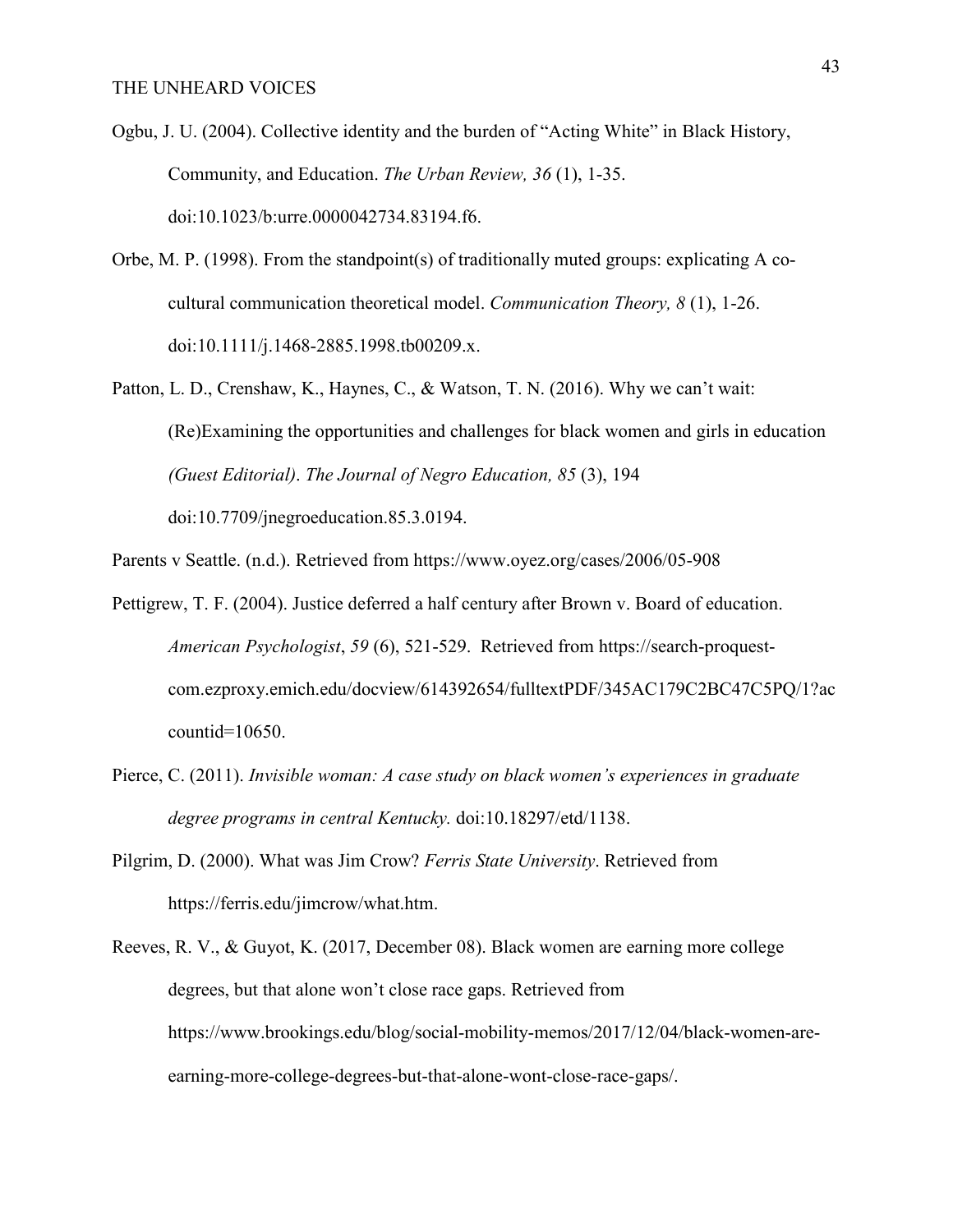- Riffe, D., Lacy, S., & Fico, F. (2014). *Analyzing media messages: Using quantitative content analysis in research*. London: Routledge
- Ryan, K. (2013). Feminist rhetorical practices: New horizons for rhetoric, composition, and literacy studies, Jacqueline Jones Royster and Gesa E. Kirsch. *Rhetoric Review, 32* (2), 223-227. doi:10.1080/07350198.2013.766858
- Sander, R., & Taylor S. (2012). The painful truth about affirmative action. *The Atlantic*. Retrieved from https://www.theatlantic.com/national/archive/2012/10/the-painful-truthabout-affirmative-action/263122/.
- Sander, R., & Taylor, S. (2012). *Mismatch: How affirmative action hurts students it's intended to help, and why universities won't admit it*. New York: Basic Books.
- Sandifer, A. & Renfer, B.D. (2003). *Schools for freed peoples.* Retrieved from https://www.ncpedia.org/education/freed-peoples.
- Spring, J. H. (2016). *Deculturalization and the struggle for equality: A brief history of the education of dominated cultures in the united states*. New York: Routledge.
- Smith, W. D. (2010). Why is public higher education in trouble? *Public Universities and the Public Sphere,* 25-49. doi:10.1057/9780230114708\_3.
- Squires, C. R. (2002). Rethinking the black public sphere: An alternative vocabulary for multiple Public Spheres. *Communication Theory, 12* (4), 446-468. doi:10.1093/ct/12.4.446.

Taylor, W. A. (2015). *Counterstories: Educational resilience of adult African American women attending an urban predominantly White university*. Retrieved from doi:10.18297/etd/2231.

Thurgood Marshall. (2018, January 18). Retrieved from

https://www.biography.com/people/thurgood-marshall-9400241.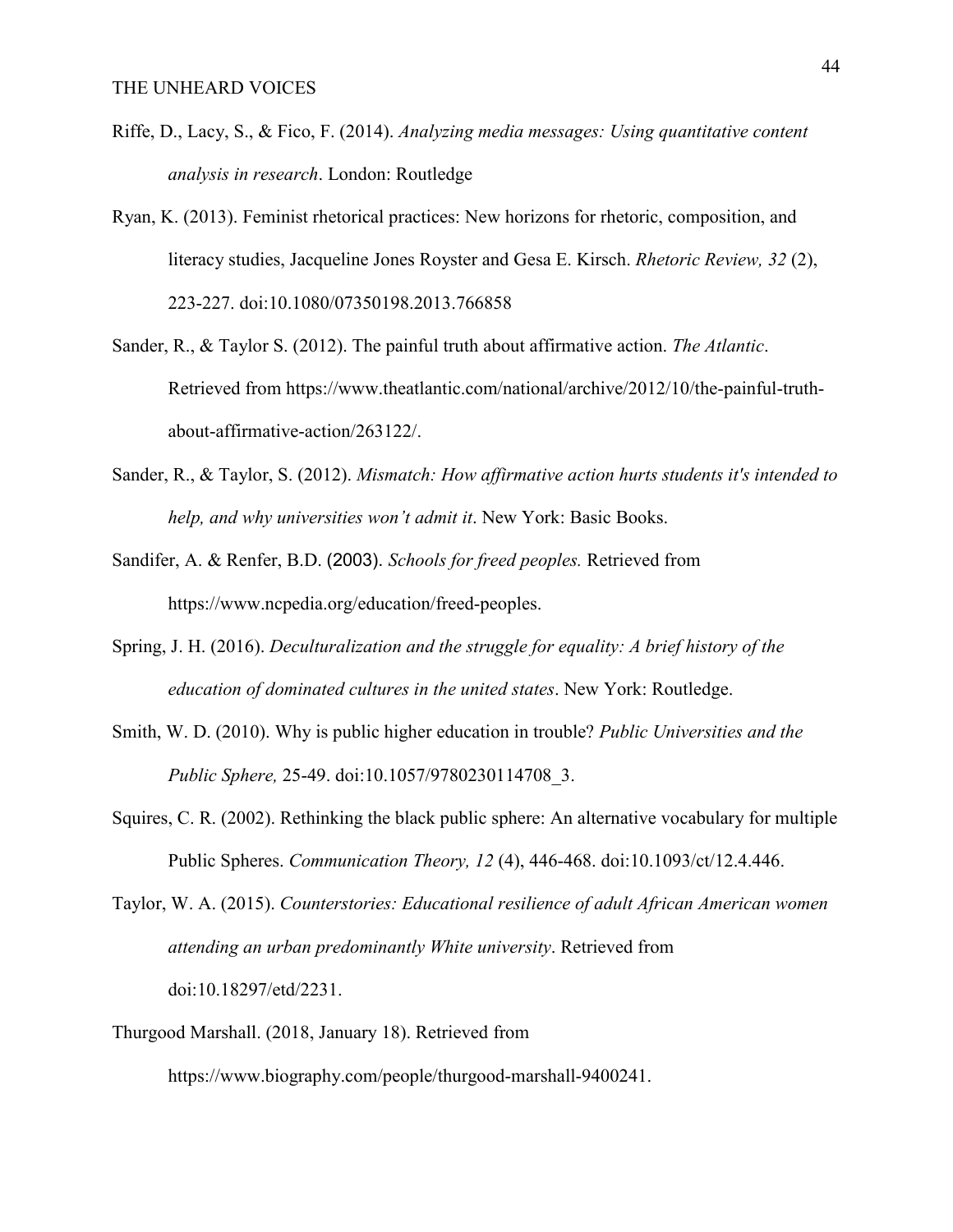University of California Regents V. Bakke. (n.d.). Retrieved from

https://caselaw.findlaw.com/us-supreme-court/438/265.html

- U.S. Department of Education, National Center for Education Statistics. (2017). *Status and trends in the education of racial and ethnic groups 2017* (NCES 2017-051), Degrees Awarded. Retrieved from https://nces.ed.gov/fastfacts/display.asp?id=72.
- Watts, K. T. (2001). "Voice" and "voicelessness" in rhetorical studies. *Quarterly Journal of Speech*, *87* (2), 179-196, DOI: 10.1080/003356301093843.
- W.E.B. Du Bois. (2018, January 19). Retrieved from https://www.biography.com/people/webdu-bois-9279924.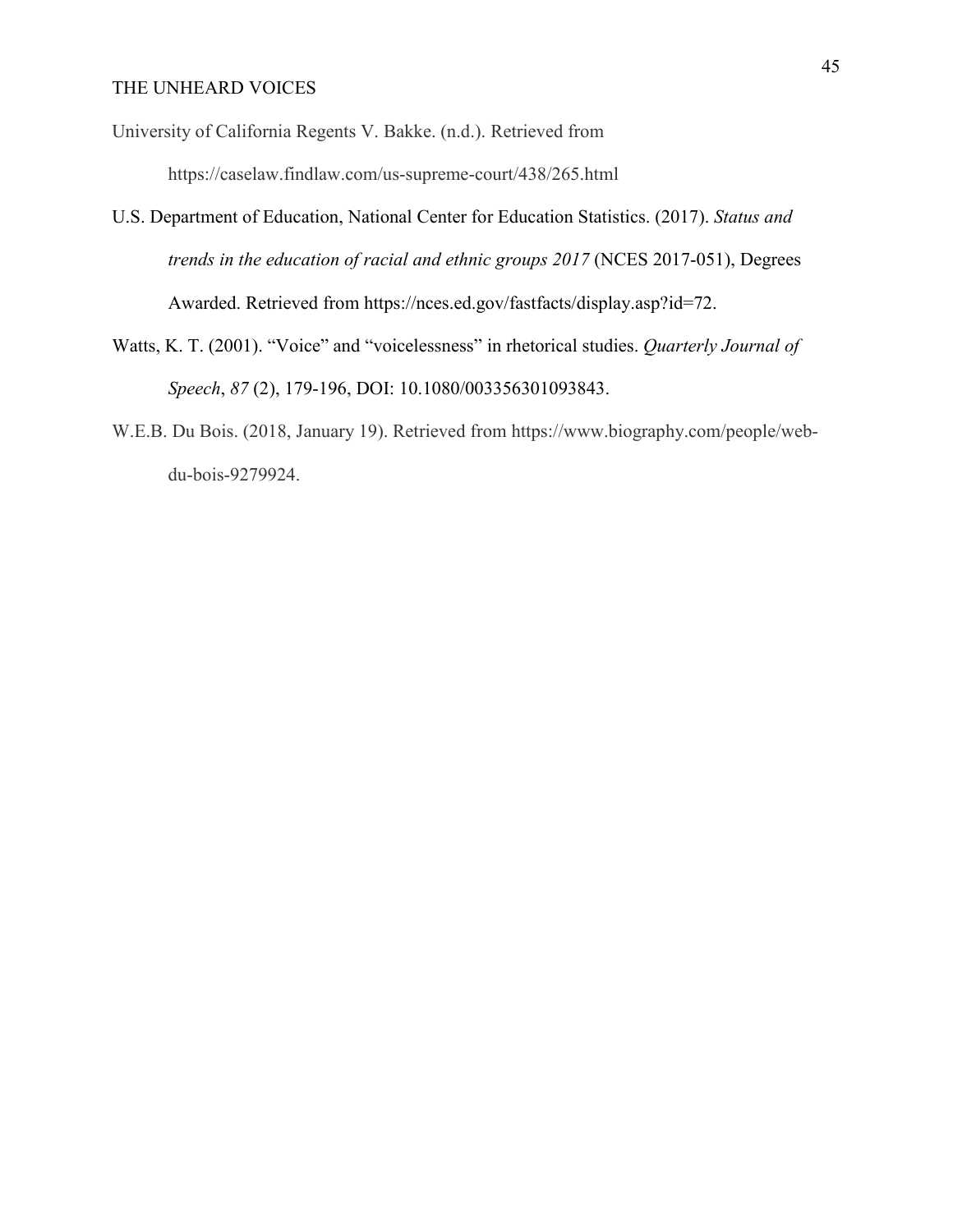| Appendix Subtitle |  |  |  |
|-------------------|--|--|--|
|-------------------|--|--|--|

| C.I. - Personal and Professional Experience                                                                                |                                                  |                         |  |
|----------------------------------------------------------------------------------------------------------------------------|--------------------------------------------------|-------------------------|--|
| <b>Tweet</b>                                                                                                               | In Vivo Code                                     | <b>Descriptive Code</b> |  |
| Q:At what point did<br><u>you know you wanted</u><br>to get your Phd.?                                                     |                                                  |                         |  |
| A1.) getting a phd<br>wasn't on my radar. I<br>originally wanted to be a<br>Veterinarian                                   | "Fell in love with<br>research"<br>"coincidence" | Aspirations             |  |
| A2.) Didn't realize I<br>wanted a PhD until near<br>end of my MS program                                                   | "Luck"<br>"Until near end of MS<br>program"      |                         |  |
| A3.) In my MA program, I<br>fell in love with research.<br>I tore up my job<br>applications and started<br>doing PhD apps. |                                                  |                         |  |
| A4.) Good question.<br>Sometimes I just think I<br>ended up in academia<br>by coincidence/luck                             |                                                  |                         |  |
| Q:How has earning a<br>degree changed your<br>life?                                                                        | "Access to the world"<br>"Access and ability"    | Accessibility           |  |
| A5.) getting a phd has<br>given me access to the<br>world. I like to travel &<br>explore. I get paid to do<br>that         | "I like to travel and I get<br>paid to do that"  |                         |  |
| A.6) it has given me<br>access and ability.                                                                                |                                                  |                         |  |
| Q: What are some of<br>the<br>personal/professional<br>sacrifices the are<br>made to earn a Ph.D.?                         | "Time"<br>"Money"<br>"Work-life balance"         | <b>Discipline</b>       |  |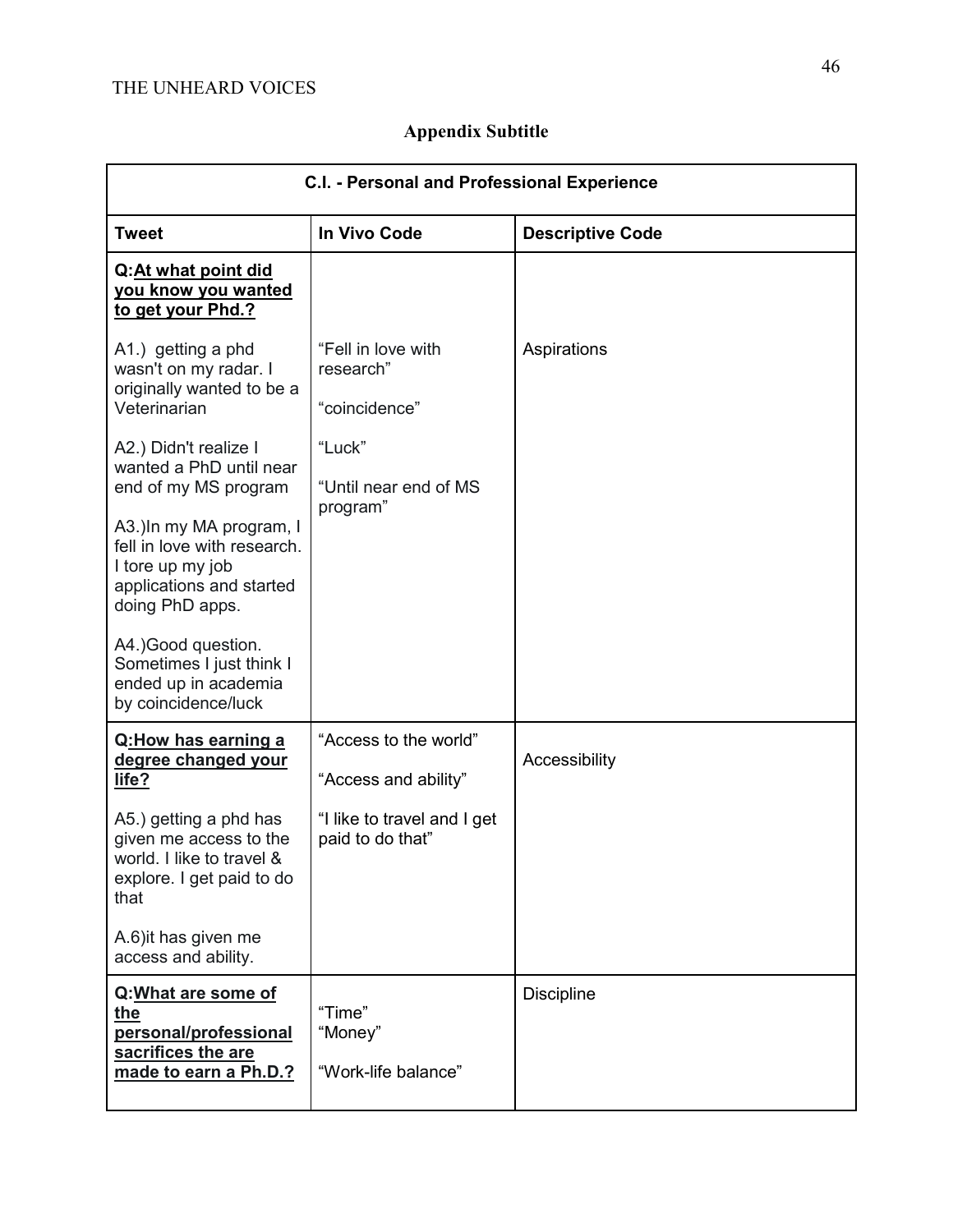| A.7) Time. Money.<br>Work-life balance. Some<br>relationships have to be<br>severed so you can<br>finish with sanity.<br>A.8) personal sacrifices -<br>my independence is<br>premium soI'm<br>unmarried and no kids<br>A.9) I've moved all over<br>the country, left friends,<br>relationships, family - for<br>school & job<br>opportunities                                                                                                                                                                                                                                                                             | "Severed relationships"<br>"Sacrifice my<br>independence"<br>"Unmarried<br>And no kids"<br>"Left friends,<br>relationships, family"                                                                                                                                    |                                                                                     |
|---------------------------------------------------------------------------------------------------------------------------------------------------------------------------------------------------------------------------------------------------------------------------------------------------------------------------------------------------------------------------------------------------------------------------------------------------------------------------------------------------------------------------------------------------------------------------------------------------------------------------|------------------------------------------------------------------------------------------------------------------------------------------------------------------------------------------------------------------------------------------------------------------------|-------------------------------------------------------------------------------------|
| Q: Would you speak<br>about using social<br>media to mentor & be<br>mentored.<br>A.10) Twitter is great<br>way to find community<br>and find those who can<br>support you.<br>A.11) I was president of<br>#NBGSA a natl group<br>for #Black grad students<br>there are communities<br>out there<br>A.12) Yes, #NBGSA has<br>been a great resource<br>for so many students<br>and profs<br>A.13) start the mentor<br>process by seeking out<br>people online but solidify<br>with in-<br>person/chats/email<br>A.14) I have found<br>AMAZING support &<br>mentors from SM. I<br>could stay sane or in the<br>game w/o them | "Support"<br>"Twitter"<br>"community"<br>"Find those who can<br>support you"<br>"there are communities<br>out there"<br>"Mentors from SM"<br>"Seek mentors out<br>online"<br>"twitter is a great way to<br>find community"<br>"#NBGSA a natl group<br>for #Black grad" | Lack of organizational space<br>Need for a strong support system<br>Lack of support |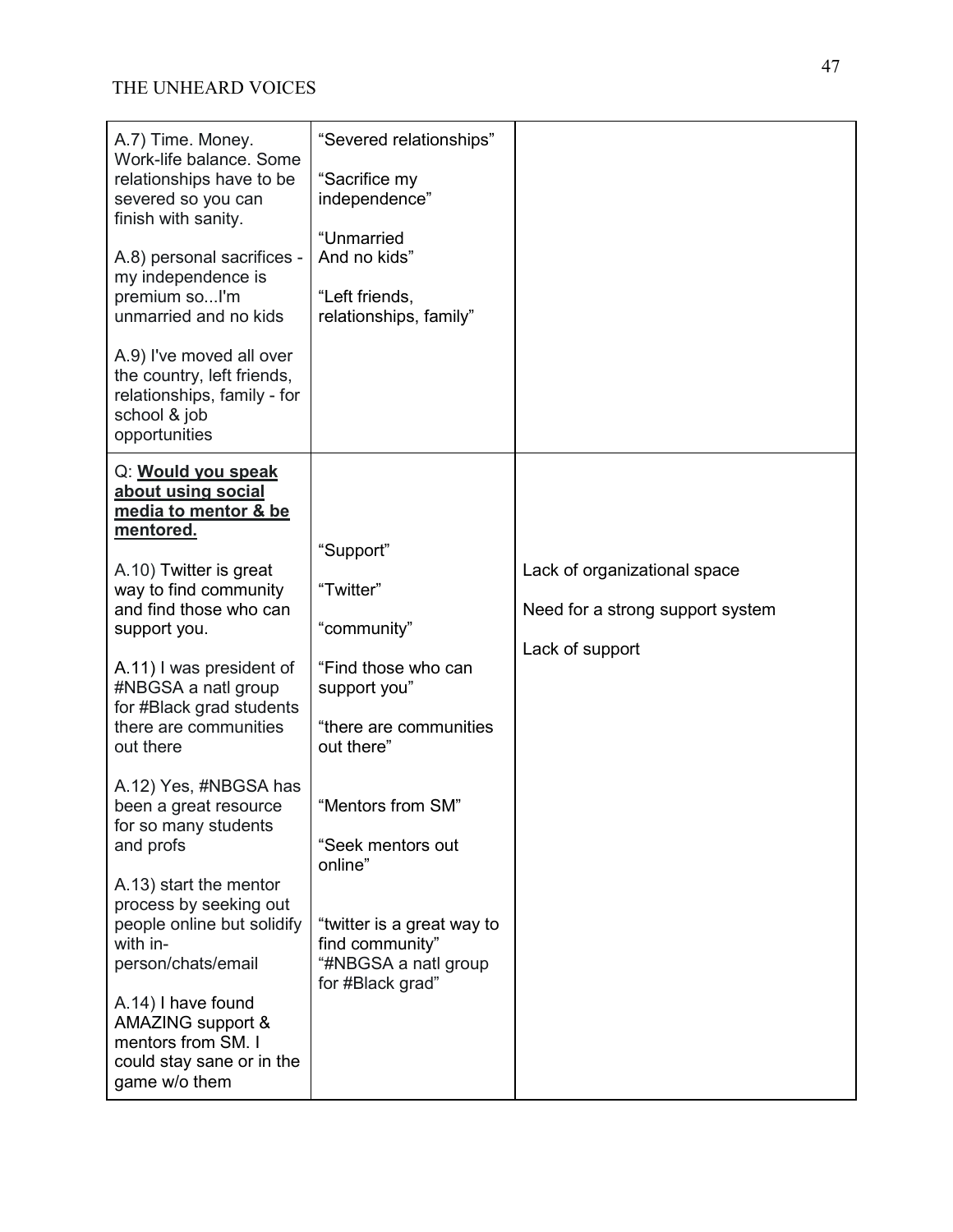| Q: Many grad students<br>wonder about the<br>tenure process. What<br>does it take to become<br>tenured?          |                                                                                    |                                                                  |
|------------------------------------------------------------------------------------------------------------------|------------------------------------------------------------------------------------|------------------------------------------------------------------|
| A.15) It takes a calm<br>head to get through<br>tenure. Remove anxious<br>people from your life                  | "It takes a Calm head"<br>"Remove anxious<br>people from life"                     | Survive<br>Need for a strong support system<br><b>Discipline</b> |
| A.16)Ask for help from<br>your department,<br>university. Be able to<br>distinguish what are real<br>benchmarks. | "Ask for help"<br>"Distinguish real<br>benchmarks"<br>"Know rules of the           |                                                                  |
| A.17) Understanding &<br>aligning w/ the larger<br>strategic vision of the<br>institution also goes<br>along way | game"<br>"Like a game of chess"<br>"Luck and Timing"                               |                                                                  |
| A.18) You have to know<br>the rules of the game.<br>And I looked at tenure<br>like a game of chess               |                                                                                    |                                                                  |
| A.19) LOTS of<br>productivity measured<br>as research papers and<br>grant \$ plus luck and<br>timing             |                                                                                    |                                                                  |
| A.20) Read the tenure<br>manual. Know the<br>tenure manual of<br>whatever institution you<br>are considering     |                                                                                    |                                                                  |
| <b>How does the tenure</b><br>process affect other<br>areas of one's life?                                       |                                                                                    |                                                                  |
| A.21.) Tenure can be an<br>all-consuming process if<br>you let it be                                             | "Break up journey into<br>smaller steps"<br>"Fraught with anxiety bc<br>its great" | Sense of self worth                                              |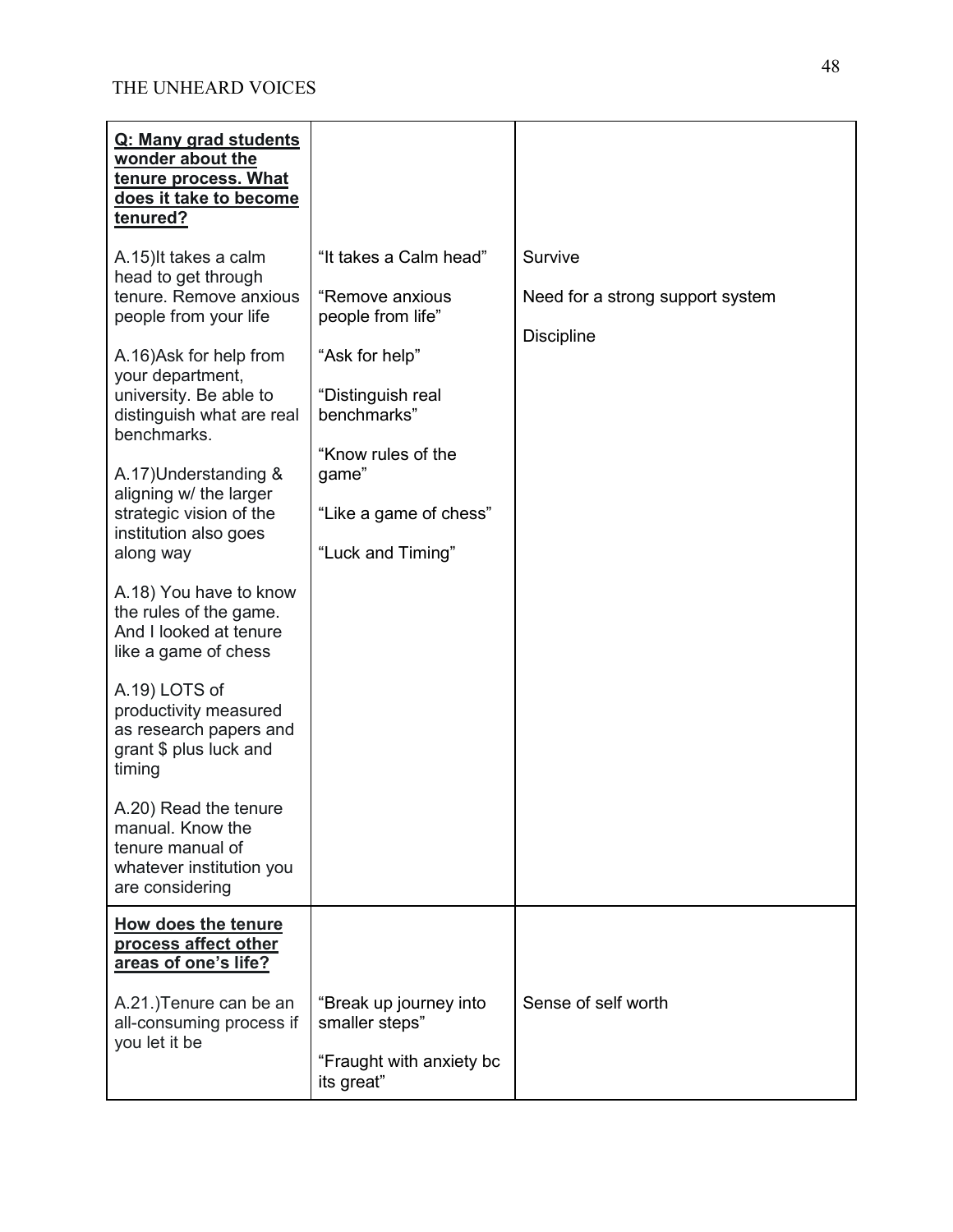| A.22.) Tenure can be<br>fraught w/ anxiety bc it is<br>great, big task in front of<br>you. Break up the<br>journey into smaller<br>steps                                                                                          | "You doubt yourself"<br>"You question yourself<br>And your worth"                                                                                     |                                  |
|-----------------------------------------------------------------------------------------------------------------------------------------------------------------------------------------------------------------------------------|-------------------------------------------------------------------------------------------------------------------------------------------------------|----------------------------------|
| A.23.)You doubt<br>yourself. You question<br>yourself and your worth<br>as a person, as a<br>scholarsometimes.                                                                                                                    | "Can cause a lot of<br>stress and anxiety"<br>"Am I doing what's<br>right?"                                                                           |                                  |
| A.24.) Being on tenure<br>track can cause a lot of<br>stress and anxiety. "Am<br>I doing what's right? Is<br>this worthy?<br>A.25.) can cause you to<br>sacrifice other aspects-<br>Best advice: try to<br>streamline what you do | "Is this worthy?"<br>"Can cause you to<br>sacrifice other aspects"<br>"Try to streamline what<br>you do to meet criteria"<br>"Take off when possible" |                                  |
| to meet criteria & take<br>"off" when possible                                                                                                                                                                                    |                                                                                                                                                       |                                  |
| Q: Do you find some of<br>your biggest<br>detractors are black<br>women?                                                                                                                                                          |                                                                                                                                                       |                                  |
| A.26) No, no prob at all<br>w/ this                                                                                                                                                                                               | "Supportive sisters"                                                                                                                                  | Need for a strong support system |
| A.27)I couldn't have<br>made it through                                                                                                                                                                                           | "Black women greatest<br>supporters"                                                                                                                  | Need for Organizational space    |
| dissertation w/out my<br>supportive sisters!!                                                                                                                                                                                     | "Black women other<br>detractors"                                                                                                                     |                                  |
| A.28) don't. I find black<br>women to be my<br>greatest supporters. If<br>not supporting, they<br>don't stand in my way                                                                                                           |                                                                                                                                                       |                                  |
| A.29.) That doesn't<br>negate that some black<br>women do have others                                                                                                                                                             |                                                                                                                                                       |                                  |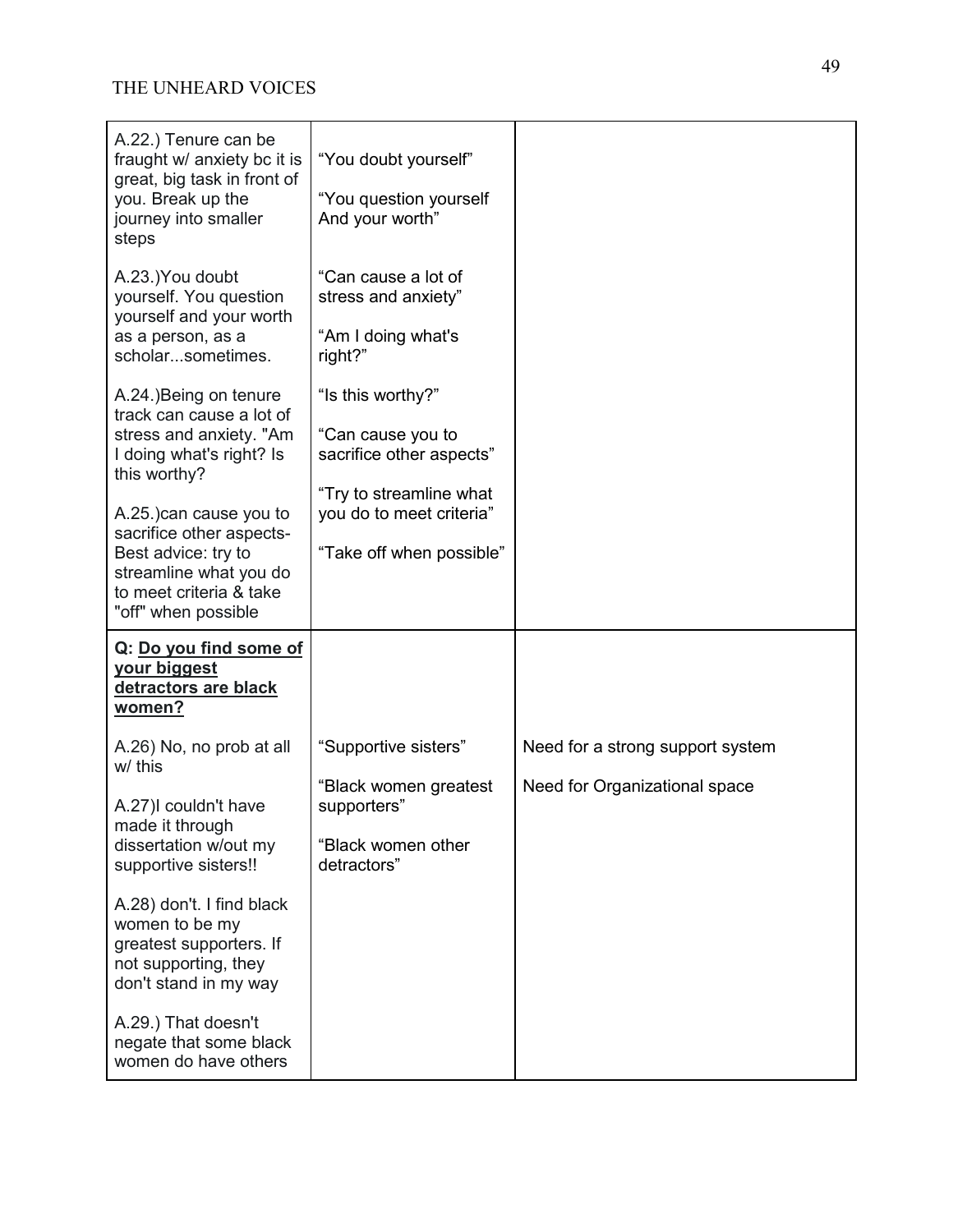| as detractors. Just not<br>my experience.                                                      |                                                 |                                |
|------------------------------------------------------------------------------------------------|-------------------------------------------------|--------------------------------|
| Q: Are there unique<br>issues Black women<br>face when on the Ph.D.<br>track?                  |                                                 |                                |
| A.30) I'm not so sure<br>there are. Issues of<br>class, race & sex might<br>apply to other URM | "lack of Mentors"                               | Training                       |
|                                                                                                | "Underprepared"                                 | Lack of diversity              |
| women, too.                                                                                    | "Invisible"                                     | Need for organizational spaces |
| A.31) The lack of visible<br>mentors. When you are                                             | "Frustrating"                                   |                                |
| the only one for<br>extended periods of                                                        | "Draining"                                      |                                |
| time, it can be<br>frustrating, draining                                                       | "Remaining true to your<br>research and vision" |                                |
| A.32) the challenge of<br>remaining true to your                                               | "Anxieties that others<br>foist on you"         |                                |
| research and vision.<br>Dealing with the<br>anxieties that others<br>foist on you              | "Grad school generally<br>tough"                |                                |
|                                                                                                | "Racism"                                        |                                |
| A.33) Yes & no. Grad<br>school generally tough<br>for everyone. But                            | "Sexism"                                        |                                |
| struggles of<br>racism/sexism/+                                                                | "Compound difficulties"                         |                                |
| compound difficulties                                                                          | "Imposter syndrome"                             |                                |
| A.34) Imposter<br>syndrome is real for                                                         |                                                 |                                |
| many; for black women it<br>is definitely there                                                | "Black women In<br>academia are                 |                                |
| A.35) Black women in<br>#academia are often                                                    | Hypervisible<br>Invisible"                      |                                |
| hypervisible and/or<br>invisible                                                               | "Always about the grind"                        |                                |
| A.36) Women in<br>academia but especially                                                      | "Academically<br>underprepared"                 |                                |
| Black women in                                                                                 | "No one looked like me"                         |                                |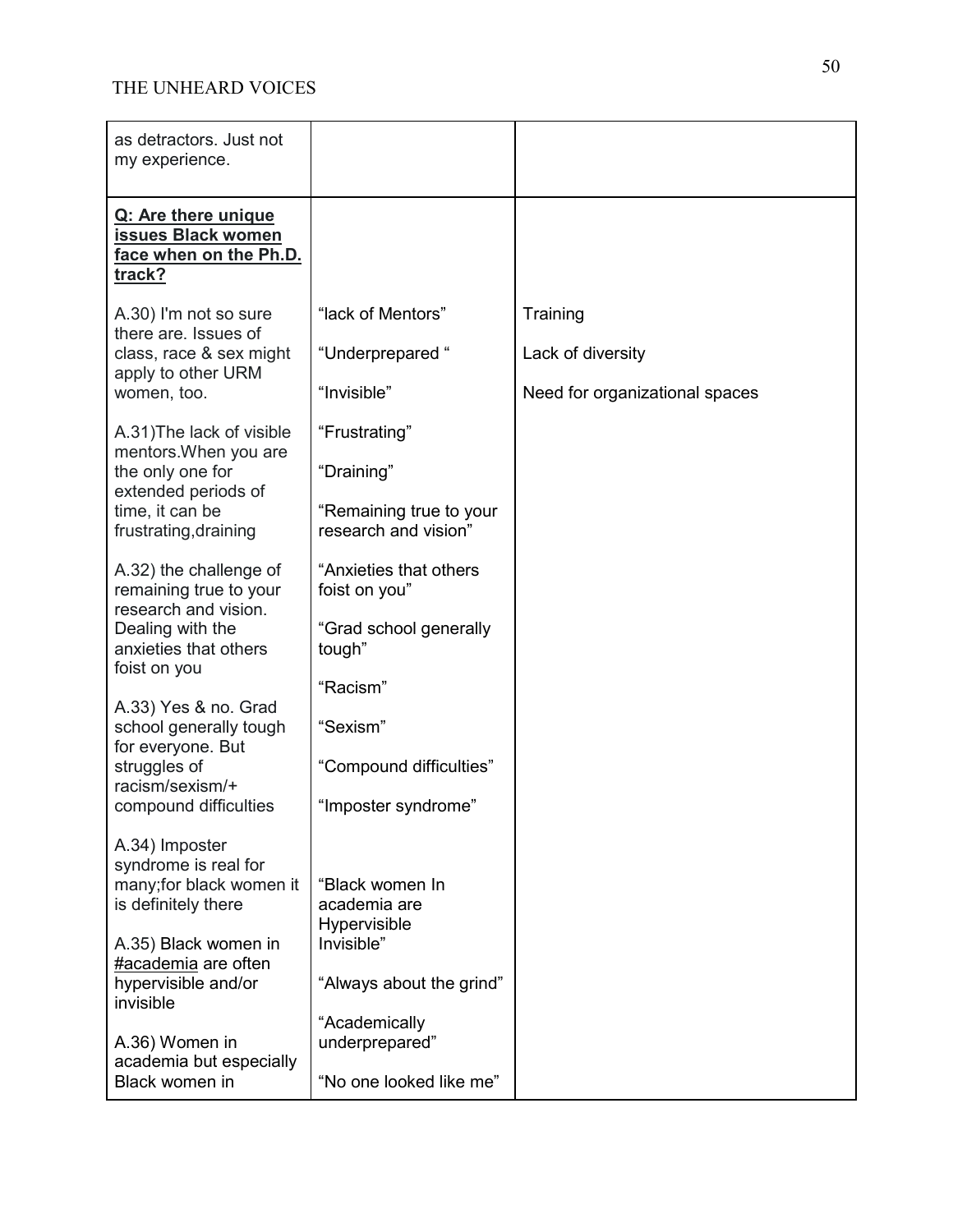| academia don't really<br>get a chance to discuss<br>these things because its<br>always about the grind,<br>when we find spaces<br>that we can, it all sort of<br>bubbles up to the<br>surface.<br>A.37) I was<br>academically<br>underprepared and no<br>one of campus looked<br>like me                                                         |                                                                                                                      |                                           |
|--------------------------------------------------------------------------------------------------------------------------------------------------------------------------------------------------------------------------------------------------------------------------------------------------------------------------------------------------|----------------------------------------------------------------------------------------------------------------------|-------------------------------------------|
| Q: As communications<br>professor, do you<br>think Black women<br>receive positive<br>messages about<br>getting a Phd.?<br>A.38) We receive<br>multiple messages<br>depending on the<br>area/topic.<br>A.39) We are told the<br>PhD gives you credence<br>& credibility but that the<br>degree will make you<br>too much for others to<br>handle | "We Receive multiple<br>messages"<br>"PhD gives you<br>credence and credibility"<br>"Make you to much for<br>others" | Lack of acceptance<br>Sense of self worth |
| Do you currently<br>mentor younger<br>students? What do<br>you emphasize in your<br>mentoring?<br>A.40) focus on the need<br>for "balance" and being<br>true to yourself. Don't let<br>the PhD become your<br>entire identity<br>A.41) That you need to<br>find work-life integration.                                                           | "Balance"<br>"Being true to yourself"<br>"Find work-life<br>integration"<br>"Take breaks"                            | <b>Discipline</b><br>Training             |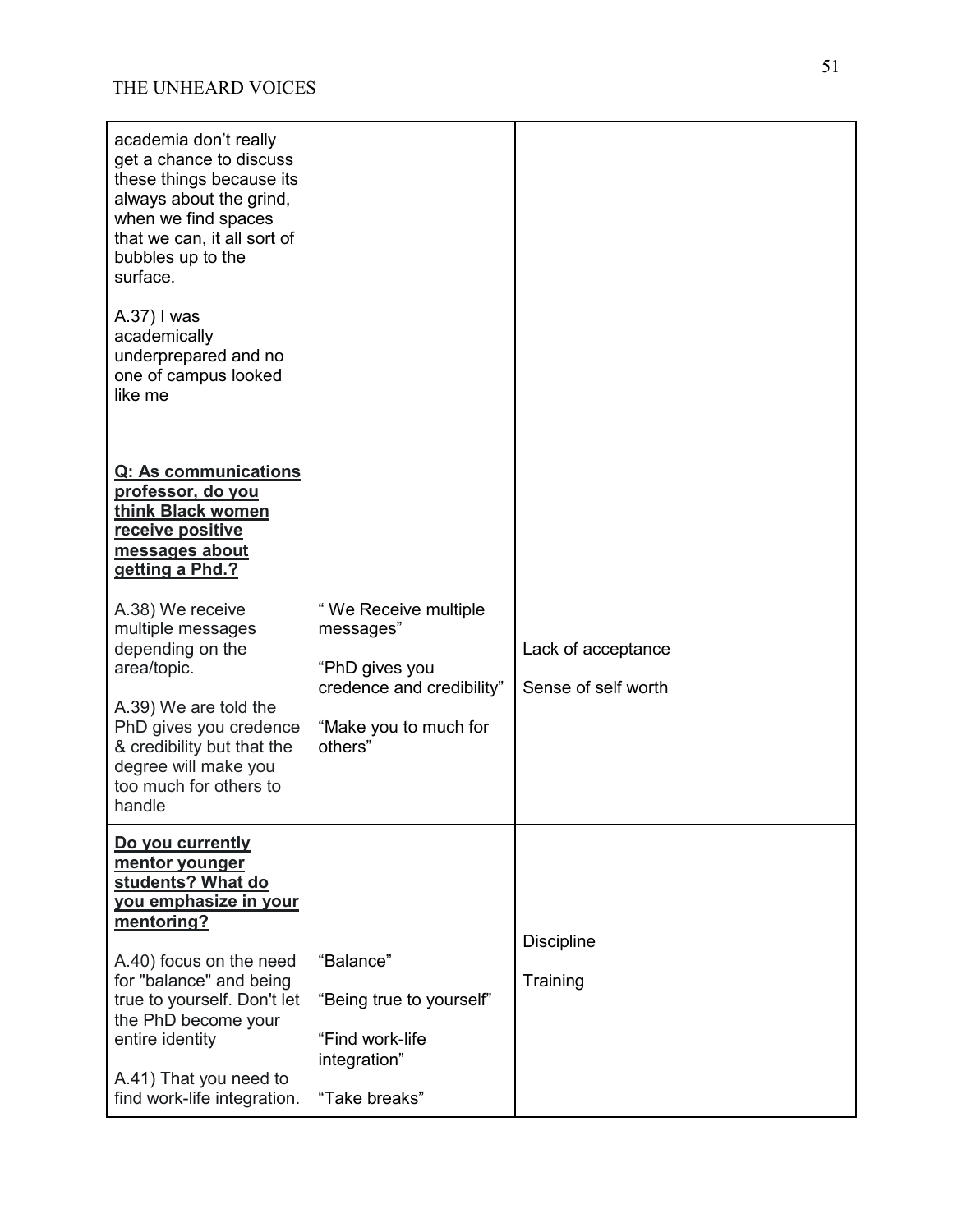| You can't be all PhD all<br>the time. Take breaks,<br>get rest, be rejuvenated<br>A.42) YES!! I mentor HS<br>thru graduate students,<br>mostly SOC. It's<br>imperative. | "Get rest"<br>"Be rejuvenated"<br>"Preparation"<br>"PhD will change you" |  |
|-------------------------------------------------------------------------------------------------------------------------------------------------------------------------|--------------------------------------------------------------------------|--|
| A.43) emphasize<br>preparation, esp for<br>opportunities like study<br>abroad, independent<br>research projects,<br>internships                                         | "Barriers you will<br>overcome"                                          |  |
| A.44) I mentor younger<br>student, peer<br>colleagues. I emphasize<br>that the PhD will change<br>you in ways that cannot<br>be quantified                              |                                                                          |  |
| A.45) There will be<br>some barriers you<br>overcome that won't go<br>on your CV or counted<br>to tenure.                                                               |                                                                          |  |
| A.46.) Yes, I mentor my<br>students at Howard &<br>stu at other unis. Also,<br>some mentoring via SM                                                                    |                                                                          |  |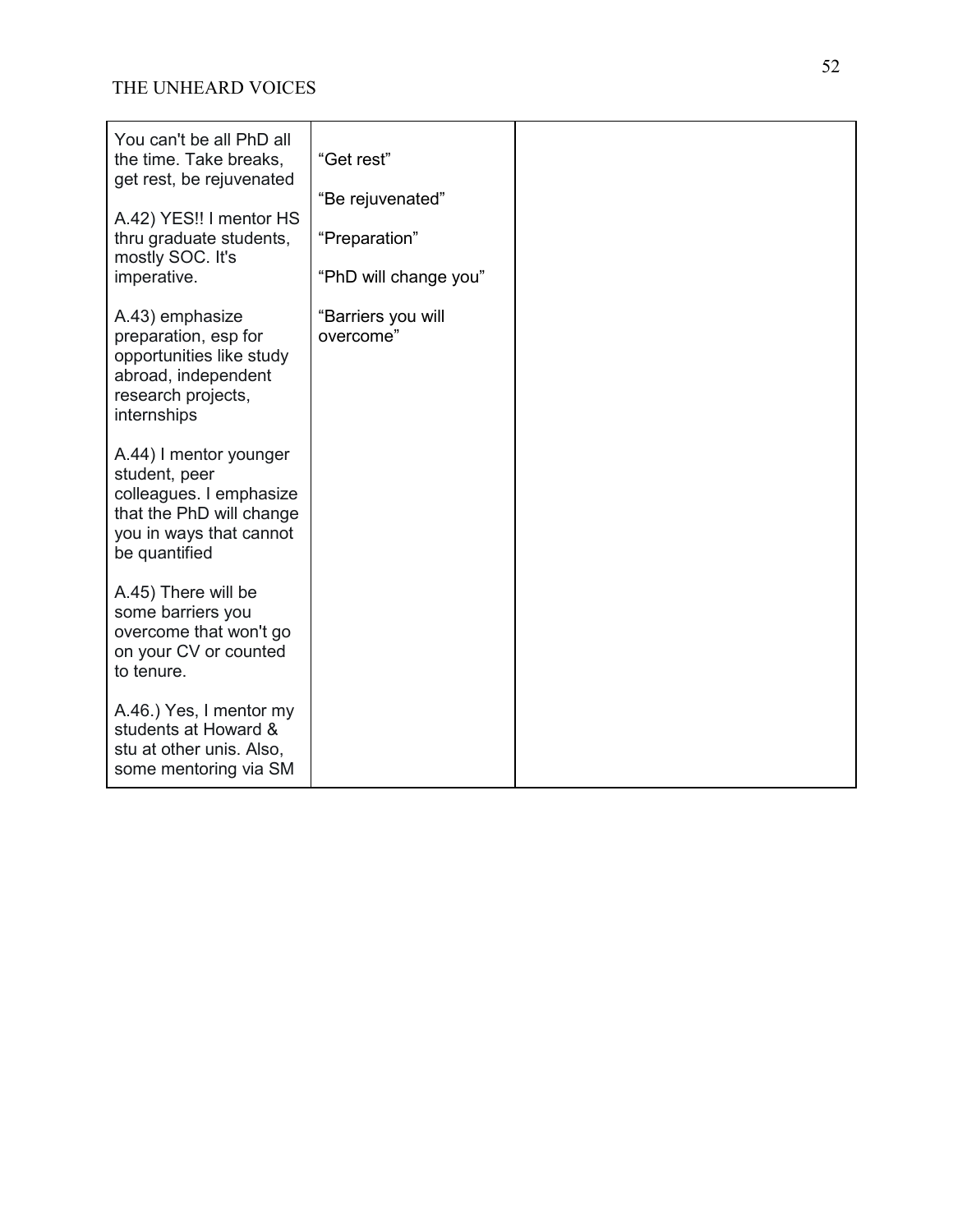| How would advise<br>younger black women<br>on persisting past<br>racial & gender<br>discrimination in<br>#highered?                                                                                                                                                                                                                                                                                                                                                                                                                                       |                                                                                                                                                                                                                                                                                      |                                                       |
|-----------------------------------------------------------------------------------------------------------------------------------------------------------------------------------------------------------------------------------------------------------------------------------------------------------------------------------------------------------------------------------------------------------------------------------------------------------------------------------------------------------------------------------------------------------|--------------------------------------------------------------------------------------------------------------------------------------------------------------------------------------------------------------------------------------------------------------------------------------|-------------------------------------------------------|
| A.47) you push through<br>all of that by completing<br>your degree, staying<br>focused, fight one battle<br>at a time.<br>A.48) get a mentoring<br>army & support system<br>& make plans to get<br>your skills up & achieve                                                                                                                                                                                                                                                                                                                               | "Push through"<br>"Stay focused"<br>"Fight one battle at a<br>time"<br>"Army & support system"<br>"Get your skills up"                                                                                                                                                               | <b>Discipline</b><br>Need for a strong support system |
| A.49) If you've made it<br>as far as PhD program,<br>you have survival skills.<br>Keep doing what you're<br>doing. Determination<br>A.50) racial & gender<br>discrimination is going<br>nowhere? Where else<br>are going? Higher ed<br>gets your skills &<br>degrees to leverage<br>A.51) you either persist<br>or perish no matter what<br>you do. Proceed on your<br>own terms. Get the<br>degree, get out, get paid<br>A.52) Strive for a calm<br>mind. Have a<br>courageous spirit. Find<br>allies that can fight<br>with/for you. Pick your<br>hills | "Survival skills"<br>"Determination"<br>"Racial & gender<br>discrimination"<br>"Get your skills &<br>degrees to leverage"<br>"Persist or perish"<br>"Get degree"<br>"Get out"<br>"Get paid"<br>"Strive for a calm mind"<br>"Courageous spirit"<br>"Find allies"<br>"Pick your hills" |                                                       |
| A.53) That's not to<br>mitigate structural<br>barriers that exist and<br>that are real. But find<br>ways around, over those                                                                                                                                                                                                                                                                                                                                                                                                                               | "Structural barriers exist"                                                                                                                                                                                                                                                          |                                                       |